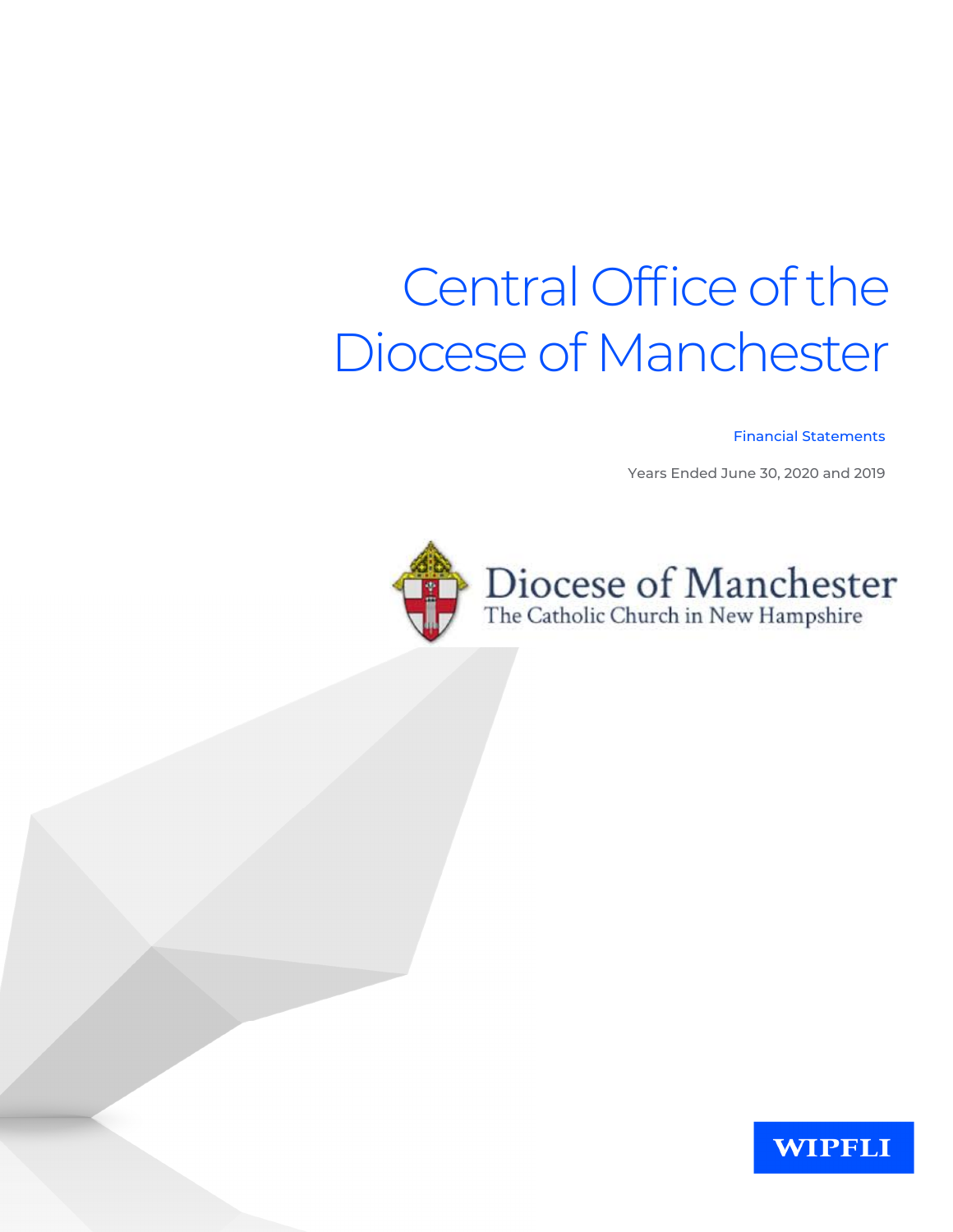## **WIPFLI**

### **Independent Auditor's Report**

Most Reverend Peter A. Libasci Roman Catholic Bishop of Manchester Manchester, NH

#### **Report on the Financial Statements**

We have audited the accompanying financial statements of Central Office of the Diocese of Manchester (the Central Office), a nonprofit organization, which comprise the statements of financial position as of June 30, 2020 and 2019, and the related statements of activities, functional expenses and cash flows for the years then ended, and the related notes to the financial statements.

#### **Management's Responsibility for the Financial Statements**

Management is responsible for the preparation and fair presentation of these financial statements in accordance with accounting principles generally accepted in the United States; this includes the design, implementation, and maintenance of internal control relevant to the preparation and fair presentation of financial statements that are free from material misstatement, whether due to fraud or error.

#### **Auditor's Responsibility**

Our responsibility is to express an opinion on these financial statements based on our audits. We conducted our audits in accordance with auditing standards generally accepted in the United States. Those standards require that we plan and perform the audits to obtain reasonable assurance about whether the financial statements are free from material misstatement.

An audit involves performing procedures to obtain audit evidence about the amounts and disclosures in the financial statements. The procedures selected depend on the auditor's judgment, including the assessment of the risks of material misstatement of the financial statements, whether due to fraud or error. In making those risk assessments, the auditor considers internal control relevant to the Central Office's preparation and fair presentation of the financial statements in order to design audit procedures that are appropriate in the circumstances, but not for the purpose of expressing an opinion on the effectiveness of the Central Office's internal control. Accordingly, we express no such opinion. An audit also includes evaluating the appropriateness of accounting policies used and the reasonableness of significant accounting estimates made by management, as well as evaluating the overall presentation of the financial statements.

We believe that the audit evidence we have obtained is sufficient and appropriate to provide a basis for our audit opinion.

#### **Opinion**

In our opinion, the financial statements referred to above present fairly, in all material respects, the financial position of the Central Office of the Diocese of Manchester as of June 30, 2020 and 2019, and the changes in its net assets and its cash flows for the years then ended in accordance with accounting principles generally accepted in the United States.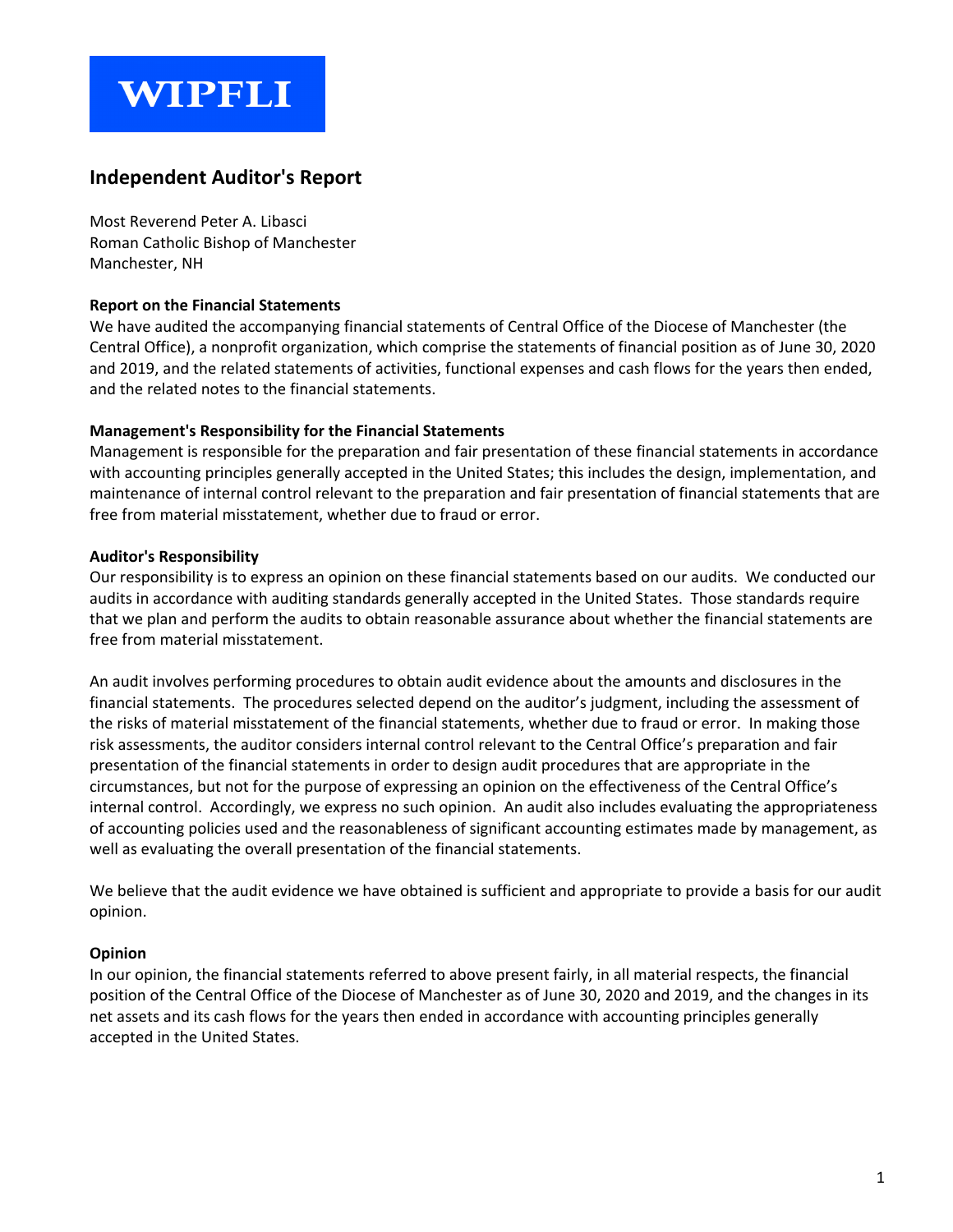

#### **Emphasis of Matter - Change in Accounting Principle**

As discussed in Note 1 to the financial statements, the Central Office adopted ASU 2017-07, *Compensation - Retirement Benefits: Improving the Presentation of Net Periodic Pension Cost and Net Periodic Postretirement Benefit Cost* as of and for the year ended June 30, 2020 to improve the consistency, transparency and usefulness of financial information related to net periodic retirement costs. Our opinion is not modified with respect to this matter.

Wippei LLP

Wipfli LLP Bedford, New Hampshire

February 2, 2021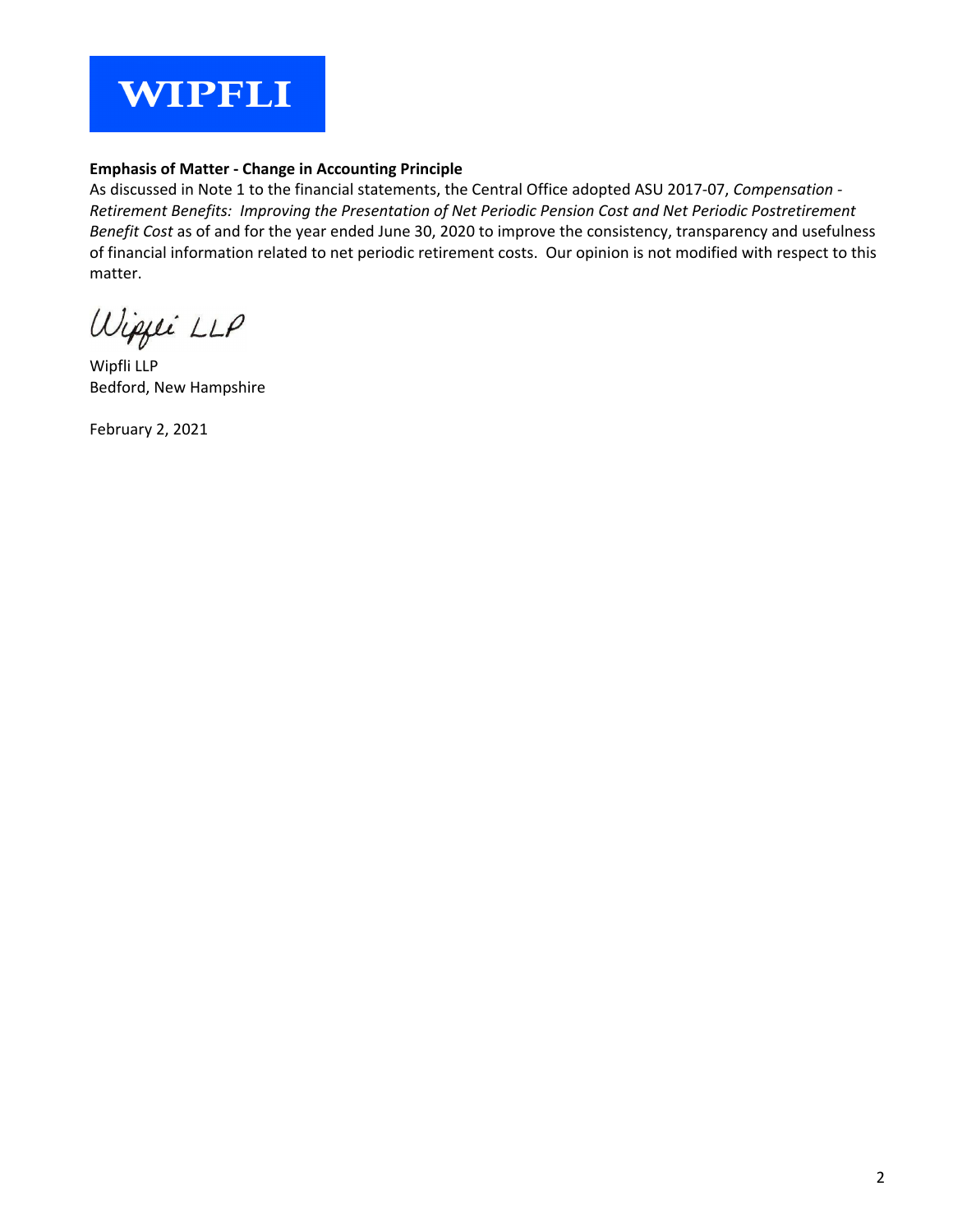### **Central Office of the Diocese of Manchester**

### **Statements of Financial Position**

| As of June 30,                                              | 2020                          | 2019       |
|-------------------------------------------------------------|-------------------------------|------------|
|                                                             |                               |            |
| Assets                                                      |                               |            |
| Diocesan cash                                               | \$<br>4,339,774 \$            | 971,643    |
| Central fund cash                                           | 1,640,094                     | 1,503,940  |
| Accounts receivable, net                                    | 890,062                       | 2,371,367  |
| Insurance receivable, net                                   | 357,915                       |            |
| Second injury fund recoverable                              | 543,805                       | 559,735    |
| Interest receivable                                         | 27,891                        | 1,460      |
| Prepaid expenses                                            | 237,559                       | 236,343    |
| Diocesan investments                                        | 28,596,228                    | 33,098,416 |
| Notes receivable, net of discounts and allowance for losses | 13,306,579                    | 8,054,046  |
| Cash held for restrictive purposes                          | 145,593                       | 144,093    |
| Central fund deposits and investments                       | 66,947,417                    | 67,800,208 |
| Fixed assets, net                                           | 557,695                       | 475,886    |
|                                                             |                               |            |
| <b>Total assets</b>                                         | $$117,590,612 \ $115,217,137$ |            |
| Liabilities and Net Assets                                  |                               |            |
|                                                             |                               |            |
| Accounts payable and accrued expenses                       | \$<br>$1,603,474$ \$          | 590,654    |
| Line of credit                                              | 1,000,000                     |            |
| Reserves and other liabilities                              | 789,257                       | 990,241    |
| Funds held for others- special collections                  | 274,662                       | 556,761    |
| Paycheck protection program loan                            | 1,044,600                     |            |
| Insurance liabilities                                       | 3,034,894                     | 2,821,398  |
| Central fund deposits and investments                       | 62,726,806                    | 61,723,885 |
| Priest retirement benefit obligation                        | 20,395,452                    | 19,659,149 |
|                                                             |                               |            |
| <b>Total liabilities</b>                                    | 90,869,145                    | 86,342,088 |
| <b>Net Assets</b>                                           |                               |            |
| Without donor restrictions:                                 |                               |            |
| Designated                                                  | 5,828,191                     | 6,021,934  |
| Undesignated                                                | 7,440,354                     | 8,453,831  |
|                                                             |                               |            |
| With donor restrictions                                     | 13,268,545<br>13,452,922      | 14,475,765 |
|                                                             |                               | 14,399,284 |
| Total net assets                                            | 26,721,467                    | 28,875,049 |
|                                                             |                               |            |
| Total liabilities and net assets                            | $$117,590,612 \ $115,217,137$ |            |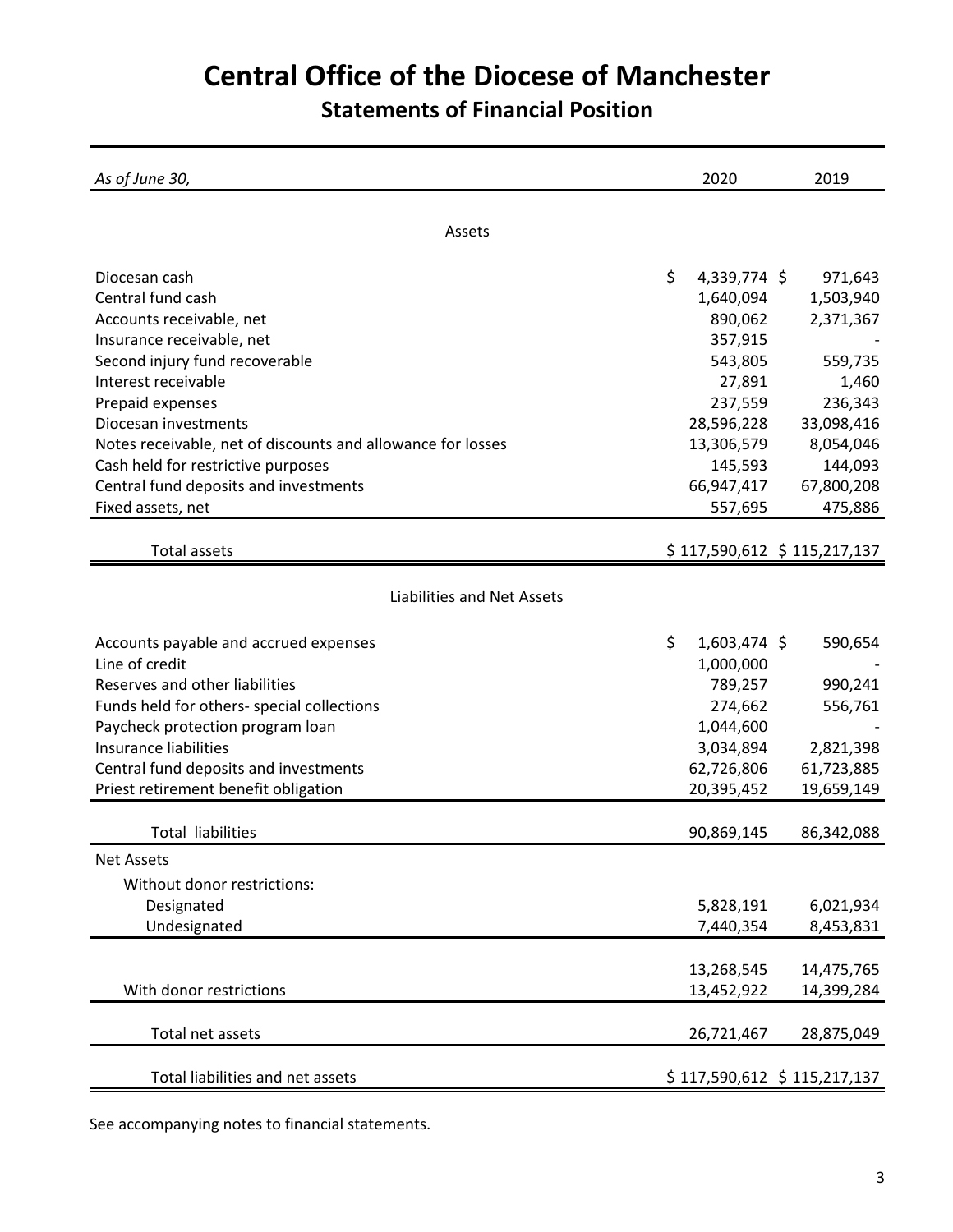### **Central Office of the Diocese of Manchester Statements of Activities**

|                                                  |                      | 2020              |               |
|--------------------------------------------------|----------------------|-------------------|---------------|
|                                                  | <b>Without Donor</b> | <b>With Donor</b> |               |
| Year Ended June 30,                              | Restrictions         | Restrictions      | Total         |
|                                                  |                      |                   |               |
| Revenues:                                        |                      |                   |               |
| Program revenue and assessments                  | \$<br>6,276,001 \$   | - \$              | 6,276,001     |
| Donations and bequests                           | 130,099              | 250,063           | 380,162       |
| Insurance                                        | 5,664,609            |                   | 5,664,609     |
| Miscellaneous                                    | 172,070              |                   | 172,070       |
| Net assets released from restriction             | 1,065,010            | (1,065,010)       |               |
| <b>Total revenues</b>                            | 13,307,789           | (814, 947)        | 12,492,842    |
|                                                  |                      |                   |               |
| Expenses:<br>Program                             | 12,108,468           |                   | 12,108,468    |
| Supporting services                              | 3,529,854            |                   | 3,529,854     |
|                                                  |                      |                   |               |
| <b>Total expenses</b>                            | 15,638,322           |                   | 15,638,322    |
| Change in net assets before other activities     | (2,330,533)          | (814, 947)        | (3, 145, 480) |
| Investment return, net:                          |                      |                   |               |
| Diocesan investments                             | 1,501,501            | (131, 415)        | 1,370,086     |
| Central fund deposits and investments            | 432,899              |                   | 432,899       |
|                                                  |                      |                   |               |
| Total investment return, net                     | 1,934,400            | (131, 415)        | 1,802,985     |
| <b>Interest Expense</b>                          | (605, 865)           |                   | (605, 865)    |
| Other components of net periodic retirement cost | (590, 858)           |                   | (590, 858)    |
|                                                  |                      |                   |               |
| Retirement-related changes other than            |                      |                   |               |
| net periodic retirement costs                    | 385,636              |                   | 385,636       |
| Change in net assets                             | (1, 207, 220)        | (946, 362)        | (2, 153, 582) |
| Net assets - Beginning of year                   | 14,475,765           | 14,399,284        | 28,875,049    |
| Net assets - End of year                         | 13,268,545 \$<br>\$  | 13,452,922 \$     | 26,721,467    |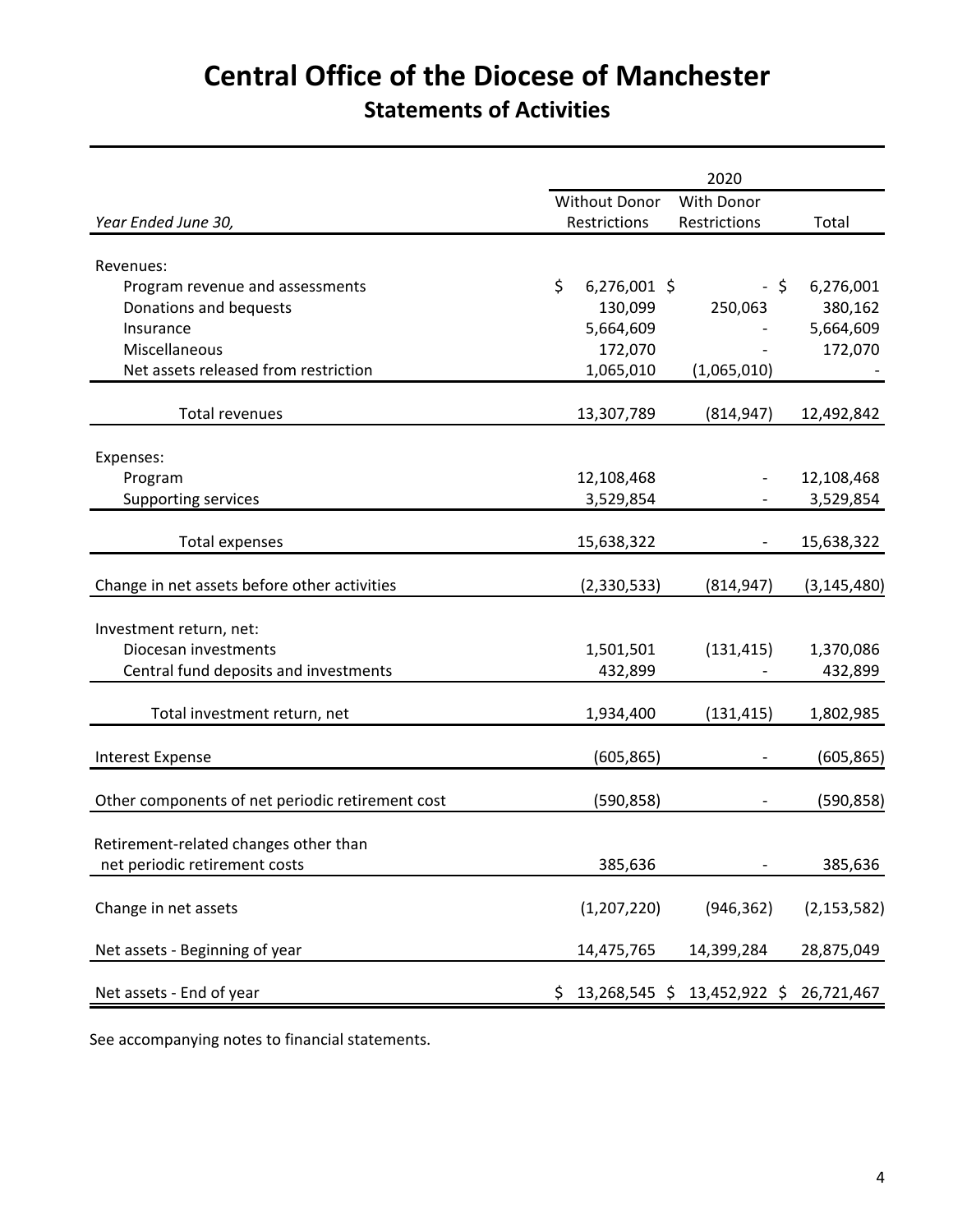### **Central Office of the Diocese of Manchester Statements of Activities**

|                                                  |                      | 2019          |             |
|--------------------------------------------------|----------------------|---------------|-------------|
|                                                  | <b>Without Donor</b> |               |             |
| Year Ended June 30,                              | Restrictions         | Restrictions  | Total       |
|                                                  |                      |               |             |
| Revenues:                                        |                      |               |             |
| Program revenue and assessments                  | \$<br>$6,467,102$ \$ | - \$          | 6,467,102   |
| Donations and bequests                           | 211,068              | 267,955       | 479,023     |
| Insurance                                        | 5,497,453            |               | 5,497,453   |
| Miscellaneous                                    | 141,193              |               | 141,193     |
| Net assets released from restriction             | 1,011,632            | (1,011,632)   |             |
| <b>Total revenues</b>                            | 13,328,448           | (743, 677)    | 12,584,771  |
|                                                  |                      |               |             |
| Expenses:                                        |                      |               |             |
| Program                                          | 10,285,784           |               | 10,285,784  |
| Supporting services                              | 3,191,821            |               | 3,191,821   |
|                                                  |                      |               |             |
| <b>Total expenses</b>                            | 13,477,605           |               | 13,477,605  |
| Change in net assets before other activities     | (149, 157)           | (743, 677)    | (892, 834)  |
|                                                  |                      |               |             |
| Investment return, net:                          |                      |               |             |
| Diocesan investments                             | 2,014,468            | 497,957       | 2,512,425   |
| Central fund deposits and investments            | 1,892,209            |               | 1,892,209   |
| Total investment return, net                     | 3,906,677            | 497,957       | 4,404,634   |
| Interest Expense                                 | (649, 697)           |               | (649, 697)  |
|                                                  |                      |               |             |
| Other components of net periodic retirement cost | (1,894,359)          |               | (1,894,359) |
|                                                  |                      |               |             |
| Retirement-related changes other than            |                      |               |             |
| net periodic retirement costs                    | (569, 983)           |               | (569, 983)  |
| Change in net assets                             | 643,481              | (245, 720)    | 397,761     |
| Net assets - Beginning of year                   | 13,832,284           | 14,645,004    | 28,477,288  |
| Net assets - End of year                         | 14,475,765 \$<br>\$  | 14,399,284 \$ | 28,875,049  |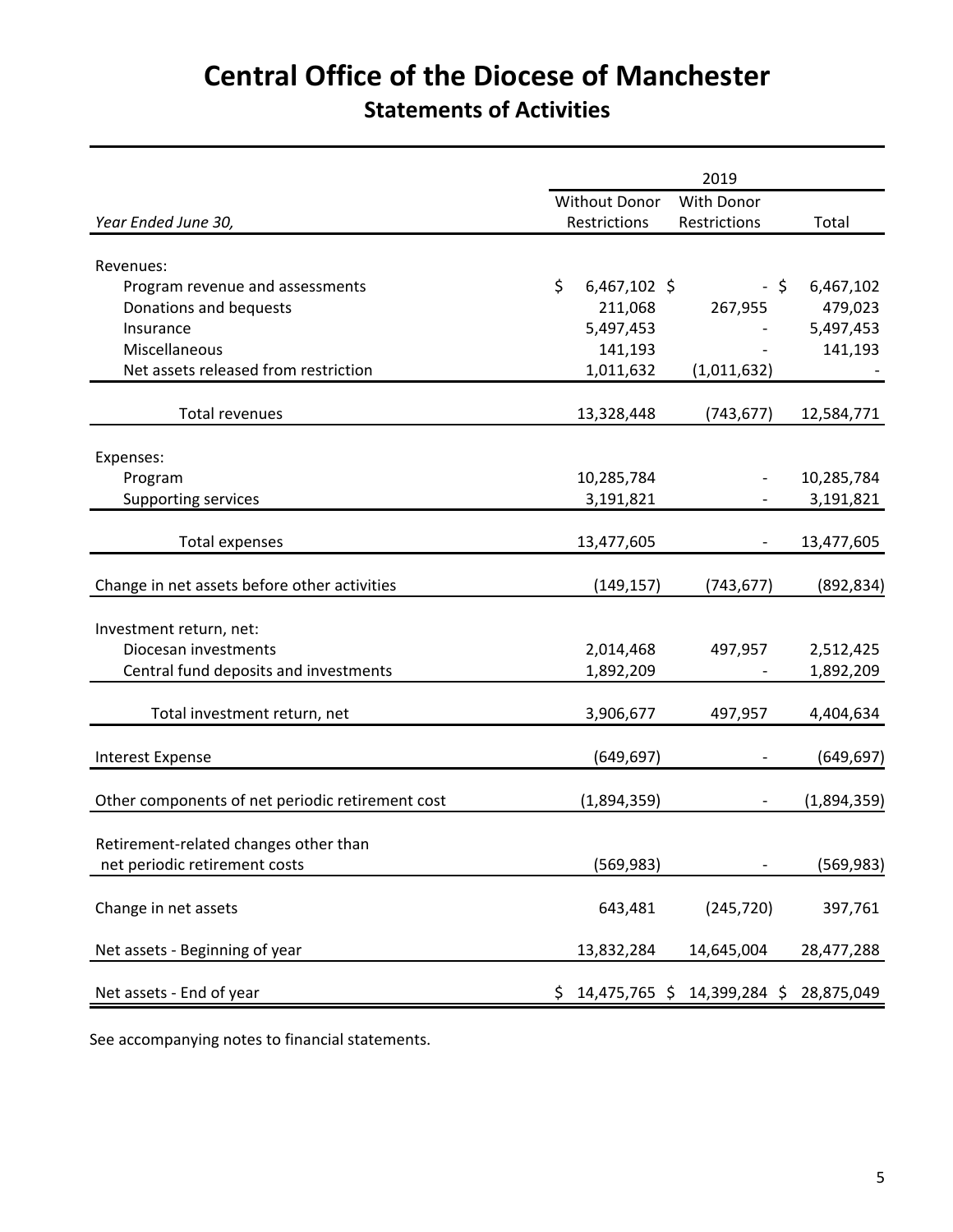#### **Central Office of the Diocese of Manchester**

#### **Statements of Functional Expenses**

|                            |                                                        | Year Ended June 30, 2020 |  |                                  |  |           |  |            |  | Program           |  |                      |  |                |  |                      |  |                                  |  | <b>Supporting Services</b> |            |
|----------------------------|--------------------------------------------------------|--------------------------|--|----------------------------------|--|-----------|--|------------|--|-------------------|--|----------------------|--|----------------|--|----------------------|--|----------------------------------|--|----------------------------|------------|
|                            | <b>Catholic Formation</b><br><b>Canonical Services</b> |                          |  | Development and<br>Communication |  | Insurance |  | Ministries |  | Pastoral services |  | Seminarian Formation |  | Other Programs |  | <b>Total Program</b> |  | Operations and<br>administration |  | Total                      |            |
| Benefits and taxes         |                                                        | 108,669                  |  | 297,446                          |  | 171,281   |  | 39,634     |  | 37,845            |  | 178,777              |  | 89,194         |  | ж.                   |  | 922,846                          |  | 502,682                    | 1,425,528  |
| General and administrative |                                                        | 6,727                    |  | 107,453                          |  | 106,158   |  | 407,220    |  | 6,615             |  | 61,145               |  | 9,148          |  |                      |  | 704,466                          |  | 355,281                    | 1,059,747  |
| Grants and donations       |                                                        |                          |  | 253,112                          |  | 13,152    |  | 197,538    |  | 16,903            |  | 264,770              |  | 1,407          |  |                      |  | 746,882                          |  | 245,664                    | 992,546    |
| Insurance                  |                                                        |                          |  |                                  |  |           |  | 2,472,795  |  |                   |  |                      |  | 4.757          |  |                      |  | 2,477,552                        |  | 930                        | 2,478,482  |
| Occupancy                  |                                                        | 125,990                  |  | 168,278                          |  | 90,231    |  | 18,767     |  | 33,732            |  | 90,544               |  | 32,383         |  |                      |  | 559,925                          |  | 337,153                    | 897,078    |
| Other                      |                                                        | 427                      |  |                                  |  | 311       |  | 4,576      |  |                   |  | (224, 497)           |  |                |  | 1,502,989            |  | 1,283,806                        |  | 11,653                     | 1,295,459  |
| Program services           |                                                        | 29                       |  | 1,731,912                        |  | 183,104   |  |            |  | 89,594            |  | 179,217              |  | 472,296        |  |                      |  | 2,656,152                        |  | 101,994                    | 2,758,146  |
| Salaries and wages         |                                                        | 351,992                  |  | 996,040                          |  | 561,048   |  |            |  | 120.203           |  | 499,423              |  | 77,138         |  |                      |  | 2,605,844                        |  | 1,897,409                  | 4,503,253  |
| Supplies and equipment     |                                                        | 1,993                    |  | 33,482                           |  | 92,220    |  |            |  | 413               |  | 21,163               |  | 1,725          |  |                      |  | 150,996                          |  | 77,088                     | 228,084    |
| Total functional expenses  |                                                        | 595,827                  |  | 3,587,723                        |  | 1,217,505 |  | 3,140,530  |  | 305,305           |  | 1,070,542            |  | 688,048        |  | 1,502,989            |  | 12,108,468                       |  | 3,529,854                  | 15,638,322 |

#### Year Ended June 30, 2019 Program **Supporting Services** Development and Operations and **Canonical Services** Catholic Formation Communication Insurance Ministries Pastoral services Seminarian Formation Other Programs **Total Program** administration Total Benefits and taxes  $\ddot{\varsigma}$ 106,930  $\dot{\mathsf{s}}$ 271,764  $\mathsf{S}$ 160,911  $\zeta$ 30,850  $\ddot{\mathsf{s}}$ 36,415  $\ddot{\mathsf{s}}$ 177,599  $\dot{\mathsf{s}}$ 82,642  $\boldsymbol{\mathsf{S}}$  $\mathsf{s}$ 867,111  $\zeta$ 454,834  $\dot{\mathsf{s}}$ 1,321,945 ÷, General and administrative 9,613 76,070 45,934 438,994 6,408 87,734 19,145 683,898 525,641 1,209,539 166,170 5,248 72,800 16,903 194,928 100 457,101 142,490 599,591 Grants and donations  $\overline{\phantom{a}}$ 952 Insurance 1,236,001 756 1,575 1,238,332 2,010 1,240,342 123,074 155,626 89,870 18,533 34,241 109,940 21,400 552,684 299,967 852,651 Occupancy  $\overline{\phantom{a}}$ Other 215 79 16,618 232,128 843,692 1,092,732 12,568 1,105,300 1,754,682 158,928 205,566 563,562 2,952,136 110,054 3,062,190 Program services 400  $\overline{\phantom{a}}$ 268,998 Salaries and wages 279,202 796,470 523,984 114,180 474,109 85,157 2,273,102 1,597,200 3,870,302 ÷, 1,749 58,591 168,688 Supplies and equipment 77,957 347 25,773 4,271 47,057 215,745 **Total functional expenses** 521,183  $\mathsf{\hat{S}}$ 3,279,373 1,062,911 1,813,796 414,060 1,571,965 778,704 843,792 10,285,784 3,191,821 13,477,605 S,  $\mathsf{\hat{S}}$  $\dot{\mathbf{s}}$ \$  $\mathsf{\hat{S}}$

 $6\phantom{a}$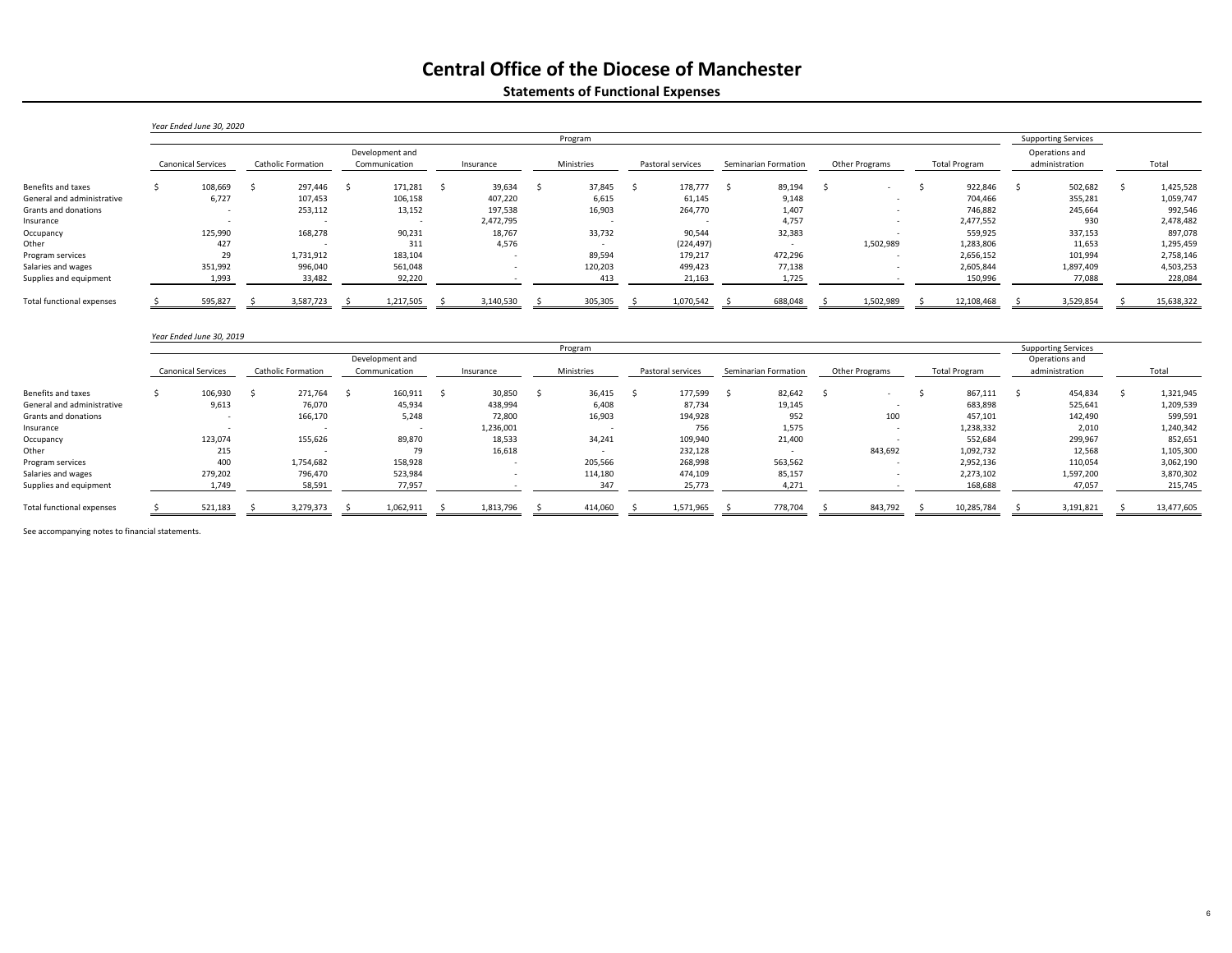### **Central Office of the Diocese of Manchester**

### **Statements of Cash Flows**

| Years Ended June 30,                                              | 2020                     | 2019           |
|-------------------------------------------------------------------|--------------------------|----------------|
| Cash flows from operating activities:                             |                          |                |
| Change in net assets                                              | \$<br>$(2, 153, 582)$ \$ | 397,761        |
| Adjustments to reconcile change in net assets to net cash         |                          |                |
| used for operating activities:                                    |                          |                |
| Depreciation                                                      | 97,193                   | 71,703         |
| Gain (loss) on disposal of fixed assets                           | (11, 415)                | 21,273         |
| Reinvested investment income                                      | (46, 800)                | (83, 850)      |
| Net realized and unrealized losses (gains)                        | 41,310                   | (2,565,110)    |
| Provision for losses (recoveries) on notes receivable             | 340,000                  | (211,000)      |
| Provision for losses (recoveries) on accounts receivable          | (289, 307)               | 202,680        |
| Non-cash grants                                                   | 63,000                   | 107,500        |
| Non-cash donations                                                | (200,000)                | (200,000)      |
| Decrease (increase) in:                                           |                          |                |
| Accounts receivable                                               | 327,479                  | (2, 188, 627)  |
| Insurance receivable                                              | (357, 915)               | 2,250          |
| Second injury fund recoverable                                    | 15,930                   | (559, 735)     |
| Interest receivable                                               | (26, 431)                | 11,460         |
| Prepaid expenses                                                  | (1,216)                  | (4, 371)       |
| Cash held for restrictive purposes                                | (1,500)                  |                |
| Increase (decrease) in:                                           |                          |                |
| Accounts payable and accrued expenses                             | 460,880                  | (108, 599)     |
| Reserves and other liabilities                                    | (377, 153)               | 275,428        |
| Funds held for others- special collections                        | (282,099)                | 83,866         |
| <b>Insurance liabilities</b>                                      | 213,496                  | (1,048,287)    |
| Priest retirement benefit obligation                              | 736,303                  | 2,836,882      |
|                                                                   |                          |                |
| Net cash used for operating activities                            | (1,451,827)              | (2,958,776)    |
|                                                                   |                          |                |
| Cash flows from investing activities:                             |                          |                |
| Purchase of investments                                           | (153, 418, 741)          | (77, 928, 888) |
| Proceeds from sale of investments                                 | 159,876,177              | 79,594,099     |
| Amounts advanced on notes receivable                              | (4,885,591)              | (3,842,203)    |
| Collections on notes receivable                                   | 1,401,300                | 3,979,294      |
| Proceeds from sale of fixed assets                                | 13,000                   | 2,250          |
| Purchase of fixed assets                                          | (180, 588)               | (242, 200)     |
|                                                                   |                          |                |
| Net cash provided by investing activities                         | 2,805,557                | 1,562,352      |
| Cash flows from financing activities:                             |                          |                |
| Increase (decrease) in central fund deposits and investments, net | 105,955                  | (983, 714)     |
| Proceeds from paycheck protection program loan                    | 1,044,600                |                |
| Advances on line of credit                                        | 1,000,000                |                |
|                                                                   |                          |                |
| Net cash provided by (used for) financing activities              | 2,150,555                | (983, 714)     |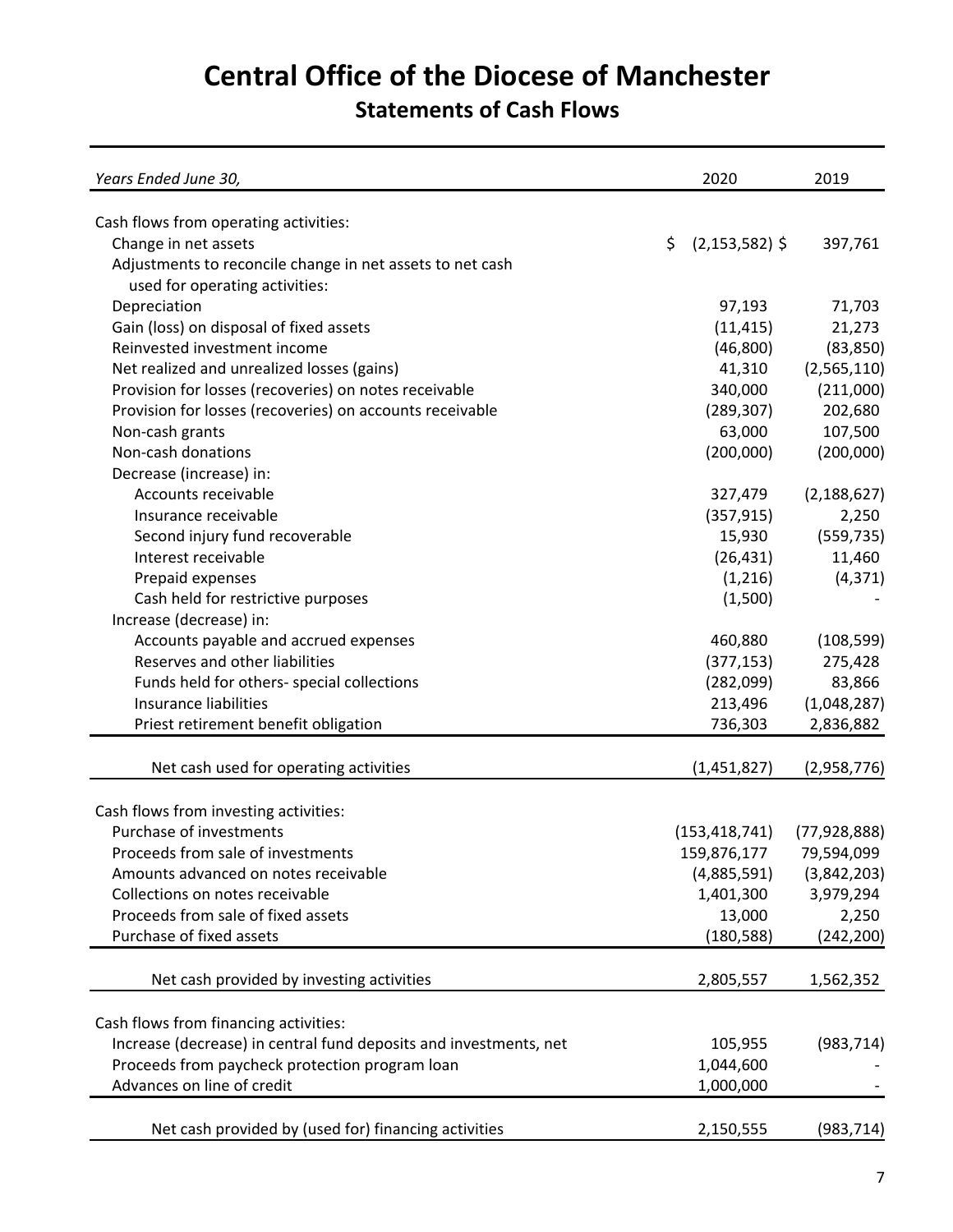### **Central Office of the Diocese of Manchester Statements of Cash Flows (Continued)**

| Years Ended June 30,                                        | 2020            | 2019        |
|-------------------------------------------------------------|-----------------|-------------|
|                                                             |                 |             |
| Net change in cash and cash equivalents                     | 3,504,285       | (2,380,138) |
| Cash and cash equivalents - Beginning of year               | 2,475,583       | 4,855,721   |
|                                                             |                 |             |
| Cash and cash equivalents - End of year                     | $5,979,868$ \$  | 2,475,583   |
|                                                             |                 |             |
| Reconciliation to Statements of Financial Position:         |                 |             |
| Diocesan cash                                               | 4,339,774       | 971,643     |
| Central fund cash                                           | 1,640,094       | 1,503,940   |
|                                                             |                 |             |
| Total cash and cash equivalents - End of year               | 5,979,868 \$    | 2,475,583   |
|                                                             |                 |             |
| <b>Supplemental Disclosures:</b>                            |                 |             |
|                                                             |                 |             |
| Interest paid (including interest paid on deposits payable) | \$<br>605.865 S | 649,697     |

During the year ended June 30, 2020, accounts receivable from parishes in the amount of \$1,380,133 were transferred to notes receivable.

For the year ended June 30, 2020, \$728,109 of accounts payable was also included in notes receivable related to a construction project for a Diocesan school.

For the years ended June 30, 2020 and 2019, net activity on investment funds held for related entities was \$896,966 and \$1,322,840, respectively.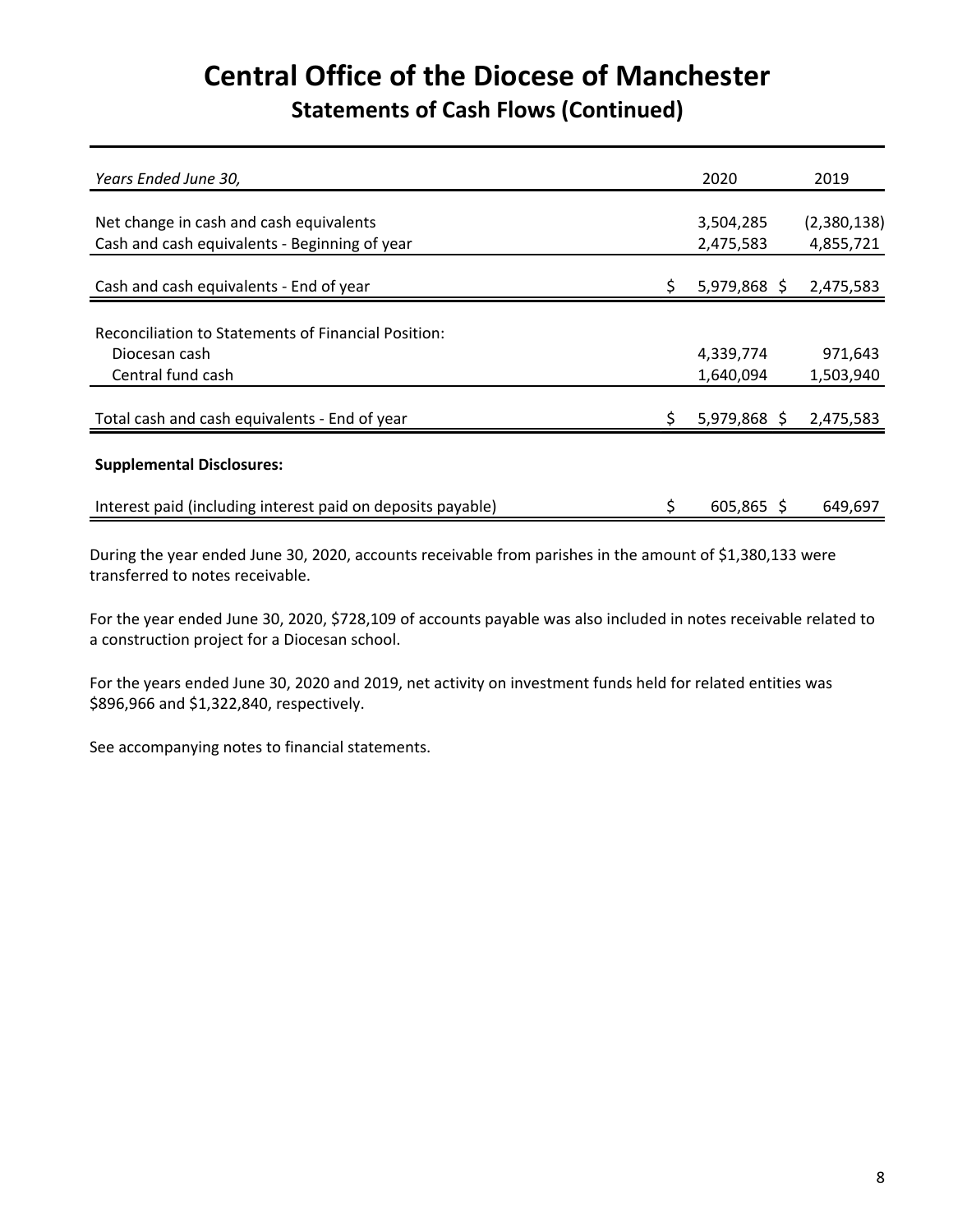### **Note 1: Summary of Significant Accounting Policies**

The Central Office of the Diocese of Manchester (the Central Office) provides certain programs and administrative support functions for the Diocese of Manchester (the Diocese), which encompasses the State of New Hampshire. Included in these financial statements are the assets, liabilities, net assets and financial activities of program offices and departments of the Diocese described below that are fiscally responsible to the Bishop and referred to herein as the Central Office.

The accompanying financial statements reflect the application of the accounting policies described in this note.

#### **Basis of Presentation**

The accompanying financial statements include the assets, liabilities and activities of the Operating Fund, the Central Fund and the Insurance Fund, as well as net assets with donor restrictions of the Diocese. The Operating Fund includes program, administrative and support services of the Central Office which are comprised of canonical services, Catholic formation, development and communication, insurance, ministries, pastoral services, seminarian formation, other programs, and administrative support services. The Central Fund holds and manages the deposits and investments of various entities of the Diocese of Manchester as described in Note 5 (\$62,726,806 in 2020 and \$61,723,885 in 2019) (Diocesan entities). The Insurance Fund administers the insurance program for the Diocese of Manchester as described in Note 10. Revenues are derived primarily from assessments charged to the various Diocesan entities. For the purpose of these financial statement disclosures, Diocesan entities include primarily the parishes, schools and cemeteries that are considered part of the Diocese of Manchester.

The accompanying financial statements exclude the assets, liabilities, net assets and financial activities of various Diocesan entities which maintain separate financial records and carry on their own services and programs, including the individual parishes, schools, cemeteries, camps, the Aquinas House and Catholic Student Center, and various Diocesan employee benefit plans. Consequently, these financial statements do not present the assets, liabilities, net assets, or changes therein, of the Diocese of Manchester taken as a whole.

#### **Use of Estimates**

The preparation of financial statements in conformity with accounting principles generally accepted in the United States requires management to make estimates and assumptions that affect the reported amounts of assets and liabilities and disclosure of contingent assets and liabilities at the date of the financial statements and the reported amounts of changes in net assets during the reporting period. Actual results could differ from those estimates. Significant estimates used by the Central Office include those used to determine the projected retirement benefit obligation (Note 7), the liability for unpaid insurance claims (Note 10), losses on accounts, notes and insurance receivable (Notes 1, 3, and 10).

#### **Cash and Cash Equivalents**

For the purpose of the statements of cash flows, the Central Office considers certificates of deposit and other highly liquid debt instruments with a maturity of three months or less from the date of purchase to be cash equivalents.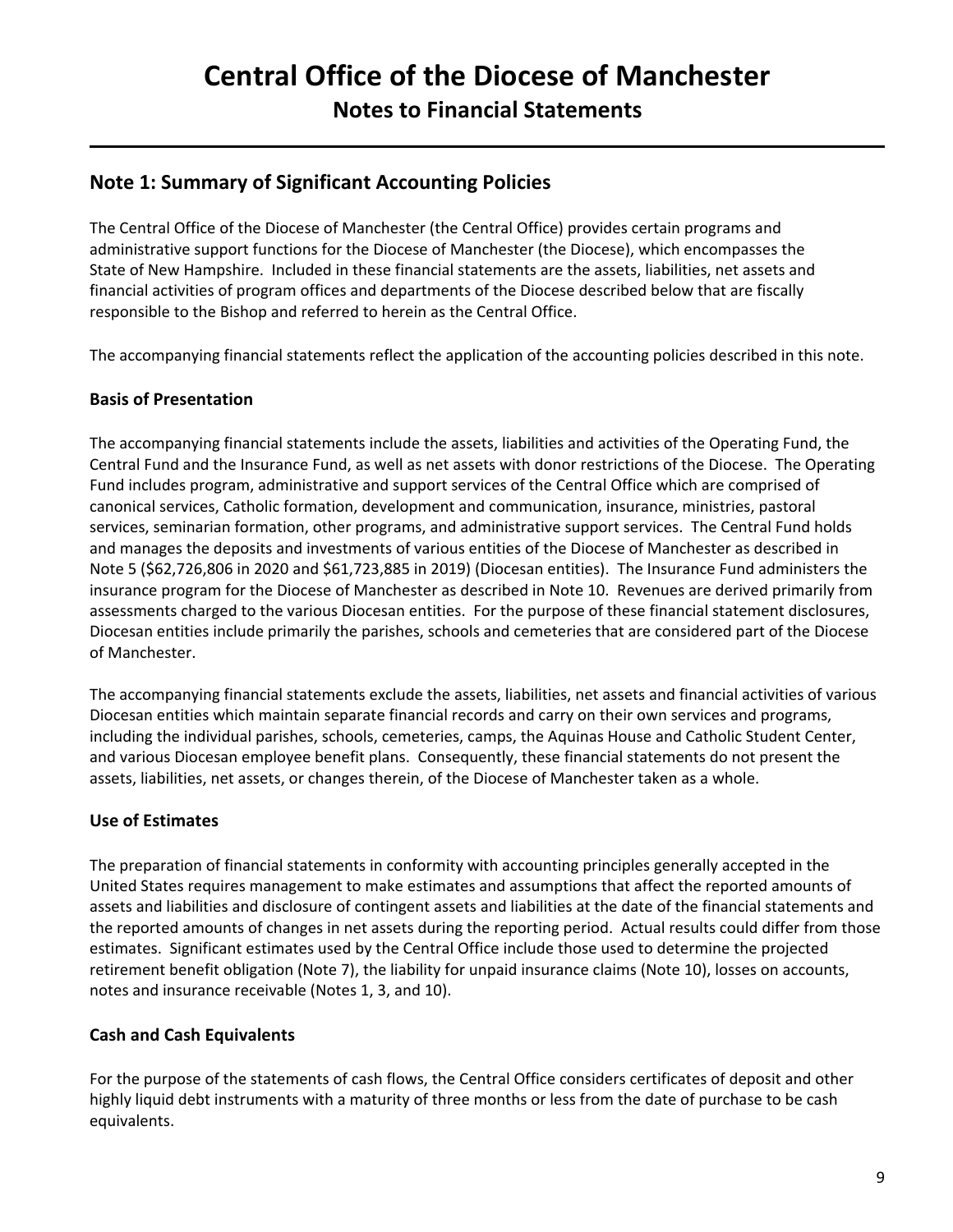### **Note 1: Summary of Significant Accounting Policies** (Continued)

#### **Cash and Cash Equivalents** (Continued)

The Central Office customarily maintains amounts on deposit in various bank accounts in excess of the Federal deposit insurance coverage amounts. Deposits totaling approximately \$5,971,000 (prior to outstanding items clearing the bank) at June 30, 2020 are not covered by Federal deposit insurance.

In addition to the above amounts on deposit, the Central Office reports certain cash equivalents managed by its investment advisors as investments and not as cash equivalents in the accompanying statements of financial position, since it is the Central Office's intention to invest these funds for long-term purposes. Cash and cash equivalents reported as investments totaling approximately \$3,416,000 are not covered by Federal deposit insurance.

Cash and cash equivalents are included in the accompanying financial statements, as follows:

| As of June 30,                                  |   | 2020         | 2019      |
|-------------------------------------------------|---|--------------|-----------|
|                                                 |   |              |           |
| Diocesan cash                                   |   | 4,339,774 \$ | 971,643   |
| Central fund cash                               |   | 1,640,094    | 1,503,940 |
|                                                 |   |              |           |
| Total cash reported on statements of cash flows | S | 5,979,868 \$ | 2,475,583 |
| Cash held in investment accounts (Note 13)      |   | 3,665,772    | 1,302,266 |
|                                                 |   |              |           |
| Total                                           |   | 9,645,640    | 3,777,849 |

#### **Receivables**

#### *Accounts receivable*

Accounts receivable are reported at estimated net collectible amounts. The accounts receivable arise in the normal course of the operation of the Central Office and are primarily due from the parishes and schools of the Diocese of Manchester. Credit is generally extended on a short-term basis; thus, accounts receivable do not bear interest. The Central Office periodically reviews the outstanding accounts receivable for the purposes of establishing an allowance for uncollectible accounts based on the average bad debt write-offs experienced in the past and its current knowledge of the accounts. It is management's policy to convert delinquent accounts receivable to notes receivable or, in rare circumstances, to charge off uncollectible accounts receivable when management determines the receivable will not be collected. Accounts receivable at June 30, 2020 and 2019 are reported net of an allowance for uncollectible accounts of \$345,034 and \$634,341, respectively. During the year ended June 30, 2020, accounts receivable from parishes in the amount of \$1,380,133 were transferred to notes receivable. Aggregate accounts receivable past due 90 days or more were approximately \$780,000 and \$1,606,000 as of June 30, 2020 and 2019, respectively. Delinquency status is based on normal credit terms. The Central Office does not generally require collateral for the extension of credit.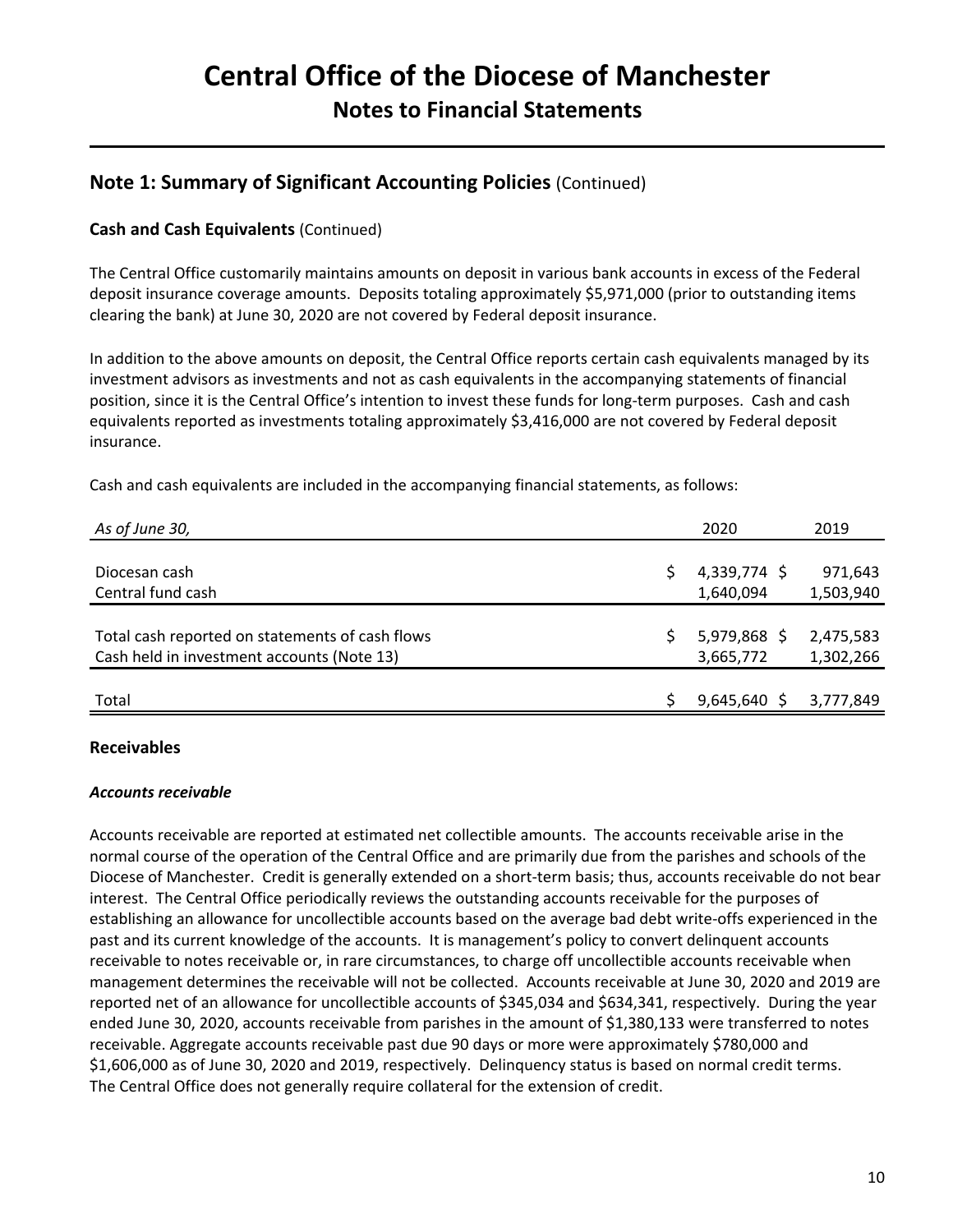### **Note 1: Summary of Significant Accounting Policies** (Continued)

#### **Receivables** (Continued)

#### *Notes receivable*

Notes receivable from Diocesan entities (parishes, cemeteries, and schools) are unsecured and are reported at their unpaid principal balances, less an allowance for losses. However, if property of a Diocesan entity were to be liquidated, proceeds from the sale of the assets would be required to be applied to any outstanding balance on notes receivable, including any accounts receivable, due to the Central Office.

Interest on notes receivable is recognized over the term of the loan and is calculated using either the simple interest method or the amortization method on principal amounts outstanding. Interest rates are reviewed by management every six months with any changes effective January 1 and July 1 each fiscal year. Interest was charged at the rate of 4.5% for the period January 1, 2020 - June 30, 2020 and 4.85% for the period July 1, 2019 - December 31, 2019, and 4.6% in fiscal year 2019. Interest income was \$366,853 and \$356,971 for the years ended June 30, 2020 and 2019, respectively. Notes to certain Diocesan entities are non-interest bearing or are at a reduced rate of interest. These notes generally have been recorded net of applicable discounts to reflect the present value of the notes, based on the interest rates normally charged on other notes.

Due to the nature of the relationships with Diocesan entities, the Central Office has been willing, under appropriate circumstances, to make concessions for borrowers whose payments were not current or to refinance outstanding obligations. At the time of restructuring, the loan is evaluated for an allowance for credit losses. The Central Office continues to specifically reevaluate the loan in subsequent periods, regardless of the borrower's performance under the modified terms. There were no troubled debt restructurings for the years ended June 30, 2020 and 2019.

Notes receivable are evaluated for impairment annually and are placed on non-accrual status on a case by case basis. Interest income on non-accrual loans is recognized only to the extent that cash payments are received. Loans are classified as impaired when they are greater than 60 days past due, on non-accrual status, or additional borrowing is needed due to operational deficits. Generally, loans are restored to performing status when the obligation is brought current, has performed in accordance with contractual terms for a reasonable period of time as determined by the Central Office, and the ultimate collectability of the total contractual principal and interest is no longer in doubt.

The Central Office reviews each outstanding note receivable from Diocesan entities and has provided an allowance for losses at a level that the Central Office believes to be representative of inherent losses estimated on the basis of factors, such as the risk characteristics of the borrower, average historical bad debt write-offs, and current economic conditions that may affect the borrower's ability to pay. Delinquency status is determined based on contractual terms. It is the Central Office's policy to charge off uncollectible notes receivable when management determines the receivable will not be collected. Additionally, on the aggregate remaining balance of notes receivable the Central Office estimates an additional allowance covering those amounts not specifically identified (see Note 3).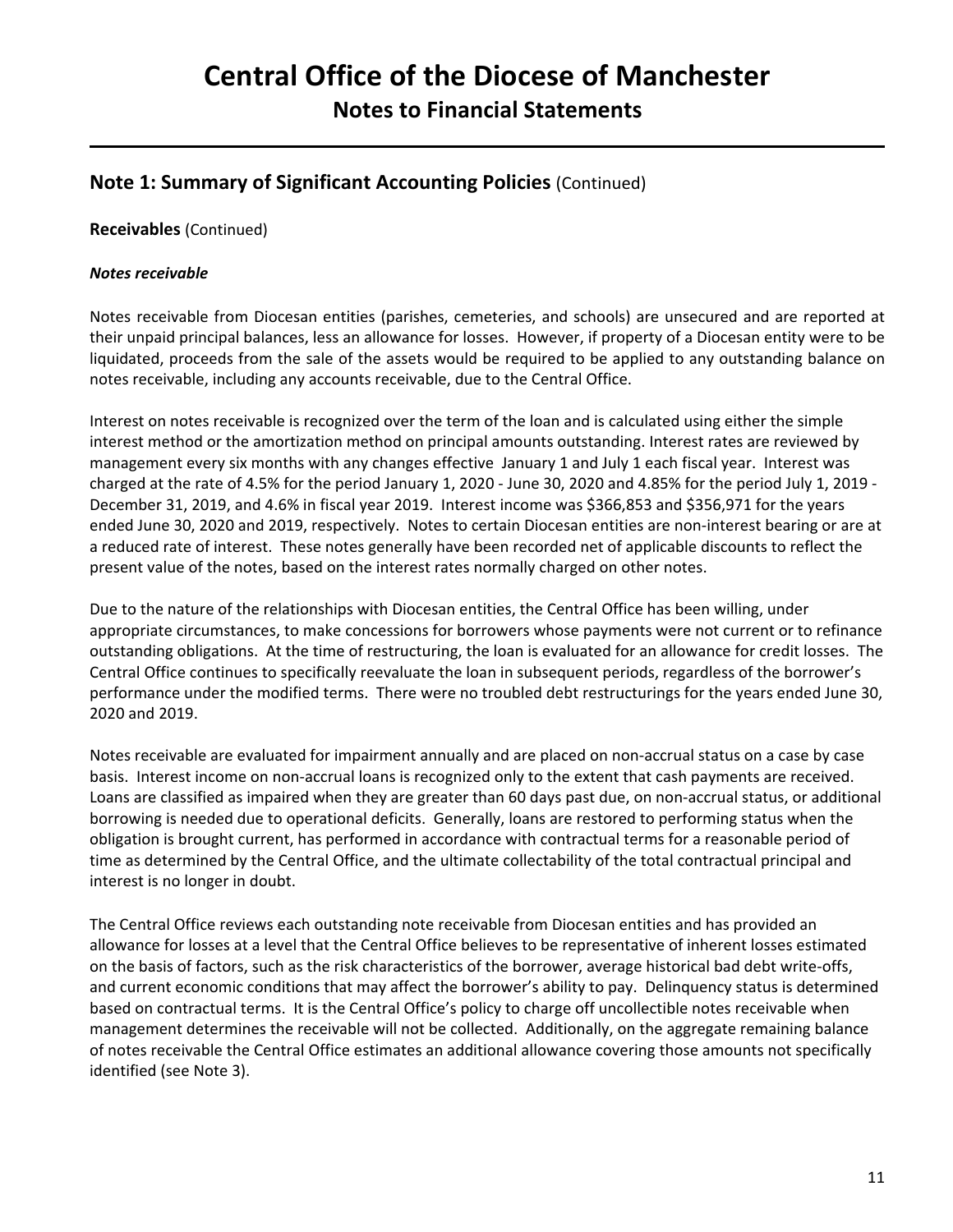### **Note 1: Summary of Significant Accounting Policies** (Continued)

#### **Investments**

Investments represent marketable securities, as well as units owned in a hedge fund portfolio. Investments in marketable securities are valued at their fair values in the statements of financial position. The measurement of fair value is made using the fair value hierarchy established under current accounting standards (Note 13). Net asset value (NAV) is used as a practical expedient to estimate fair value of the hedge funds (Note 13).

Net investment return is reported in the statements of activities and consists of interest and dividend income, realized and unrealized capital gains and losses, less investment expenses. For purposes of determining realized gains and losses, the cost of securities sold is based on a trade-date basis.

#### **Fixed Assets**

It is the Central Office's policy to capitalize fixed assets with a cost of at least \$2,500. Lesser amounts are charged to operations.

Fixed assets are recorded at cost, if purchased, or at estimated fair market value as of the date of donation, if donated. The composition of net fixed assets at June 30, 2020 and 2019 is, as follows:

|                                 |    | 2020       | 2019      |
|---------------------------------|----|------------|-----------|
|                                 |    |            |           |
| Land                            | \$ | $2,129$ \$ | 2,129     |
| <b>Buildings</b>                |    | 651,646    | 651,646   |
| <b>Building improvements</b>    |    | 1,545,129  | 1,480,642 |
| Furniture and other equipment   |    | 383,438    | 342,253   |
| Computer equipment and software |    | 363,331    | 303,646   |
|                                 |    | 2,945,673  | 2,780,316 |
| Less: accumulated depreciation  |    | 2,387,978  | 2,304,430 |
|                                 |    |            |           |
| Fixed assets, net               | S  | 557,695 \$ | 475,886   |

The Central Office provides for depreciation on the straight-line method by charges to income in amounts estimated to amortize the cost or donated value of the assets over the periods of their useful lives.

Depreciation expense was \$97,193 and \$71,703 during 2020 and 2019, respectively.

Included in fixed assets in the accompanying statements of financial position are assets with a net book value of \$132,629 and \$137,424 as of June 30, 2020 and 2019, respectively, which are restricted by the donor for use as the Bishop's residence.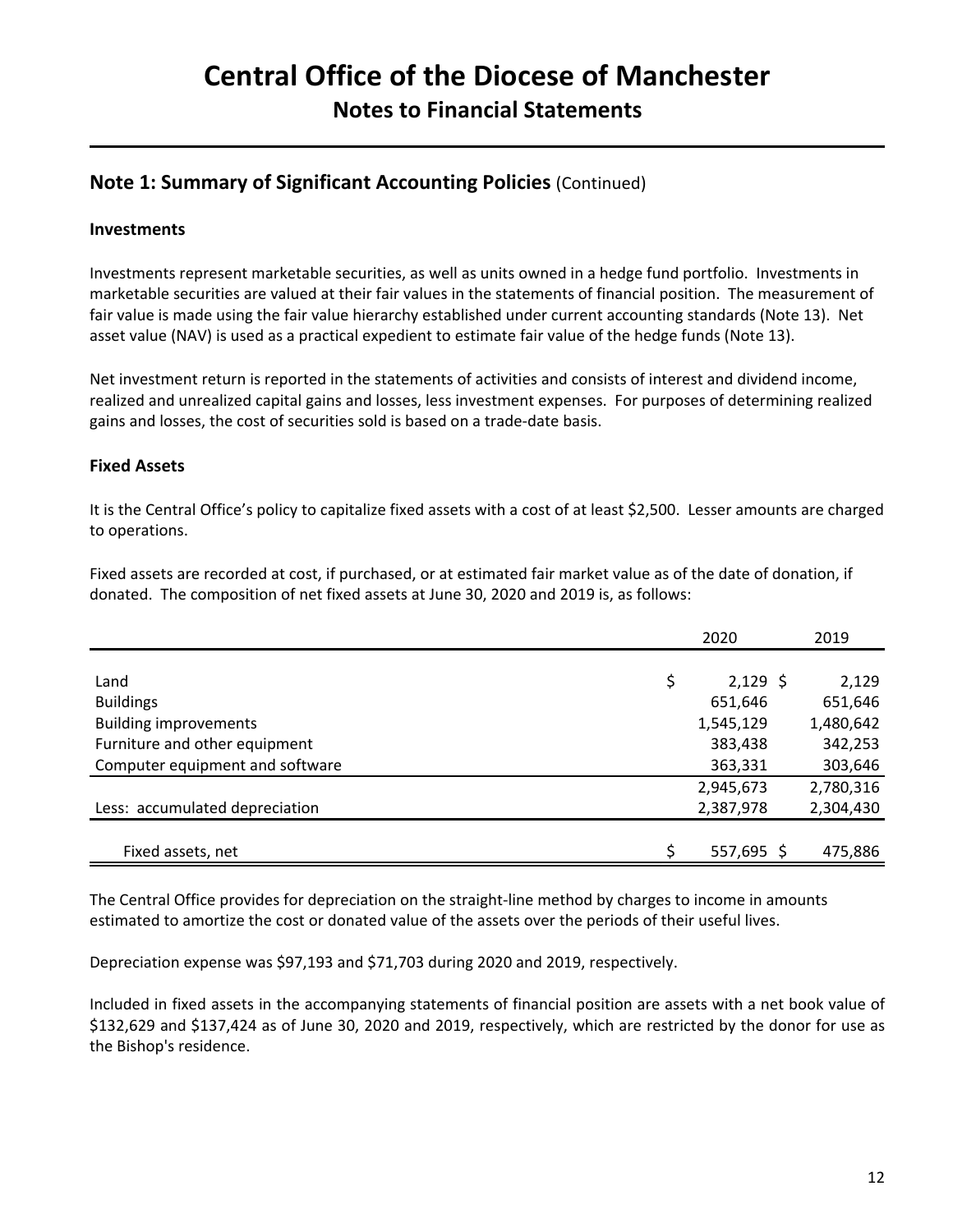### **Note 1: Summary of Significant Accounting Policies** (Continued)

#### **Restricted Support**

Net assets, revenues, gains and losses are classified based on the existence or absence of donor or grantor imposed restrictions. Accordingly, net assets and changes therein are classified and reported, as follows:

*Net Assets Without Donor Restrictions* – Net assets available for use in general operations and not subject to donor (or certain grantor) restrictions. Net assets without donor restrictions include both undesignated and designated net assets, which are revenues not restricted by outside sources and revenues designated by the Central Office for special purposes and their related expenses.

*Net Assets with Donor Restrictions* – Net assets subject to donor- or certain grantor-imposed restrictions. Some donor-imposed restrictions are temporary in nature, such as those that will be met by the passage of time or other events specified by the donor. Other donor-imposed restrictions are perpetual in nature, where the donor stipulates that resources be maintained in perpetuity. Donor- imposed restrictions are released when a restriction expires, that is, when the stipulated time has elapsed, when the stipulated purpose for which the resource was restricted, has been fulfilled, or both. Restricted contributions that are received and utilized in accordance with donor stipulations in the same year are reported as contributions without donor restrictions. The Central Office follows a similar policy for investment return on these funds.

Designated net assets have been designated by the Central Office for the following purposes at June 30, 2020 and 2019:

|                                          | 2020                 | 2019      |
|------------------------------------------|----------------------|-----------|
|                                          |                      |           |
| Priest housing                           | \$<br>1,989,830 \$   | 2,524,138 |
| School education fund                    | 322,651              | 320,173   |
| Priests continuing formation             | 1,008,329            | 890,614   |
| Medical needs of priests                 | 759,786              | 771,746   |
| Worship and world youth day              | 10,070               | 10,070    |
| Campus ministry                          | 124,925              | 124,925   |
| Youth ministry                           | 442,705              | 442,705   |
| St. Joseph Cathedral                     | 40,716               | 40,716    |
| Permanent Deaconate Continuing Formation | 1,129,179            | 896,847   |
|                                          |                      |           |
| Total                                    | \$<br>$5,828,191$ \$ | 6,021,934 |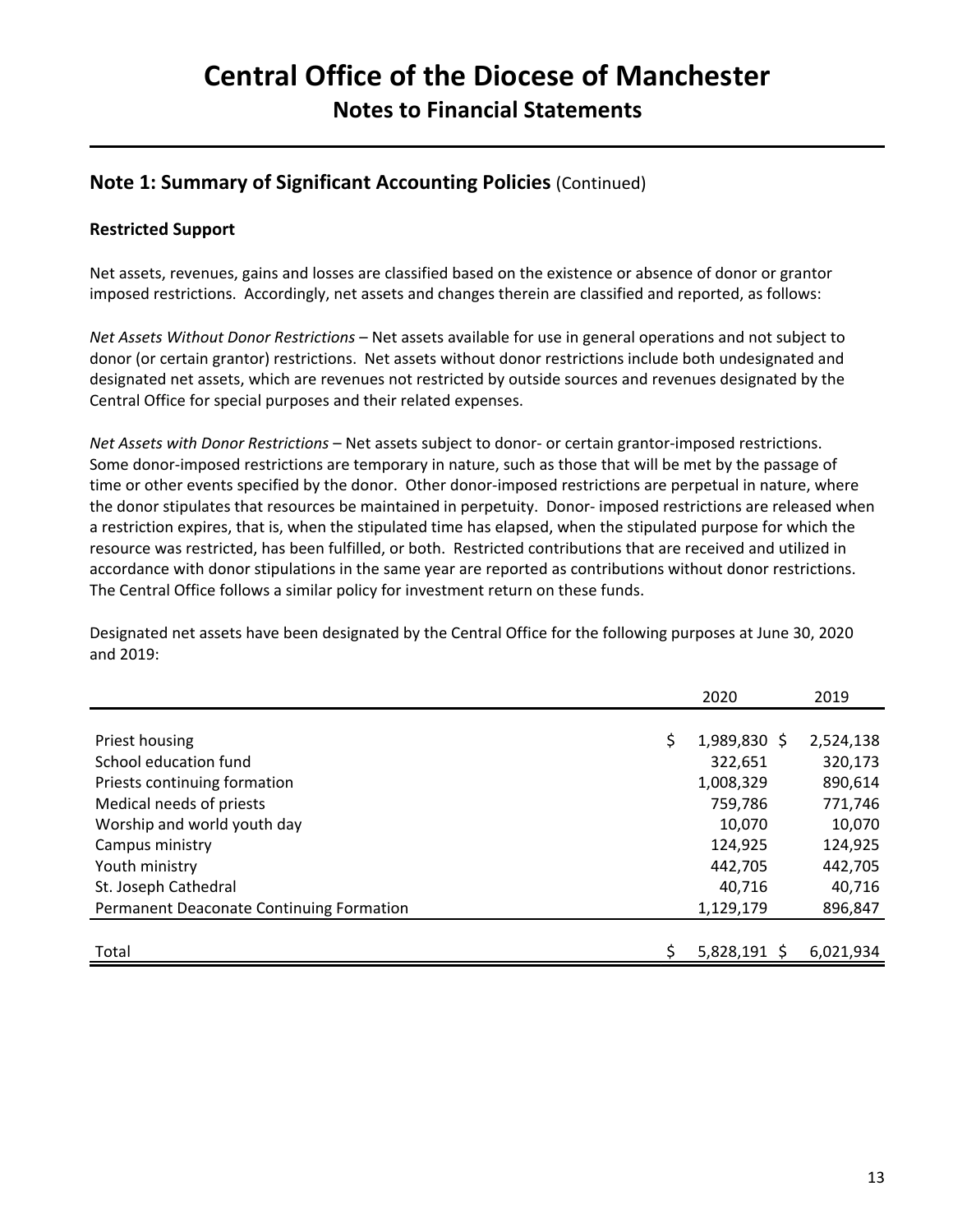### **Note 1: Summary of Significant Accounting Policies** (Continued)

#### **Restricted Support** (Continued)

Net assets with donor restrictions as of June 30, 2020 and 2019 are restricted for the following purposes:

|                                  | 2020               | 2019      |
|----------------------------------|--------------------|-----------|
|                                  |                    |           |
| Seminarians                      | \$<br>$80,144$ \$  | 125,119   |
| Missionary support               | 903,961            | 986,059   |
| Parish masses                    | 368,320            | 371,181   |
| For specific schools             |                    | 190,718   |
| Education                        | 510,378            | 444,733   |
| Non-capital purposes             | 209,395            | 232,123   |
| For specific geographical region | 159,366            | 168,164   |
| Other various purposes           | 268,053            | 255,289   |
|                                  |                    |           |
| Total                            | \$<br>2,499,617 \$ | 2,773,386 |

Endowments restricted in perpetuity (including amounts above the original gift amount of \$8,464,047 in 2020 and \$8,499,788 in 2019):

|                                                                    |    | 2020           | 2019                     |
|--------------------------------------------------------------------|----|----------------|--------------------------|
|                                                                    |    |                |                          |
| Missionary, Catholic education, retired priests and parish support | \$ | $5,575,826$ \$ | 5,963,536                |
| Seminarians                                                        |    | 751,253        | 789,946                  |
| Care of gravesites                                                 |    | 48,405         | 49,960                   |
| Scholarships, education and tuition                                |    | 3,192,577      | 3,400,874                |
| Care of needy                                                      |    | 17,131         | 17,681                   |
| General purposes for specific parishes                             |    | 1,098,467      | 1,126,754                |
| Other various purposes                                             |    | 269,646        | 277,147                  |
|                                                                    |    |                |                          |
| Total                                                              | S. |                | 10,953,305 \$ 11,625,898 |
|                                                                    |    |                |                          |
| Total net assets with donor restrictions                           | Ś  | 13,452,922 \$  | 14,399,284               |

#### **Functional Allocation of Expenses**

The costs of providing various programs and other activities have been summarized on a functional basis in the accompanying statements of activities. The statements of functional expenses presents the natural classification detail of expenses by function. Accordingly, certain costs have been allocated among the program and other activities as benefited.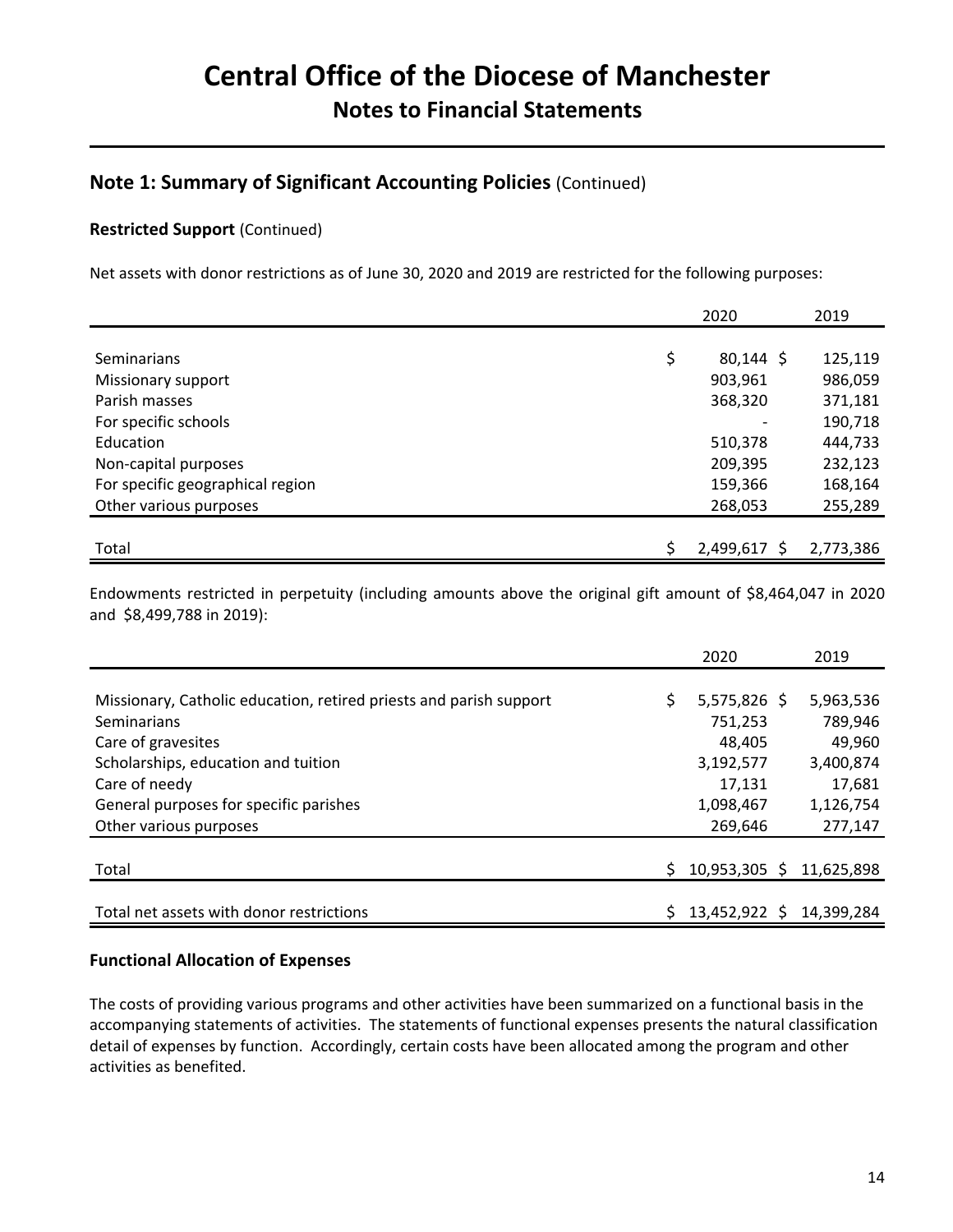### **Note 1: Summary of Significant Accounting Policies** (Continued)

#### **Functional Allocation of Expenses** (Continued)

The Central Office allocates the salary of each Diocesan employee to various salary expense classifications. This allocation is based on an estimate made by management of the percentage of time each individual devotes to each type of service. The percentages used to allocate salaries in each year vary depending upon the Central Office's estimate. The Central Office also allocates administrative expenses to the various programs based on estimates of square footage and number of employees.

#### **Federal and State Income Taxes**

The Diocese is exempt from Federal and state income taxes under the provisions of Section 501(c)(3) of the Internal Revenue Code. The Diocese must, however, pay income taxes on the net profit from its unrelated business activities, if any.

The Central Office recognizes the tax benefit of an uncertain tax position only if management determines that it is more likely than not that the tax position would be sustained upon examination by taxing authorities based on the technical merit of the position. Management has determined that through June 30, 2020, the Central Office did not take any material tax positions which do not meet the criteria for recognition.

#### **Change in Accounting Principle**

In June 2018, the FASB issued ASU 2018-08, *Clarifying the Scope and the Accounting Guidance for Contributions Received and Contributions Made* (Topic 958). The amendments in this update assist entities in evaluating whether transactions should be accounted for as contributions (nonreciprocal transactions) or as exchange (reciprocal) transactions and determining whether a transaction is conditional. The amendments in this ASU apply to both resources received by a recipient and resources given by a resource provider. The accounting guidance is effective for fiscal years beginning after December 15, 2018. The Central Office adopted this guidance as of July 1, 2019, as required by the standard. The Central Office applied Topic 958 on a prospective basis. There were no changes to opening balances of net assets and no prior period results were restated. The Central Office believes the new accounting guidance improves the information provided in the financial statements and related disclosures for the primary users of the financial statements.

During 2017, the FASB issued ASU 2017-07, *Compensation - Retirement Benefits: Improving the Presentation of Net Periodic Pension Cost and Net Periodic Postretirement Benefit Cost*, to improve the presentation of net periodic retirement cost. The guidance requires that only the service cost component of net periodic retirement cost be reported in the same line item as other compensation costs arising from services rendered by the pertinent employees during the period. The other components of net periodic retirement costs are required to be presented in the statement of activities separately from the service component and outside a subtotal of change in net assets from operating activities. The guidance clarifies that the service cost component is the only component of net periodic retirement cost that directly arises from employees' service provided in the current period. The accounting guidance is effective for fiscal years beginning after December 15, 2018 and is to be applied retrospectively. The Central Office believes that the new accounting guidance improves the consistency, transparency and usefulness of financial information to users related to net periodic retirement costs. There were no changes to opening balances of net assets. This resulted in \$1,894,359 of net periodic retirement costs for 2019 being reported separately from operating expenses in the statements of activities.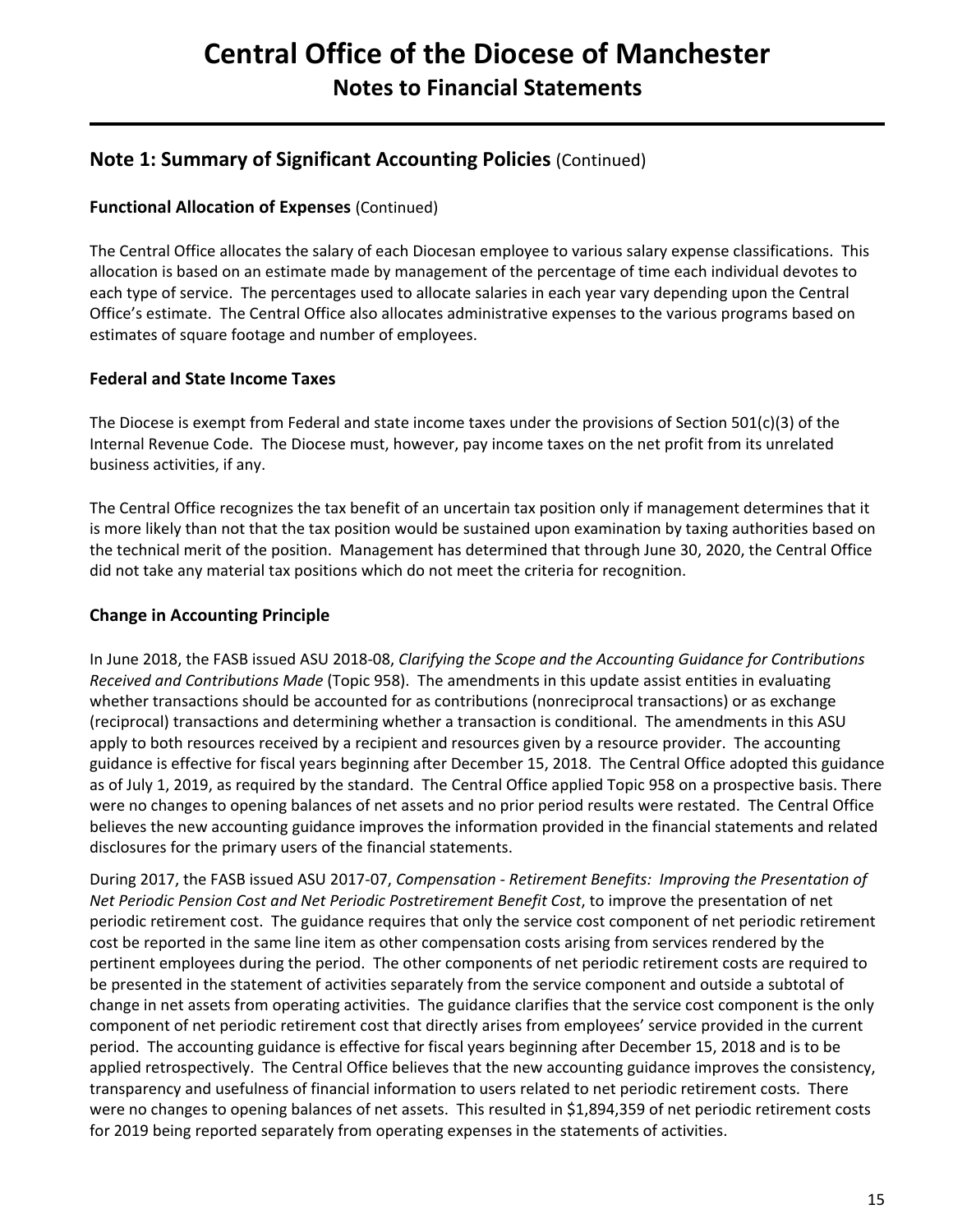### **Note 2: Investments**

The Central Office and various Diocesan entities deposit money into the Central Fund. The Central Fund pools all of the money received for the purpose of making loans (Note 3) and investing in marketable securities and hedge funds, primarily consisting of cash and cash equivalents, equities, fixed income securities, and alternative investments.

The Central Office's policy is to invest in a manner consistent with teachings of the Roman Catholic Church, as expressed in guidelines published by the US Conference of Catholic Bishops, in order to preserve capital and realize a sufficient return with minimal risk. In general, the Central Office's current policy is to maintain the following allocations:

| Equity securities - domestic                           | $10\% - 40\%$ |
|--------------------------------------------------------|---------------|
| Equity securities - international and emerging markets | $10\% - 30\%$ |
| Fixed income securities                                | $30\% - 38\%$ |
| Alternate investments                                  | $5\% - 25\%$  |
| Private equities                                       | $0\% - 10\%$  |
| Cash and cash equivalents                              | .5% - 5%      |

The Diocese is the sole remainder beneficiary of an irrevocable charitable remainder trust. Under the terms of the trust, the income beneficiaries of the trust receive a unitrust amount equal to 8% of the fair market value of the trust assets determined annually, paid in equal monthly installments. Upon the death of the surviving income beneficiary, the trustee is to distribute all remaining principal and income of the trust to the Diocese to be used to establish a scholarship fund to benefit students in Catholic regional schools within New Hampshire. The net present value of the beneficial interest in the trust is included in Diocesan investments in the accompanying financial statements using an assumed rate of return of 4.15% in 2020 and 6% in 2019, and discounted at 2.45% in 2020 and 3.35% in 2019 (\$1,299,578 and \$1,338,870 at June 30, 2020 and 2019, respectively). The fair value of the trust assets was \$2,153,293 and \$2,133,955 at June 30, 2020 and 2019, respectively.

Investments are included in the accompanying financial statements, as follows:

| As of June 30,                        | 2020                     | 2019       |
|---------------------------------------|--------------------------|------------|
|                                       |                          |            |
| Diocesan investments                  | \$28,596,228 \$3,098,416 |            |
| Central fund deposits and investments | 66,947,417               | 67,800,208 |
|                                       |                          |            |
| Total                                 | 95,543,645 \$100,898,624 |            |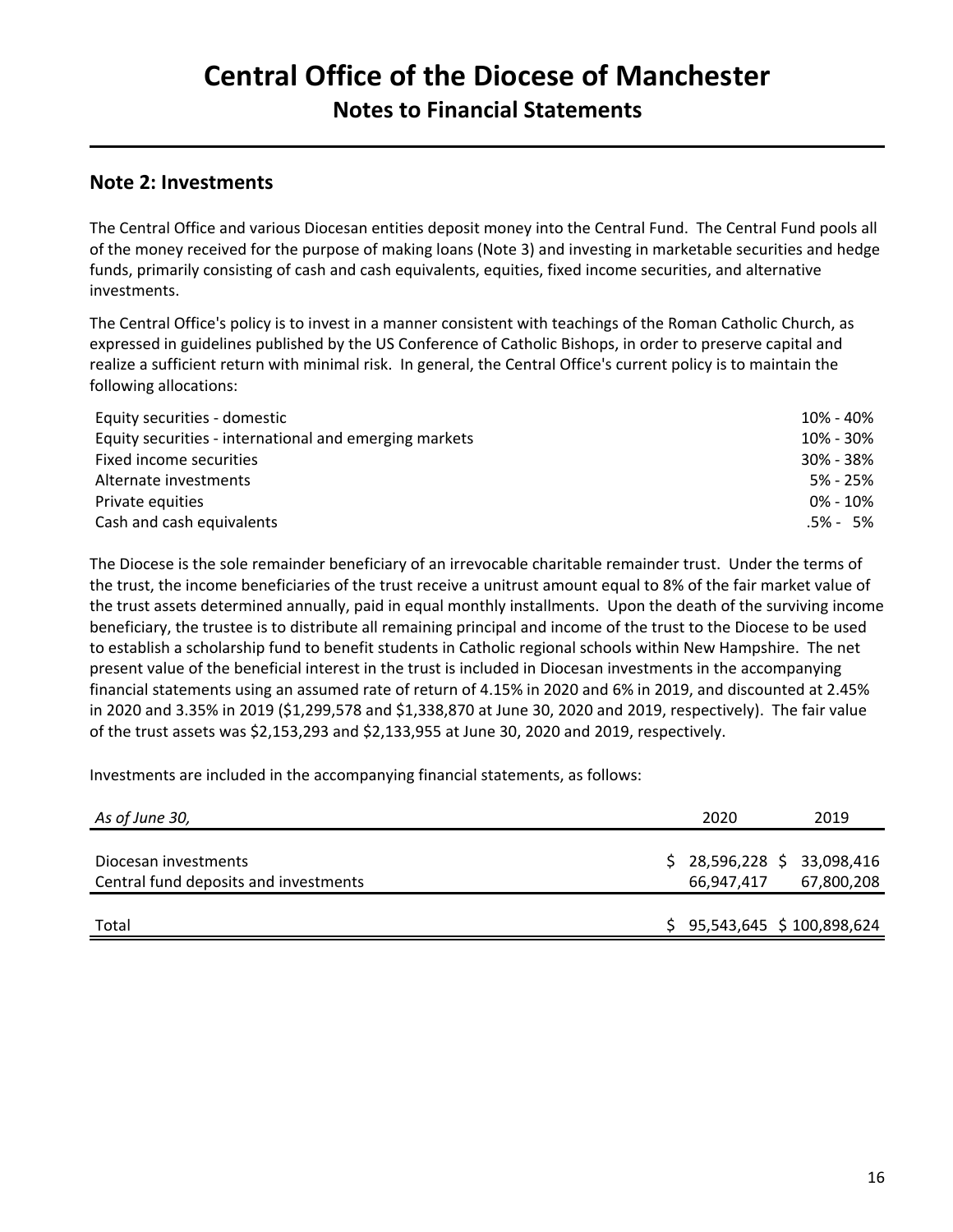### **Note 2: Investments** (Continued)

Net investment income in the statements of activities is comprised of the following:

| As of June 30,                       | 2020           | 2019       |
|--------------------------------------|----------------|------------|
| Dividends, interest and other income | 1,883,070 \$   | 1,964,068  |
| Investment fees paid, net            | (38, 774)      | (124, 544) |
| Net realized and unrealized gains    | (41, 311)      | 2,565,110  |
|                                      |                |            |
| Total                                | $1,802,985$ \$ | 4,404,634  |

See Note 13 for fair value measurements and the fair value of investments classified by major type.

Investment income is accounted for in the fund holding the assets, except for certain income from the investment of donor restricted funds, which is accounted for as revenue with donor restrictions. The Central Office follows the guidance established by the Financial Accounting Standards Board when accounting for losses in donor-designated endowment funds (see Note 14).

#### **Note 3: Notes Receivable**

In assessing performance of notes receivables on an annual basis, the Central Office considers notes receivable less than 30 days past due to be current and classified as performing. The Central Office also classifies loans which have contractual terms that require no payments in a given year as current and performing. Performing notes receivables as of June 30, 2020 and 2019 were \$14,893,653 and \$8,972,847, respectively. Non-performing notes receivables as of June 30, 2020 and 2019 were \$924,927 and \$1,253,199, respectively.

The following reflects the age analysis of notes receivable as of June 30, 2020 and 2019, respectively:

|                                                       |     | 2020           | 2019       |
|-------------------------------------------------------|-----|----------------|------------|
|                                                       |     |                |            |
| Current                                               | \$. | 14,893,652 \$  | 8,972,847  |
| 30 - 59 days                                          |     | 67,744         | 72,949     |
| 60 - 89 days                                          |     | 84,000         |            |
| $90+$ days                                            |     | 773,183        | 1,180,250  |
|                                                       |     |                |            |
| Total notes receivable                                | Ś.  | 15,818,579 \$  | 10,226,046 |
|                                                       |     |                |            |
| Total notes receivable on non-accrual status          | ς   | $2,430,425$ \$ | 1,446,216  |
|                                                       |     |                |            |
| Notes receivable 90+ days past due and still accruing | \$  | $857,183$ \$   | 336,273    |

As described in Note 16, \$905,823 and \$219,038 of the current and 90+ days aging balances, respectively, were due from the St. Andre Bessette Parish and paid in full subsequent to year end.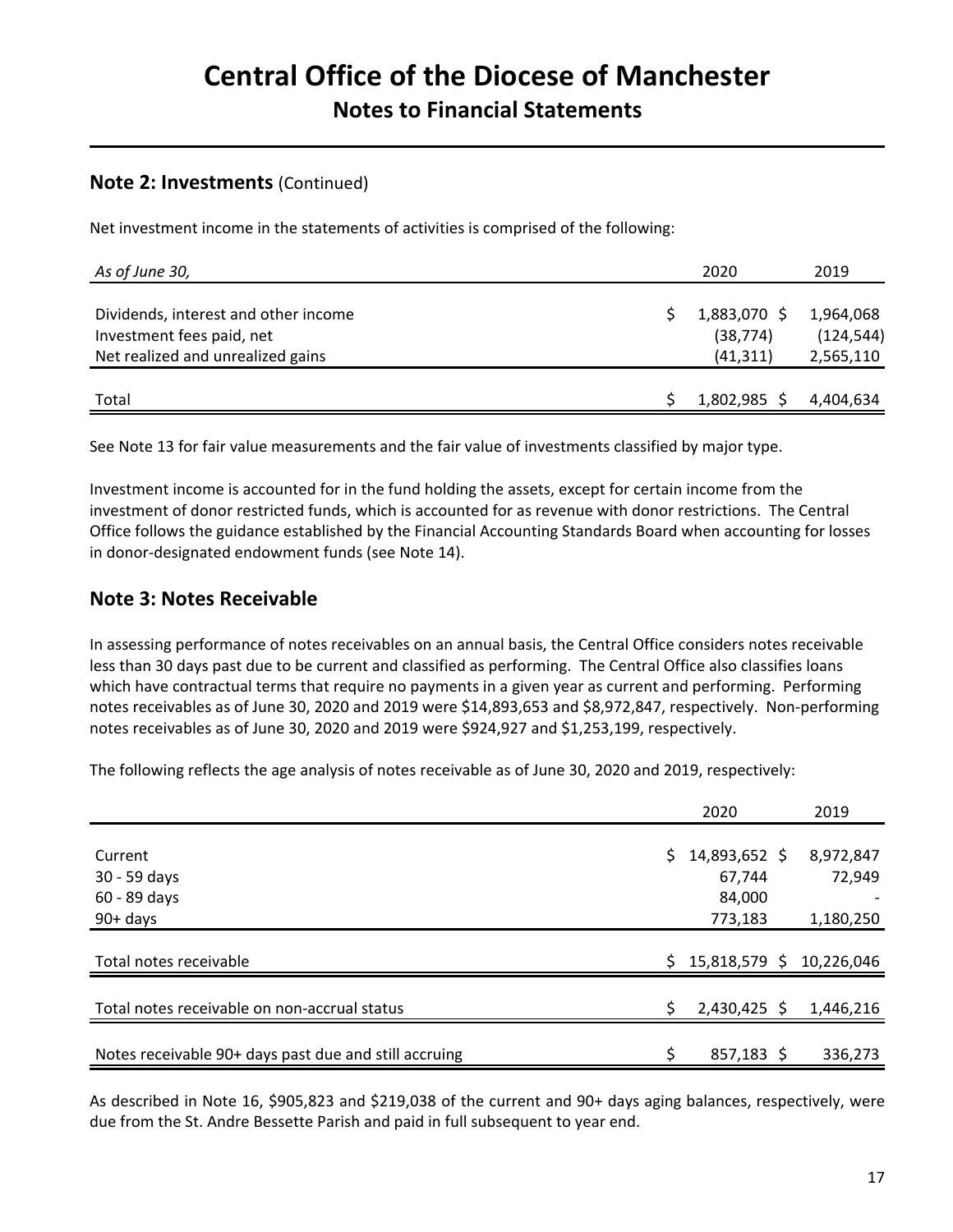### **Note 3: Notes Receivable** (Continued)

The following provides informative data at June 30, 2020 and 2019 and for the years then ended, separately presented based on whether or not management has recognized an allowance for credit losses with respect to the impaired loans:

|                                                                                                                                                        | 2020                | 2019       |
|--------------------------------------------------------------------------------------------------------------------------------------------------------|---------------------|------------|
| Impaired loans for which no allowance for credit losses is recognized:                                                                                 |                     |            |
| Recorded investment                                                                                                                                    | \$<br>1,646,783 \$  | 3,091,128  |
| Unpaid principal balance                                                                                                                               | 1,646,783           | 3,091,128  |
| Average recorded investment                                                                                                                            | 2,368,956           | 2,746,298  |
| Interest income recognized while impaired                                                                                                              | 22,179              | 82,348     |
| Impaired loans for which an allowance for credit losses is recognized:                                                                                 |                     |            |
| Recorded investment                                                                                                                                    | \$<br>7,091,859 \$  | 2,570,400  |
| Unpaid principal balance                                                                                                                               | 7,091,859           | 2,570,400  |
| Average recorded investment                                                                                                                            | 4,831,129           | 2,738,142  |
| Interest income recognized while impaired                                                                                                              | 91,561              | 73,381     |
| The following reflects the allowance for losses and the related recorded investment in notes receivable as of<br>June 30, 2020 and 2019, respectively: |                     |            |
|                                                                                                                                                        | 2020                | 2019       |
| <b>Allowance for losses:</b>                                                                                                                           |                     |            |
| Beginning balance                                                                                                                                      | \$<br>2,172,000 \$  | 2,383,000  |
| Provision (recovery)                                                                                                                                   | 340,000             | (211,000)  |
| <b>Ending balance</b>                                                                                                                                  | \$<br>2,512,000 \$  | 2,172,000  |
|                                                                                                                                                        |                     |            |
| Ending balance: Individually evaluated for impairment                                                                                                  | 2,393,708           | 2,045,226  |
| Ending balance: Aggregate remaining balance evaluated for impairment                                                                                   | 118,292             | 126,774    |
|                                                                                                                                                        |                     |            |
| <b>Ending balance</b>                                                                                                                                  | \$<br>2,512,000 \$  | 2,172,000  |
| Recorded investment in notes receivable:                                                                                                               |                     |            |
| Ending balance: Individually evaluated for impairment                                                                                                  | 8,738,642           | 5,661,528  |
| Ending balance: Aggregate remaining balance evaluated for impairment                                                                                   | 7,079,937           | 4,564,518  |
| <b>Ending balance</b>                                                                                                                                  | \$<br>15,818,579 \$ | 10,226,046 |

There were no changes to the accounting policy for notes receivable for the years ended June 30, 2020 and 2019. There were no purchases, sales, or reclassifications of notes receivables for the years ended June 30, 2020 and 2019.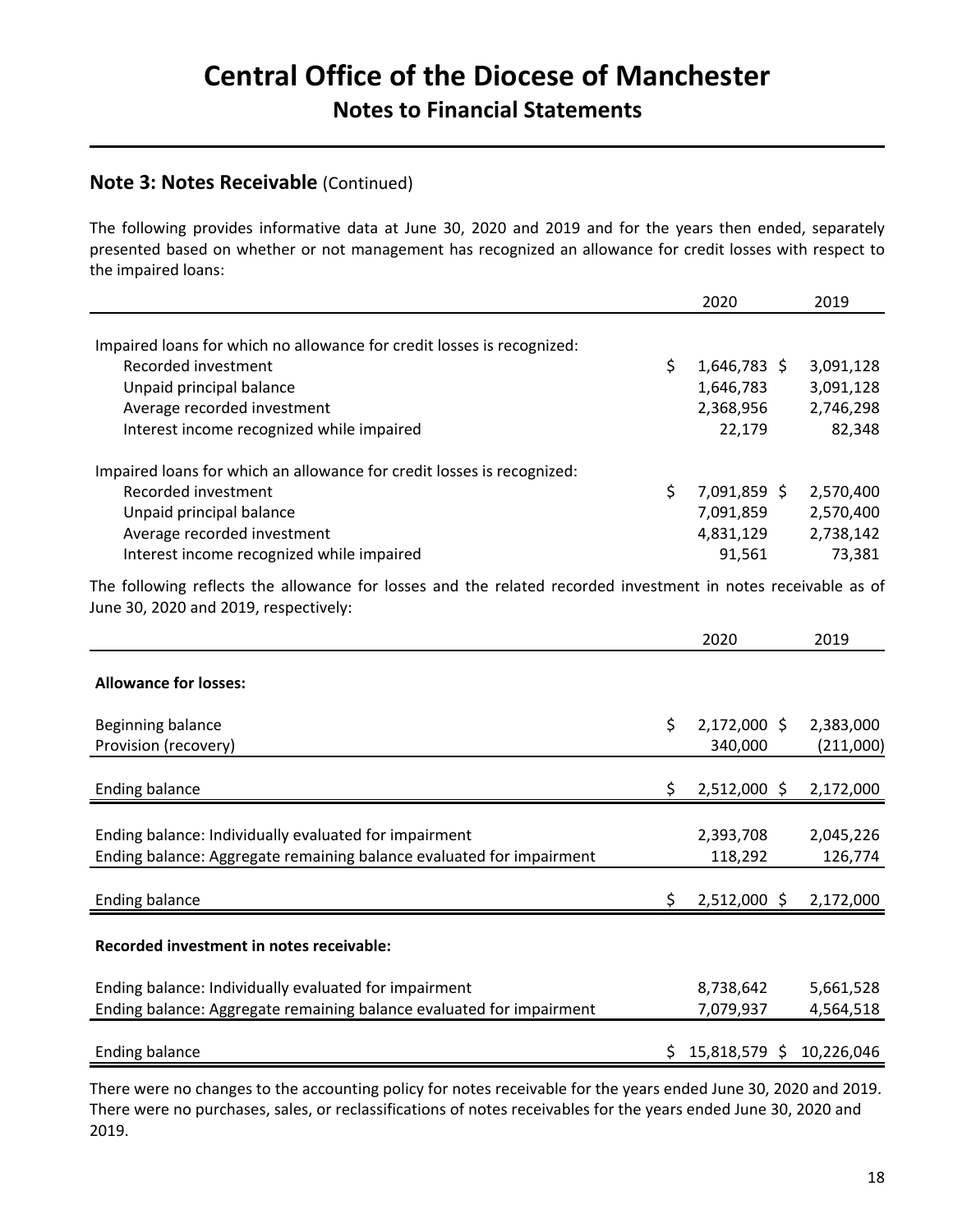### **Note 4: Related Party Transactions**

The Central Office rents space at the property located at the St. Joseph Cathedral Parish, a Diocesan entity, for storing its archive files. The total rent paid was \$5,580 in 2020 and 2019.

The Central Office enters into various transactions with Catholic Charities New Hampshire (CCNH), which has its main office located in facilities owned and shared by the Central Office. Rent paid by CCNH was \$126,112 and \$112,614 in 2020 and 2019, respectively.

The Central Office receives assessment revenue from parishes for specific programs and administrative and other services. In addition, the Central Office receives revenue from Diocesan entities (parishes, schools, cemeteries and Diocesan employee benefit plans) and CCNH for insurance coverage and provides grants and subsidies to certain parishes, schools and mission churches to support their programs. A summary of these transactions is, as follows:

| Years ended June 30,                       | 2020           | 2019      |
|--------------------------------------------|----------------|-----------|
|                                            |                |           |
| Assessments received (excluding insurance) | $5,755,310$ \$ | 5,965,493 |
| Insurance revenue (see Note 10)            | 5,664,609      | 5.497.453 |
| Grants, subsidies and donations            | 2,107,740      | 1,890,529 |
| Investment management fees earned          | 332,036        | 328,038   |

Amounts due from the parishes and other Diocesan entities, primarily for assessments, insurance and interest (net of allowance) was \$890,062 and \$954,610 at June 30, 2020 and 2019, respectively. Amounts due to the parishes and other related parties at June 30, 2020 and 2019 were \$193,308 and \$192,056, respectively.

At June 30, 2019, the Central Office had an account receivable of \$1,416,757 due from Holy Trinity at St. Andre Bessette in Laconia, New Hampshire for a construction project. During 2020, a balance of \$905,823 was converted to a loan. There was no account receivable balance related to the project at June 30, 2020. As described in Note 16, the balance of \$905,823 was paid in full subsequent to year end.

In 2019, the Central Office entered into a note agreement with CCNH to fund the construction of a facility to house retired Catholic priests. The note is for up to \$1,500,000 with a 20-year term. The note specified that interest was to begin accruing at a yearly fixed rate of 3% at the earlier of reaching \$1,500,000 in construction costs or December 31, 2019. The note includes a debt forbearance clause, which specifies that every five years during the term of the loan, the outstanding loan principal balance shall be reduced by 25% of the amount originally loaned by the Central Office if certain conditions are satisfied. Interest began accruing on the note on December 31, 2019. Total interest income related to the note was \$19,115 in 2020. The outstanding note receivable balance was \$1,293,219 and \$706,506 at June 30, 2020 and 2019, respectively.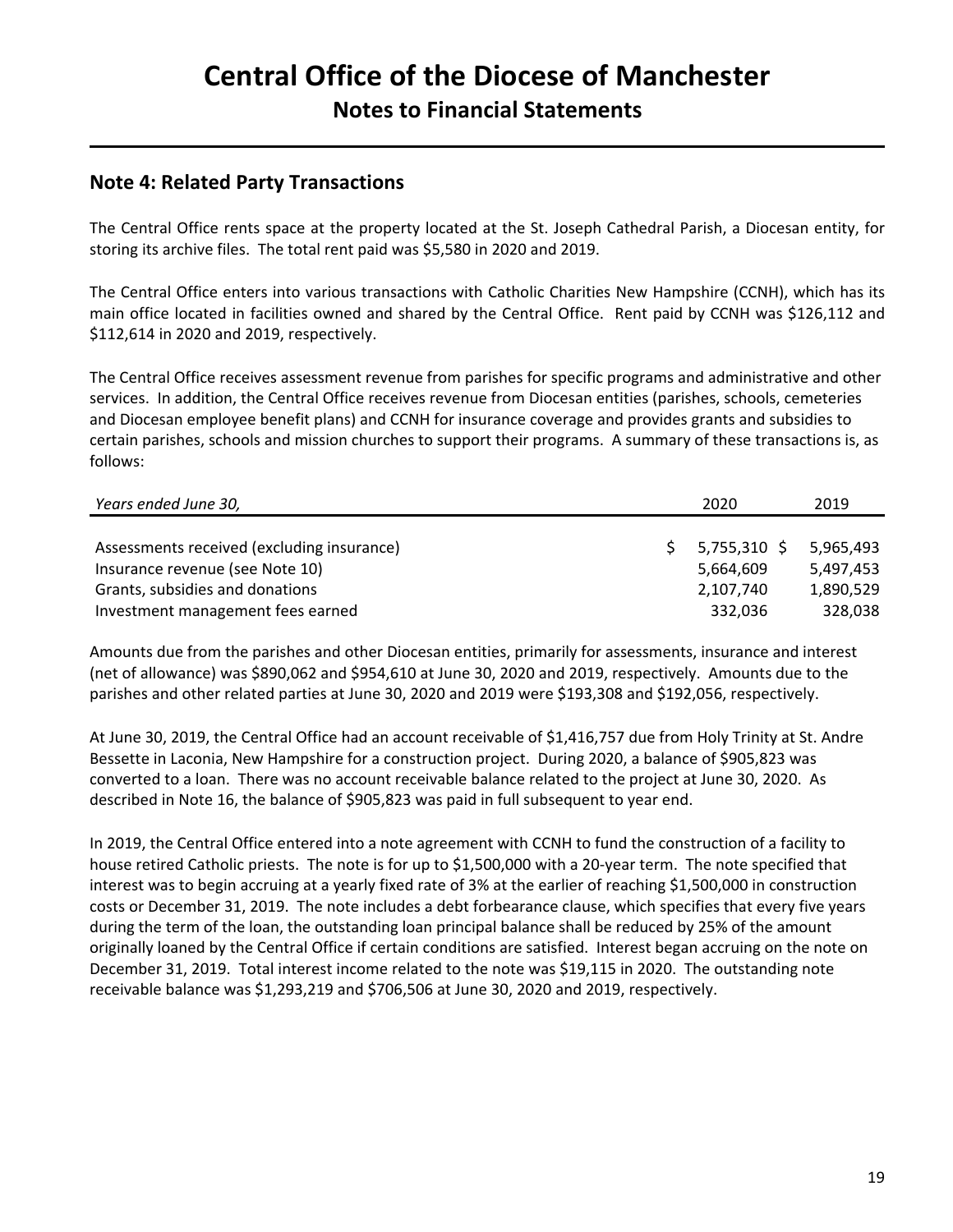### **Note 4: Related Party Transactions** (Continued)

In May 2020, the Central Office entered into an agreement with a Diocesan High School for a bridge loan not to exceed \$2,000,000 to finance the construction of an athletic field. The loan bears a fixed interest rate of 2.5% and requires interest only payments through June 30, 2021, with monthly principal and interest payments effective July 1, 2021. In addition, the high school is required to remit monthly all proceeds received from their capital campaign fund. Any outstanding loan balance not paid in full by May 1, 2022 will convert to a Central Fund loan. In conjunction with the agreement, the Central Office entered into the line of credit described in Note 9. Proceeds received from the repayment of the bridge loan will be utilized for the required monthly payments on the line of credit. The outstanding note receivable balance was \$1,843,651 as of June 30, 2020.

Assets of the Central Fund (Note 2) are held for Diocesan entities and funds as described in Note 5.

The Central Office participates in the Roman Catholic Bishop of Manchester Employee Benefit Plan and Trust (the Plan) which is managed and overseen by the Diocese. The Plan provides health, dental, life and disability insurance benefits. Total expense incurred and paid to the Plan was approximately \$649,000 during 2020 and \$500,000 during 2019.

### **Note 5: Central Fund Deposits and Investments**

The Central Office holds deposits and investments from its various parishes, schools and other entities within the Diocese. Interest is paid on these deposits at a rate of 1.00% for the period January 1, 2020 through June 30, 2020 and 1.35% for the period July 1, 2018 through December 31, 2019. For cemeteries with deposits in the Perpetual Care Fund, interest is paid at 2.7% in 2020 and 2019. Amounts are payable on demand. Interest expense on deposits was \$588,216 and \$636,686 for 2020 and 2019, respectively. In addition, the Central Office maintains the pooled investments on behalf of the Sick Priests Fund, as well as various parishes and other entities. The investment return on these funds is excluded from the financial statements and the investment risk for these funds is with the participating entity. The Central Fund deposit and investment liabilities at June 30, 2020 and 2019, consist of the following:

|                          |   | 2020                     | 2019       |
|--------------------------|---|--------------------------|------------|
|                          |   |                          |            |
| <b>Parishes</b>          |   | \$36,709,196             | 36,485,680 |
| <b>Cemeteries</b>        |   | 13,308,529               | 13,247,309 |
| Schools                  |   | 7,907,972                | 7,455,516  |
| <b>Sick Priests Fund</b> |   | 3,350,436                | 3,335,814  |
| Other Diocesan entities  |   | 1,450,673                | 1,199,566  |
|                          |   |                          |            |
|                          | S | 62,726,806 \$ 61,723,885 |            |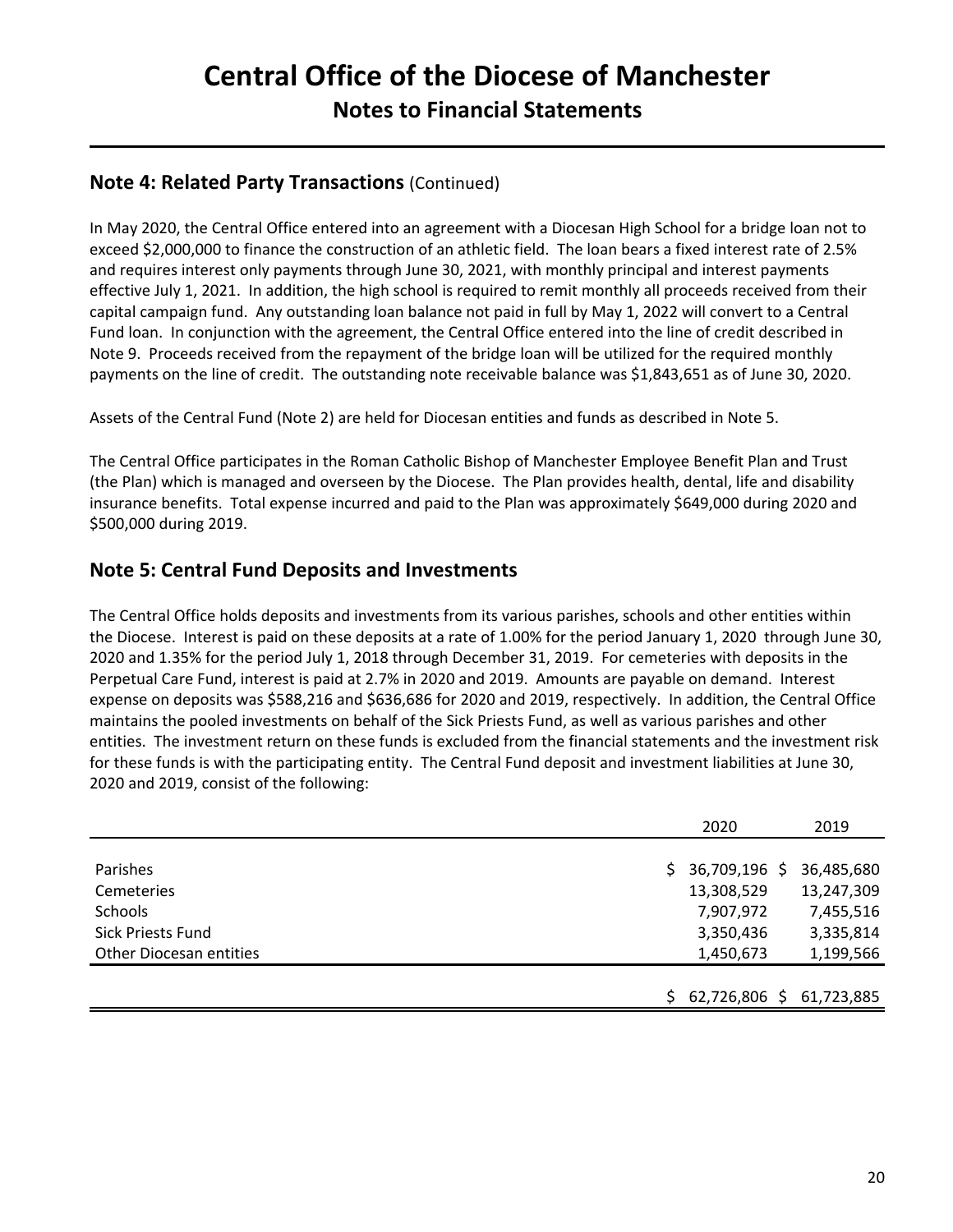### **Note 6: Liquidity and Availability of Financial Resources**

Financial assets available for general expenditure, that is, without donor or other restrictions limiting their use, within one year of the balance sheet date, comprise the following at June 30, 2020 and 2019:

|                                                          | 2020               | 2019        |
|----------------------------------------------------------|--------------------|-------------|
|                                                          |                    |             |
| Diocesan cash                                            | \$<br>4,339,774 \$ | 971,643     |
| Operating accounts receivable                            | 836,247            | 660,630     |
| Interest receivable                                      | 27,891             | 1,460       |
| Collections on loans receivable                          | 2,375,000          | 1,261,169   |
| Operating investments                                    | 12,078,919         | 15,636,693  |
| Less: designated net assets                              | (5,828,191)        | (6,021,934) |
| Less: cash held for others                               | (431, 015)         | (308, 376)  |
| Less: funds held for others                              | (274, 662)         | (556, 761)  |
| Endowment spending-rate distributions and appropriations | 500,000            | 486,536     |
|                                                          |                    |             |
|                                                          | 13,623,963<br>S.   | 12,131,060  |

As described in Note 5, the accompanying financial statements include the assets and liabilities of the Central Fund. The Central Fund holds and manages the deposits and investments of various entities of the Diocese of Manchester. The amounts held in the Central Fund are not available for general expenditure.

The Diocesan investments consist of donor-restricted endowments and funds designated by the Central Office for various purposes (Note 14). Donor-restricted endowment funds are not available for general expenditure and are subject to an annual spending rate of up to 5% of the funds average fair value of the previous three years (for the year ending June 30, 2020, a 4% distribution was recommended by the Diocesan Finance Council and approved by the Bishop). Management does not intend to spend from the designated funds; however, these amounts could be made available, if necessary.

As part of the liquidity management plan, the Central Office produces an annual budget that is submitted to the Diocesan Finance Council, which outlines the anticipated financial needs to support the mission within the next fiscal year. To manage current cash flow needs, the budget is analyzed and compared to actual results throughout the year. In addition, year over year assessment and contribution receipts are reviewed to ensure funding sources are received. The Central Office also invests cash in excess of daily requirements in CDs and money market funds.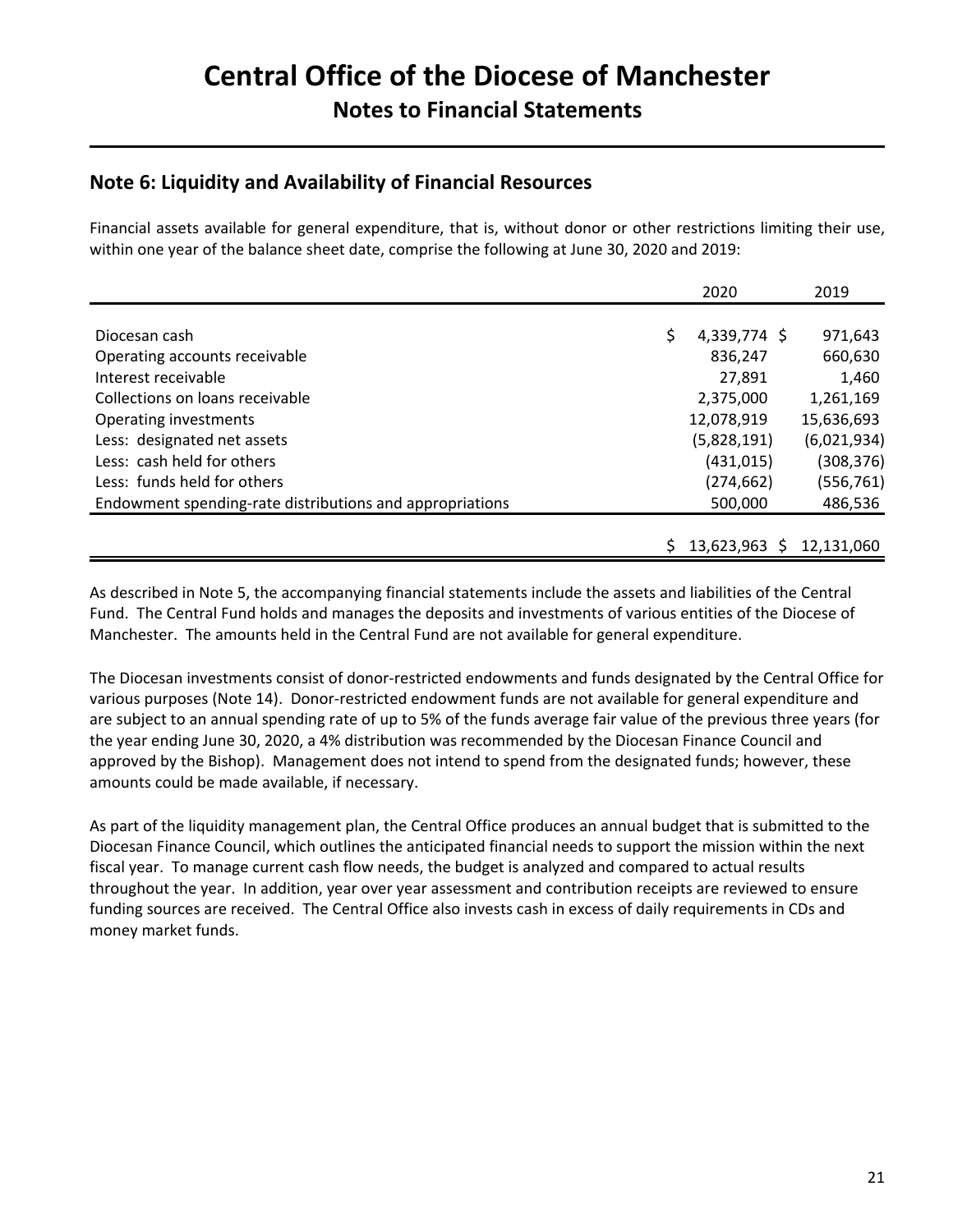### **Note 7: Retirement Plan**

#### *(A) Diocesan Administration Employees*

The Central Office has a tax-deferred annuity plan under Internal Revenue Code Section 403(b) for the benefit of its eligible Diocesan administration employees. Employer contributions to the plan are based on 3% of eligible wages. In addition, the employer matches 50% of 403(b) employee deferred contributions by 50% to the first 6% of employee contributions, up to a maximum of 3% of eligible wages. Total employer contributions to this plan during 2020 and 2019 amounted to \$215,682 and \$191,022, respectively.

#### *(B) Diocesan Priests*

The Diocese established the Diocesan Priest Retirement Plan (the Plan) and the Diocesan Priest Retirement Trust Fund (the Trust) for the purpose of funding the retirement benefits of retired priests incardinated in the Diocese of Manchester who are granted permission by the Bishop of Manchester to retire. Under the Plan, retired priests receive a monthly stipend, medical and dental coverage, and are eligible for personal automobile insurance reimbursement. Priests born before 1949 are eligible to request retirement from the Bishop of Manchester at the earlier of attainment of age 68 or completion of 40 years of service; priests born between 1949 and 1956 (inclusive) are eligible to request retirement at age 70; priests born between 1957 and 1970 (inclusive) are eligible to request retirement at age 71; priests born during or after 1971 are eligible to request retirement at age 72. Earlier retirement is permitted only with the approval of the Bishop. In accordance with the terms of the Plan, the Central Office assumed the obligations of the Plan, including the unfunded benefit obligation as of the date the Plan was established. In addition, the Central Office has recognized the unfunded obligation of the retirement plan in its statements of financial position in accordance with accounting principles generally accepted in the United States.

In addition to the benefits provided by the Trust, the Diocese also provides prescription drug coverage through its Medical Insurance Fund. Benefits are paid from the designated net assets of the Central Office and not from the Diocesan Priest Retirement Fund.

The Plan provides for the monthly stipend for retired priests to generally increase each year consistent with the timing and percentage of the annual stipend increase for active priests. However, any annual adjustment ultimately requires approval from the Bishop of Manchester. There was no increase to the monthly stipend for 2020. Effective July 1, 2019, the Bishop approved a monthly stipend increase from \$1,734 to \$1,777 for retired priests. The monthly stipend for retired Bishops was \$2,250 for 2020 and 2019.

Effective July 1, 2019, the Plan provides a monthly housing benefit of \$2,723 for certain retired priests residing in an assisted living facility. This resulted in an increase of \$1,070,326 to the priest retirement obligation for the year ended June 30, 2019. The addition of the monthly housing benefit resulted in an increase of \$797,799 to the sustenance program obligation.

The Diocese maintains a sustenance program for priests ineligible for public ecclesiastical ministry for whom the Diocese retains responsibility of sustenance. Expenditures from this program are paid from a Central Office fund designated for this purpose and not from the Diocesan Priest Fund or Diocesan assessment revenue from parishes.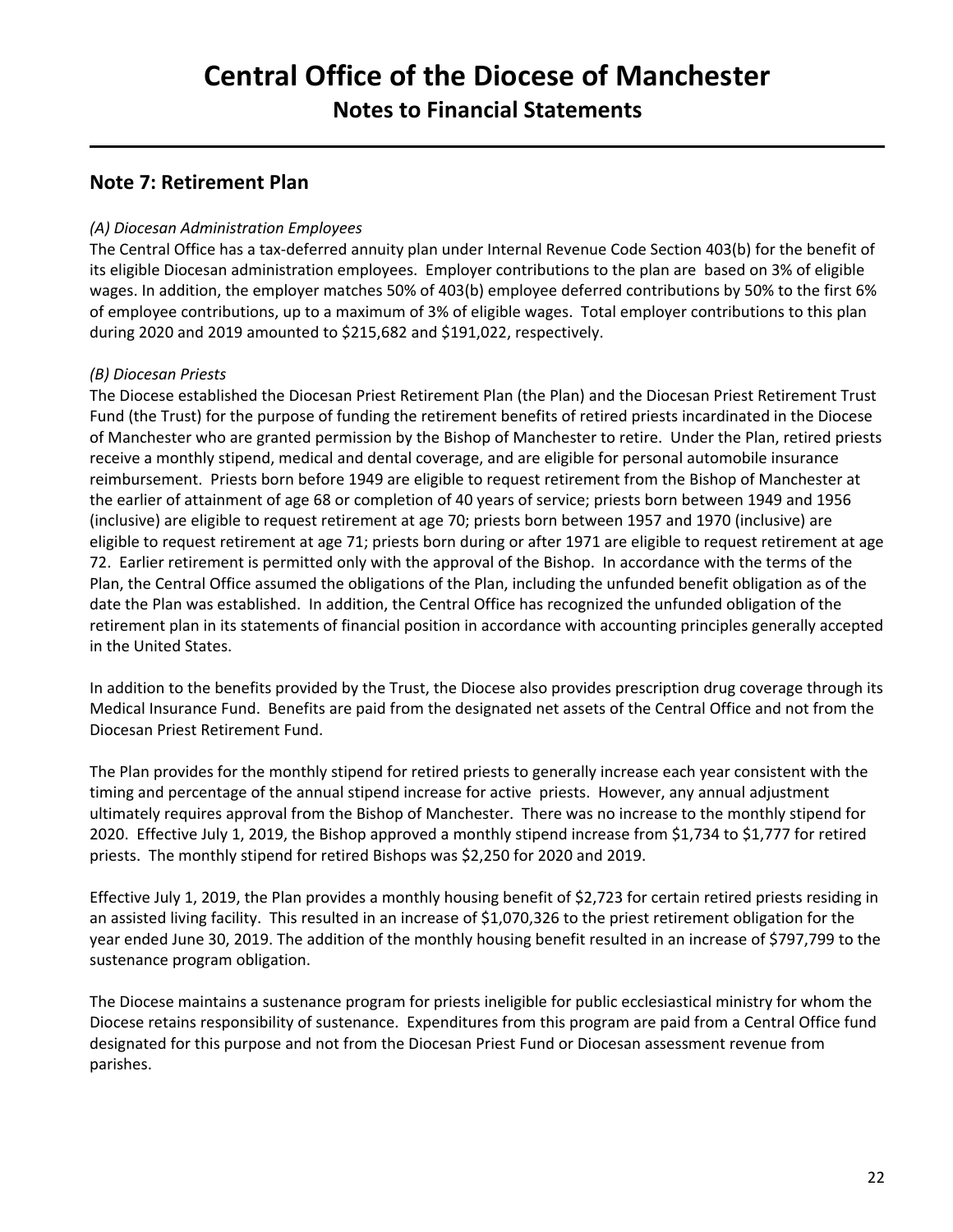### **Note 7: Retirement Plan** (Continued)

The actuarial assumptions for the mortality, discount and trend rates were changed during the year ended June 30, 2020. The changes in these actuarial assumptions increased the priest retirement obligation by approximately \$2,865,000.

The actuarial assumptions for the mortality and discount rates were changed during the year ended June 30, 2019. The changes in these actuarial assumptions increased the priest retirement obligation by approximately \$2,681,000.

The following information relates to the Diocesan Priest Retirement Plan, Medical Insurance Fund and Sustenance Program, and includes amounts determined as of June 30, 2020 and 2019 measurement dates:

|                                    |                      | 2020             |            |                                                     | 2019             |             |
|------------------------------------|----------------------|------------------|------------|-----------------------------------------------------|------------------|-------------|
|                                    | Diocesan             |                  |            | Diocesan                                            |                  |             |
|                                    | Priests              | Medical          |            | Priests                                             | Medical          |             |
|                                    | Retirement           | Insurance        | Sustenance | Retirement                                          | Insurance        | Sustenance  |
|                                    | <b>Plan</b>          | Fund             | Program    | Plan                                                | Fund             | Program     |
| Projected<br>benefit<br>obligation | $$$ (32,987,634) \$  |                  |            | $(1,827,500)$ \$ $(1,143,717)$ \$ $(30,380,157)$ \$ | $(1,666,968)$ \$ | (1,617,288) |
| Plan assets                        | 15,563,399           |                  | -          | 14,005,264                                          |                  |             |
| Total                              | \$ (17, 424, 235) \$ | $(1,827,500)$ \$ |            | $(1,143,717)$ \$ $(16,374,893)$ \$                  | $(1,666,968)$ \$ | (1,617,288) |

The following components of the projected benefit obligation of the Diocesan Priest Retirement Plan for the years ended June 30, 2020 and 2019 have not been recognized as periodic pension costs:

|                                                          | 2020                                                   | 2019 |
|----------------------------------------------------------|--------------------------------------------------------|------|
| Unrecognized prior service cost<br>Unrecognized net loss | \$ 7,780,743 \$ 8,347,749<br>$$5,292,046$ $$2,651,772$ |      |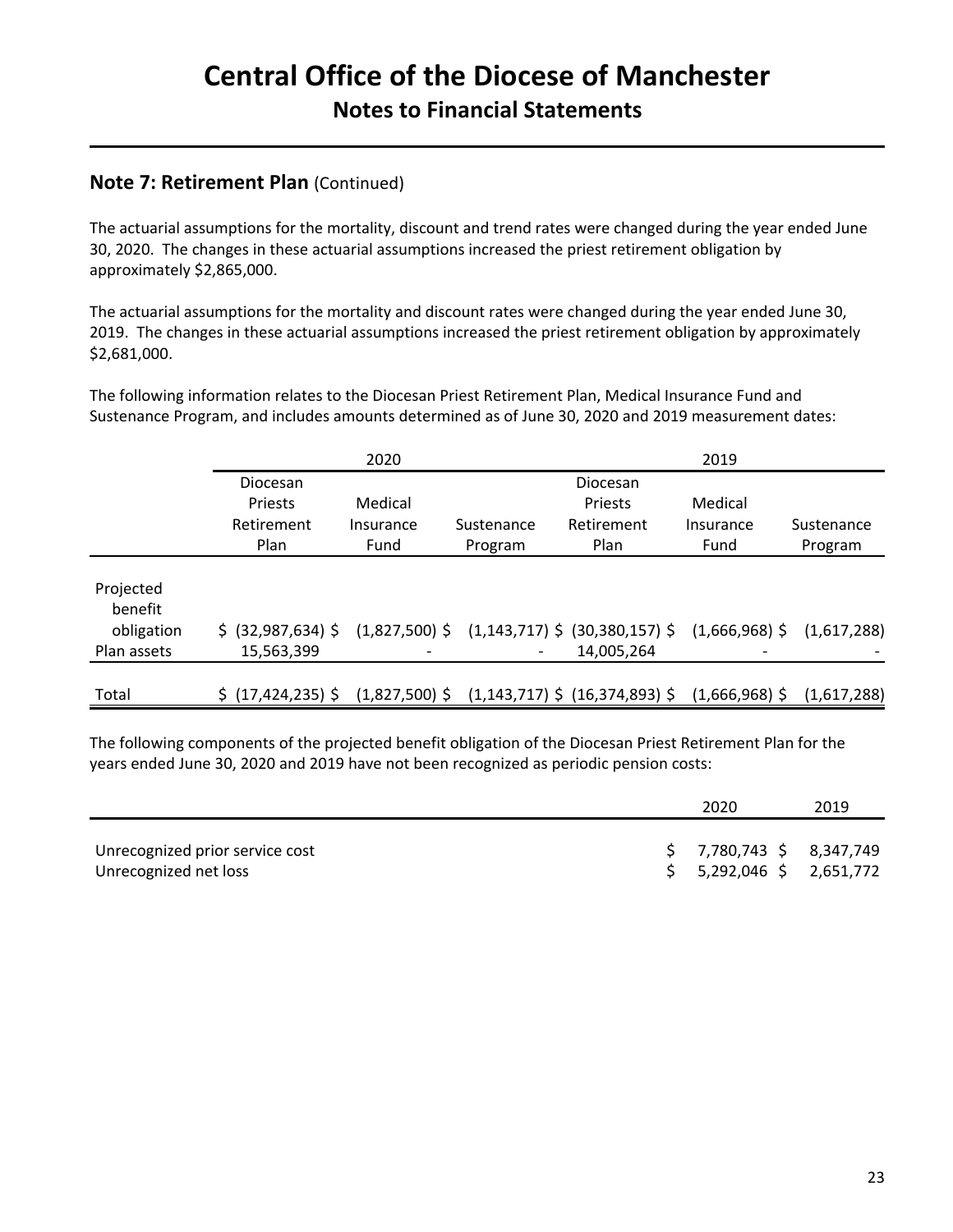### **Note 7: Retirement Plan** (Continued)

Significant assumptions at June 30, 2020 and 2019 include:

|                                                                 |                                                                                                      | 2020          |               | 2019                                                                            |               |               |
|-----------------------------------------------------------------|------------------------------------------------------------------------------------------------------|---------------|---------------|---------------------------------------------------------------------------------|---------------|---------------|
|                                                                 | Diocesan                                                                                             |               |               | Diocesan                                                                        |               |               |
|                                                                 | Priests                                                                                              | Medical       |               | Priests                                                                         | Medical       |               |
|                                                                 | Retirement                                                                                           | Insurance     | Sustenance    | Retirement                                                                      | Insurance     | Sustenance    |
|                                                                 | Plan                                                                                                 | Fund          | Program       | Plan                                                                            | Fund          | Program       |
| Discount rate<br>Expected return                                | 2.45 <sub>9</sub>                                                                                    | 2.45 %        | 2.45 %        | 3.35 %                                                                          | 3.35 %        | 3.35 %        |
| on Plan Assets<br>Annual cost<br>increases:                     | 4.15 %                                                                                               | N/A           | 4.15 %        | 6.00 %                                                                          | N/A           | 6.00 %        |
| Medical and                                                     | 5.5% trending                                                                                        | 5.5% trending | 5.5% trending | 6.0% trending                                                                   | 6.0% trending | 6.0% trending |
| Dental<br>Automobile<br>insurance                               | to 4.0%                                                                                              | to 4.0%       | to 4.0%       | to 4.0%                                                                         | to 4.0%       | to 4.0%       |
| premiums<br>Year that the rate<br>reaches the<br>ultimate trend | 2.25 %                                                                                               | N/A           | 2.25 %        | 2.50 %                                                                          | N/A           | 2.50 %        |
| rate<br>Rate of<br>compensation                                 | 2026                                                                                                 | 2026          | 2026          | 2025                                                                            | 2025          | 2025          |
| increase                                                        | 2.25 %                                                                                               | N/A           | N/A           | 2.50 %                                                                          | N/A           | N/A           |
|                                                                 | Pri-2012 White Collar Mortality Table for Employee<br>and Retirees projected generational with Scale |               |               | RP-2014 White Collar Mortality Table projected<br>fully generational with scale |               |               |
| Mortality                                                       |                                                                                                      | MP-2019       |               |                                                                                 | MP-2018       |               |
| Benefit cost<br>Employer<br>contributions                       | 1,434,977                                                                                            | 160,532       | (297, 674)    | 1,433,050                                                                       | 56,786        | 1,004,862     |
| and donations<br>Participant                                    | 2,268,190                                                                                            |               | 175,897       | 1,855,382                                                                       |               | 227,799       |
| contributions                                                   | 51,550                                                                                               |               |               | 55,378                                                                          |               |               |
| Benefits paid                                                   | 1,049,760                                                                                            | 18,078        | 175,897       | 914,271                                                                         | 22,964        | 227,799       |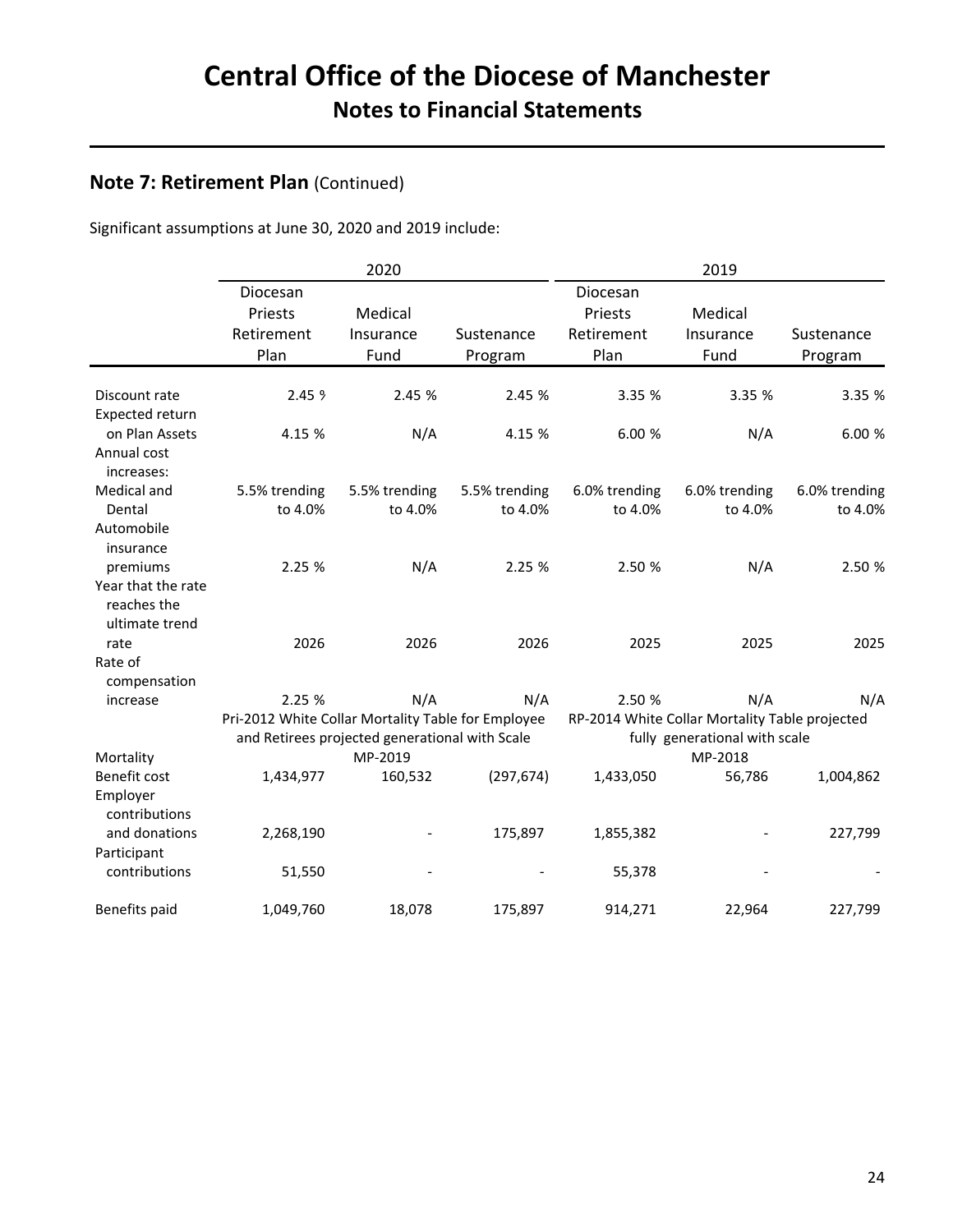### **Note 7: Retirement Plan** (Continued)

The net periodic retirement cost consists of:

| Years Ended June 30,                |    | 2020       | 2019       |
|-------------------------------------|----|------------|------------|
|                                     |    |            |            |
| Diocesan Priest Retirement Plan:    |    |            |            |
| Amortization of prior service costs | \$ | 567,006 \$ | 503,144    |
| Investment return                   |    | (832, 785) | (743, 673) |
| Interest cost                       |    | 993,779    | 1,073,240  |
| Medical insurance fund              |    | 160,532    | 56,786     |
| Sustenance program                  |    | (297, 674) | 1,004,862  |
|                                     |    |            |            |
| Total                               | S  | 590,858    | 1,894,359  |

The periodic retirement cost for the priest retirement plan, medical insurance fund and sustenance program is reported separately from operating expenses on the statements of activities. Current service cost for 2020 and 2019, respectively, were \$706,977 and \$600,339 and has been recorded in other program costs on the statement of functional expenses.

Retirement-related changes for the Diocesan Priest Retirement Plan other than net periodic retirement costs consist of:

| Years Ended June 30,                 | 2020            | 2019       |
|--------------------------------------|-----------------|------------|
|                                      |                 |            |
| Amortization of prior service costs  | $(567,006)$ \$  | (503, 144) |
| Current year gain not yet recognized | 1,231,130       | 1,987,398  |
| Funding by affiliates                | (1,049,760)     | (914, 270) |
|                                      |                 |            |
| Total                                | $(385, 636)$ \$ | 569,984    |

The accumulated benefit obligations were, as follows:

| Diocesan   |                |                                      |
|------------|----------------|--------------------------------------|
| Priests    | Medical        |                                      |
| Retirement | Insurance      | Sustenance                           |
| Plan       | Fund           | Program                              |
|            |                |                                      |
|            | $1,005,667$ \$ | 1,094,058                            |
|            | 947,457 \$     | 1,559,960                            |
|            |                | $$23,788,117$ \$<br>$$21,750,527$ \$ |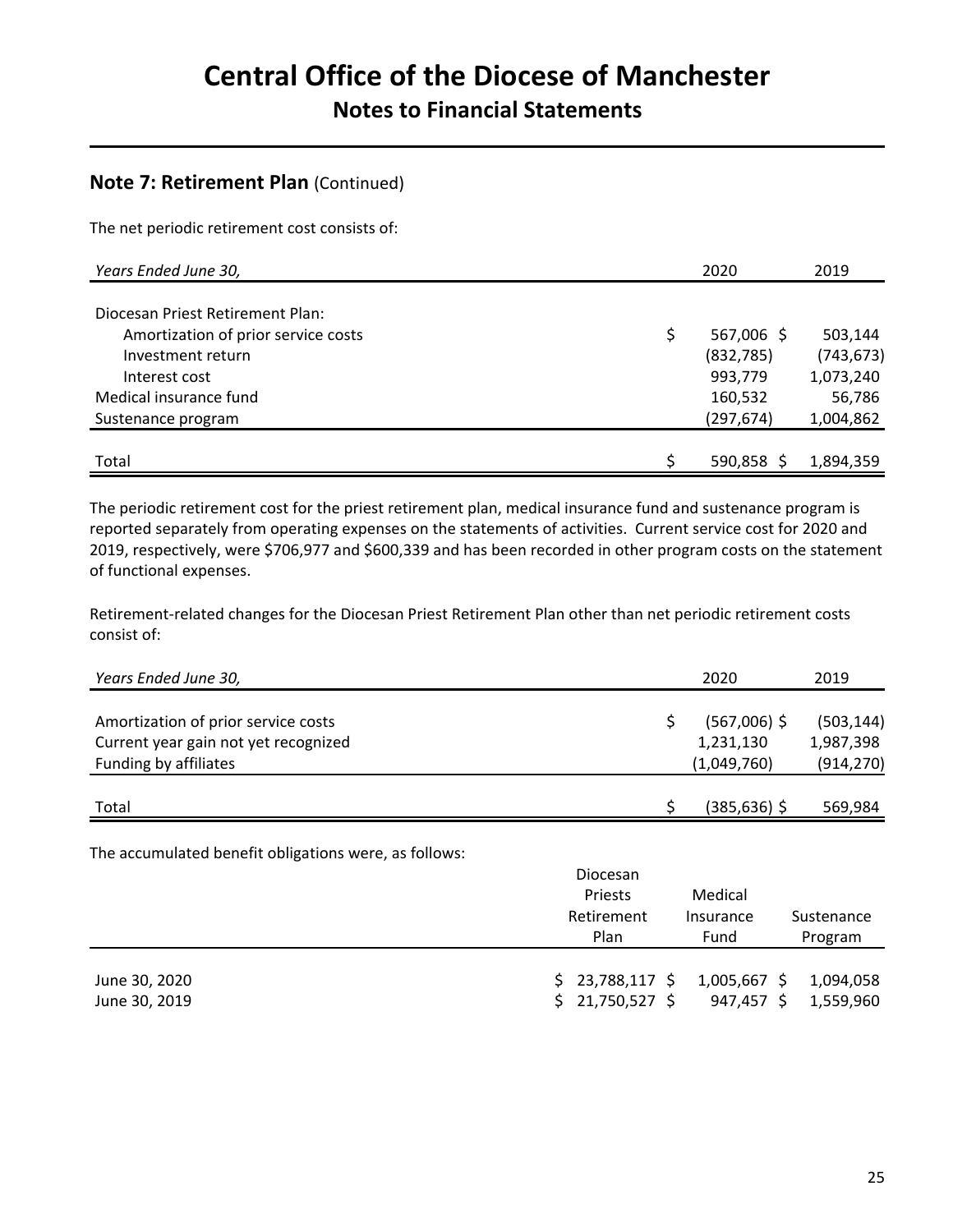### **Note 7: Retirement Plan** (Continued)

The Central Office expects to contribute approximately \$1,838,845 to the Retirement Plan during the year ending June 30, 2021. Benefits and expenses expected to be paid during the ensuing five years and five years thereafter are as, follows:

|             | Diocesan           |             |            |
|-------------|--------------------|-------------|------------|
|             | Priests            | Medical     |            |
|             | Retirement         | Insurance   | Sustenance |
|             | Plan               | Fund        | Program    |
|             |                    |             |            |
| 2021        | \$<br>1,460,000 \$ | $57,166$ \$ | 128,208    |
| 2022        | 1,535,000          | 62,641      | 121,012    |
| 2023        | 1,591,000          | 67,232      | 113,570    |
| 2024        | 1,644,000          | 71,696      | 105,998    |
| 2025        | 1,672,000          | 74,913      | 98,407     |
| 2026 - 2030 | 8,260,000          | 391,867     | 383,966    |

Investments for the Diocesan Priests Retirement Plan are invested with other marketable securities and hedge funds of the Central Office and various Diocesan entities (Note 2). The Central Office's investment policy with respect to assets of the Trust is consistent with the policy outlined in Note 2.

The expected rate of return on Plan assets was developed in consultation with the Plan's investment advisors and is based upon their assessment of expected future returns.

See Note 13 for a discussion of the fair value measurements of the Diocesan Priest Retirement Plan investments.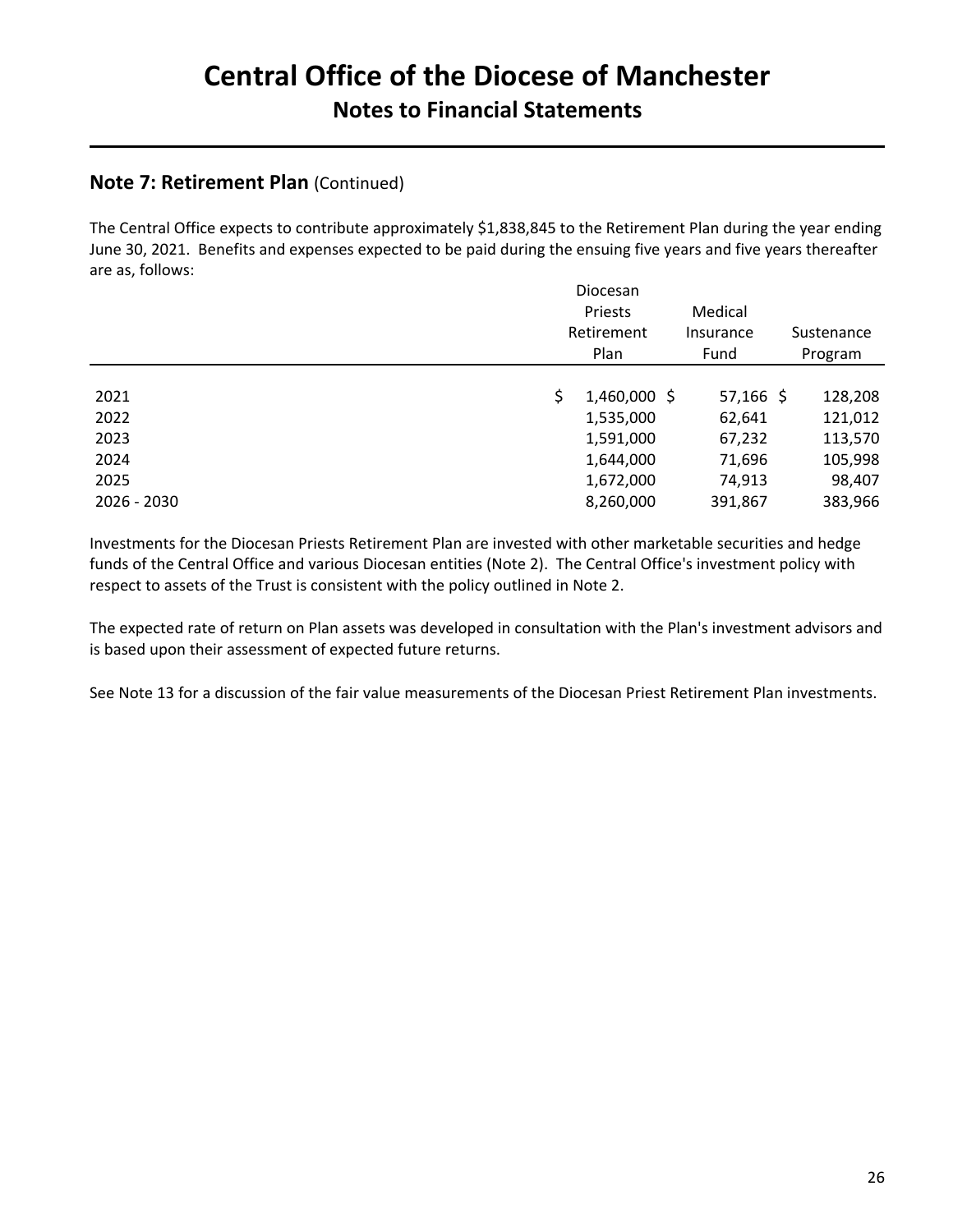### **Note 7: Retirement Plan** (Continued)

The following table sets forth by level, within the fair value hierarchy, the valuation techniques used to determine the fair value of these investments as of June 30, 2020 and 2019:

|                                                        |                    |                | 2020    |      |                  |                       |
|--------------------------------------------------------|--------------------|----------------|---------|------|------------------|-----------------------|
|                                                        |                    |                |         |      | <b>Net Asset</b> |                       |
|                                                        | Level 1            | Level 2        | Level 3 |      | Value*           | Total                 |
| Money market funds<br>Equity securities:               | \$<br>1,609,279 \$ | $-5$           |         | $-5$ | - \$             | 1,609,279             |
| Domestic<br>International and emerging                 | 4,518,421          |                |         |      |                  | 4,518,421             |
| markets<br>Fixed income securities:                    | 661,306            |                |         |      |                  | 661,306               |
| Corporate bonds                                        |                    | 2,775,665      |         |      |                  | 2,775,665             |
| Government securities                                  |                    | 758,378        |         |      |                  | 758,378               |
| Certificates of deposit                                |                    | 1,519,790      |         |      |                  | 1,519,790             |
| Preferred stock                                        | 4,550              |                |         |      |                  | 4,550                 |
| Alternative investments:<br>Real estate investment     |                    |                |         |      |                  |                       |
| trusts                                                 | 629,454            |                |         |      |                  | 629,454               |
| Total assets in the fair value                         |                    |                |         |      |                  |                       |
| hierarchy                                              | 7,423,010          | 5,053,833      |         |      |                  | 12,476,843            |
| Hedge funds                                            |                    |                |         |      | 2,097,675        | 2,097,675             |
| Investments at fair value<br>Cash and cash equivalents | \$<br>7,423,010 \$ | $5,053,833$ \$ |         | - \$ | 2,097,675 \$     | 14,574,518<br>593,052 |
| <b>Total investments</b>                               |                    |                |         |      |                  | 15,167,570<br>\$.     |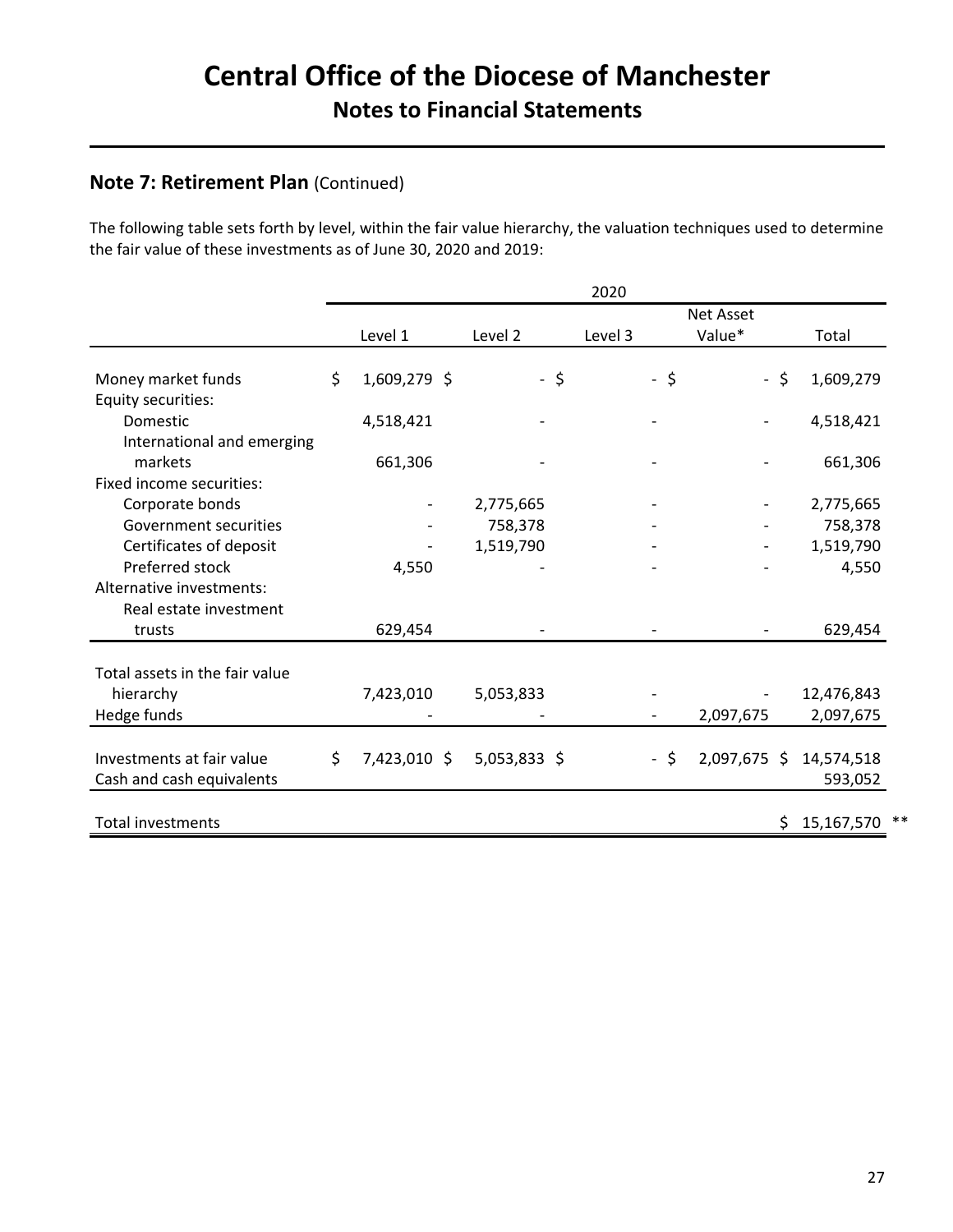### **Note 7: Retirement Plan** (Continued)

|                                |                  |              |              | 2019    |              |                     |  |  |
|--------------------------------|------------------|--------------|--------------|---------|--------------|---------------------|--|--|
|                                | <b>Net Asset</b> |              |              |         |              |                     |  |  |
|                                |                  | Level 1      | Level 2      | Level 3 | Value*       | Total               |  |  |
| Money market funds             | \$               | 438,055 \$   | - \$         | - \$    | $-5$         | 438,055             |  |  |
| Equity securities:             |                  |              |              |         |              |                     |  |  |
| Domestic                       |                  | 3,543,651    |              |         |              | 3,543,651           |  |  |
| International and emerging     |                  |              |              |         |              |                     |  |  |
| markets                        |                  | 2,444,457    |              |         |              | 2,444,457           |  |  |
| Fixed income securities:       |                  |              |              |         |              |                     |  |  |
| Corporate bonds                |                  |              | 1,757,629    |         |              | 1,757,629           |  |  |
| Government securities          |                  |              | 1,210,060    |         |              | 1,210,060           |  |  |
| Certificates of deposit        |                  |              | 1,368,247    |         |              | 1,368,247           |  |  |
| Preferred stock                |                  | 6,760        |              |         |              | 6,760               |  |  |
| Alternative investments:       |                  |              |              |         |              |                     |  |  |
| Real estate investment trusts  |                  | 617,874      |              |         |              | 617,874             |  |  |
| Mutual funds                   |                  | 158,187      |              |         |              | 158,187             |  |  |
| Total assets in the fair value |                  |              |              |         |              |                     |  |  |
| hierarchy                      |                  | 7,208,984    | 4,335,936    |         |              | 11,544,920          |  |  |
| Hedge funds                    |                  |              |              |         | 1,798,190    | 1,798,190           |  |  |
|                                |                  |              |              |         |              |                     |  |  |
| Investments at fair value      | \$               | 7,208,984 \$ | 4,335,936 \$ | - \$    | 1,798,190 \$ | 13,343,110          |  |  |
| Cash and cash equivalents      |                  |              |              |         |              | 177,115             |  |  |
| <b>Total investments</b>       |                  |              |              |         | \$           | 13,520,225<br>$***$ |  |  |
|                                |                  |              |              |         |              |                     |  |  |

\* In accordance with current accounting standards certain investments that were measured at net asset value per share (or its equivalent) have not been classified in the fair value hierarchy. The fair value amounts presented in this table are intended to permit reconciliation of the fair value hierarchy to the line items presented in the statements of financial position (see Note 13).

\*\* Excludes other assets held by the Diocesan Priests Retirement Plan.

### **Note 8: Paycheck Protection Program**

As of June 30, 2020, the Central Office had an outstanding loan of \$1,044,600 from the Small Business Administration's (SBA) Paycheck Protection Program (PPP), as a result of legislation passed to assist businesses in navigating the Coronavirus pandemic. Under the terms of the original loan agreement, the loan bears interest at a rate of 1% with monthly payments of principal and interest commencing upon receipt of notification of the unforgiven amount by the SBA, and would be required to be paid no later than April 2022. If certain criteria are met, the Small Business Administration may forgive all or a portion of the loan.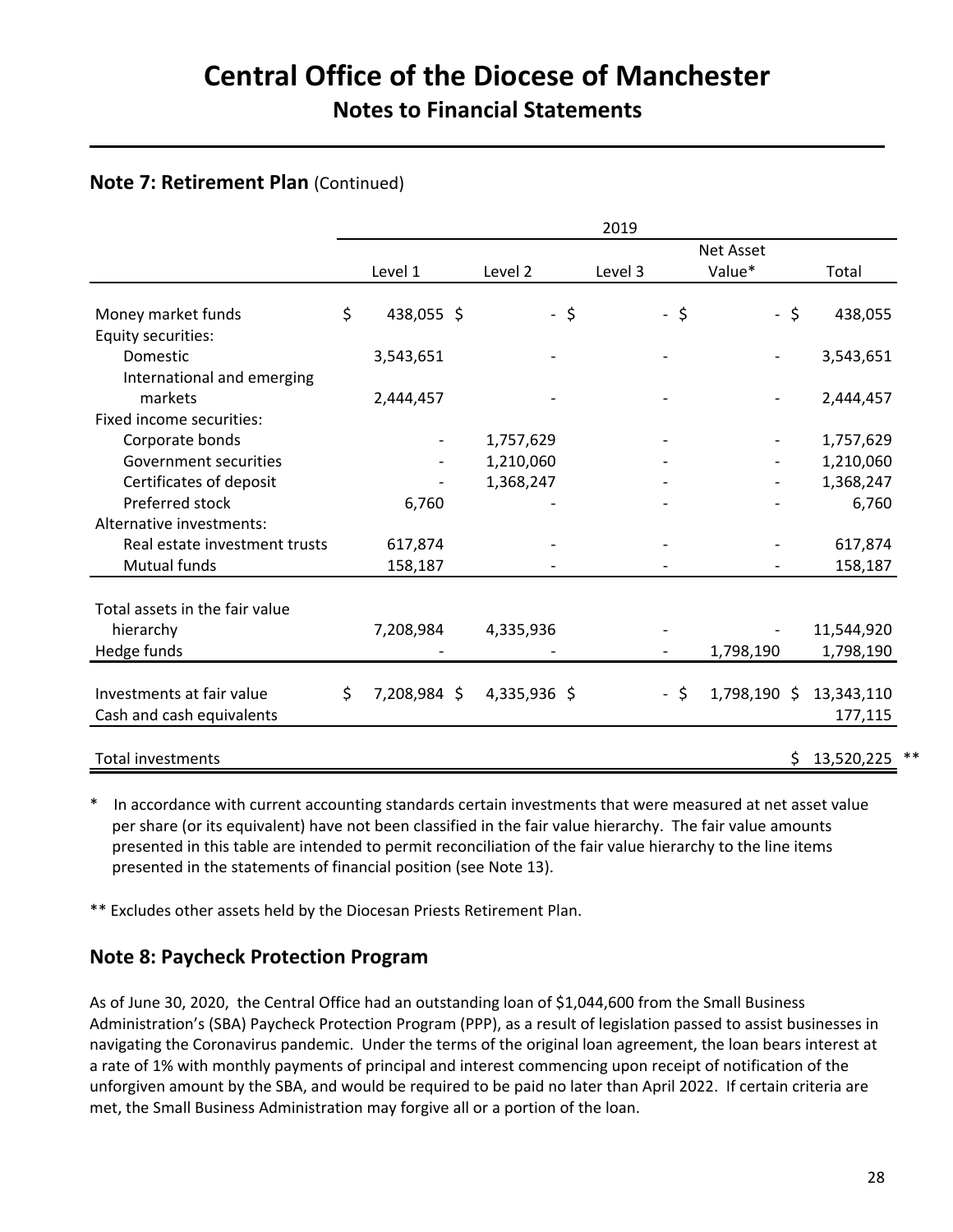### **Note 8: Paycheck Protection Program** (Continued)

While the Central Office believes based upon current information all or substantially all of the loan and accrued interest will be forgiven under the program, under generally accepted accounting principles, any forgiveness is not recognized until a formal forgiveness determination is made by the SBA.

### **Note 9: Line of Credit**

In conjunction with the construction project for the Diocesan high school described in Note 4, in May 2020 the Central Office obtained a secured line of credit agreement from the Knights of Columbus. Under the terms of the agreement, the Central Office can obtain advances through July 2020, with the total liability not to exceed \$1,000,000, as defined. Payments of interest only are due monthly through May 2022. Interest is calculated through May 2022 at the "1 Year Treasury Rate" as of May 28, 2020, plus two hundred twenty-five (225) basis points (2.39% effective rate at June 30, 2020). In May 2022, the loan will convert to a term of 5, 10 or 20 years at the option of the Central Office, and the interest rate will adjust to a fixed rate per annum equal to the greater of 4% or the Applicable Treasury Constant Maturity Rate (as defined), plus two hundred twenty-five (225) basis points. Commencing in May 2022, the Central Office is required to make monthly payments of principal and interest over the remaining term of the loan. The loan is secured by a first security interest of the lender in an investment brokerage account held by the Central Office with a balance of approximately \$2,150,000 as of June 30, 2020. Outstanding principal on the loan is \$1,000,000 at June 30, 2020. In accordance with the Central Office's agreement with the Diocesan high school, proceeds from repayment of the bridge loan will be utilized for the required monthly payments on the line of credit.

### **Note 10: Insurance**

The Diocese is partially self-insured for claims incurred, with respect to property, liability and automobile insurance coverage, which is administered by the Central Office. The Diocese was partially self-insured for workers' compensation from September 1972 through June 1997. Included in cash held for restricted purposes is approximately \$131,000, which is on deposit with a fiduciary and is bound by a Security Deposit Agreement in accordance with New Hampshire state law.

In consultation with its actuary, the Central Office has obtained policies with certain deductibles from commercial insurers to reduce financial exposure to risk; however, the Central Office remains primarily responsible to Diocesan entities and CCNH for the payment of claims and pays claims on all losses arising from a single occurrence. Insurers then reimburse the portion of any claim in excess of the retention limit, subject to limits stated in the policy.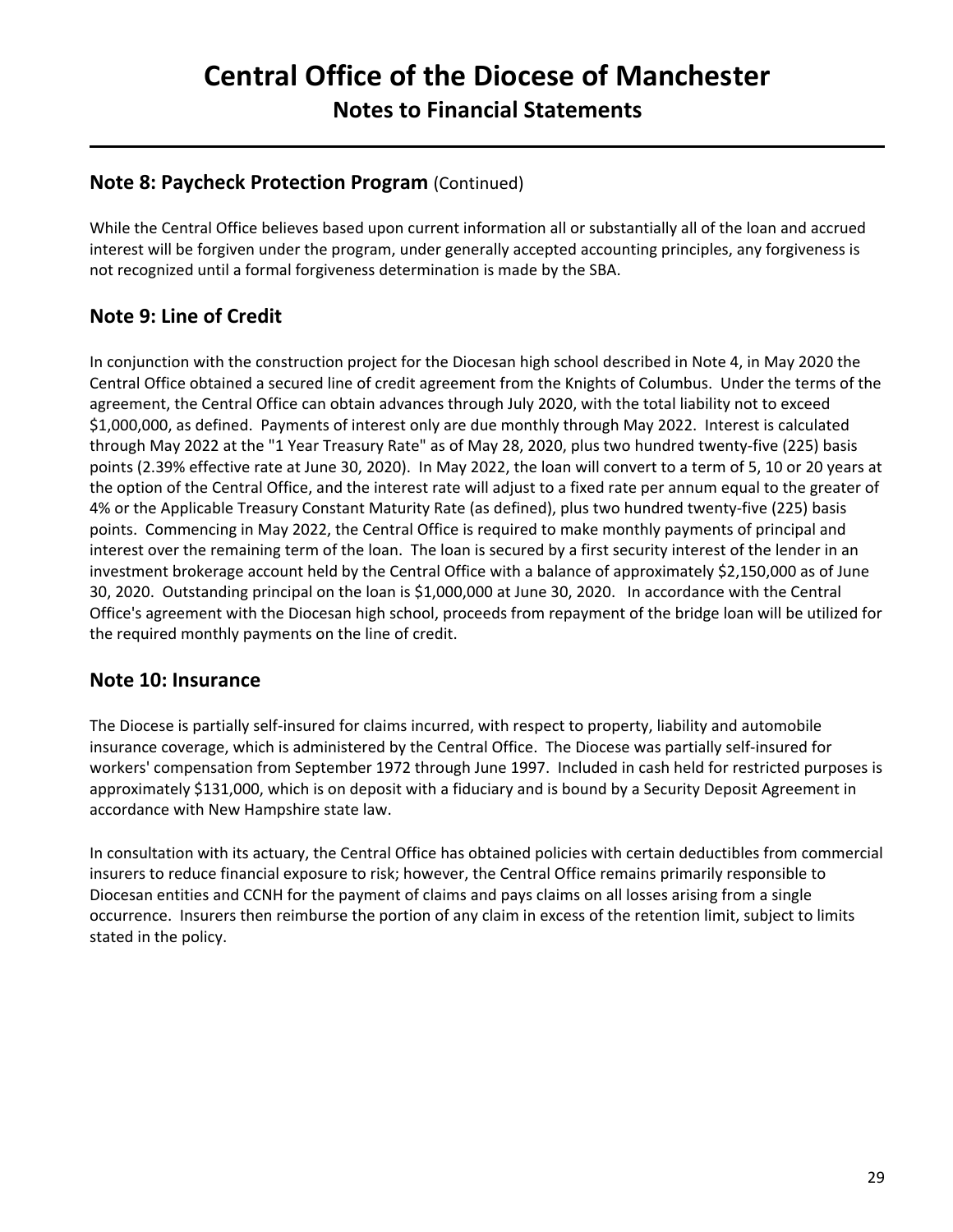### **Note 10: Insurance** (Continued)

The Central Office records a liability for unpaid claims based on amounts due on settlements, and case base estimates of reported losses, plus supplemental amounts for incurred but not reported losses (IBNR) calculated based on loss projections using actuarial analysis and studies of historical loss experience. Amounts due from insurance companies on settled claims were \$357,915 and \$0 at June 30, 2020 and 2019, respectively, and have been recorded as insurance receivable in the accompanying statements of financial position.

The Central Office receives reimbursement for claims under New Hampshire's Second Injury Fund program. New Hampshire's Second Injury Fund gives employers an opportunity to limit their compensation costs in the event that an employee with a prior impairment sustains a workers' compensation injury which leaves the employee more disabled than the same injury would leave a non-impaired worker. Amounts recoverable from the second injury fund are determined based on acceptance of the claim by the State of New Hampshire. As of June 30, 2020 and 2019, recoveries of \$543,805 and \$559,735 are expected from the second injury fund and have been recorded as insurance receivable in the accompanying statements of financial position.

|                              |                    | 2020        |           |
|------------------------------|--------------------|-------------|-----------|
|                              | Claims             |             |           |
|                              | Payable, net       | <b>IBNR</b> | Total     |
|                              |                    |             |           |
| Liability                    | \$<br>862,051 \$   | 424,524 \$  | 1,286,575 |
| Property                     | 70,050             | 376,285     | 446,335   |
| <b>Workers' Compensation</b> | 1,301,984          |             | 1,301,984 |
|                              |                    |             |           |
| Total                        | \$<br>2,234,085 \$ | 800,809 \$  | 3,034,894 |
|                              |                    |             |           |
|                              |                    | 2019        |           |
|                              | Claims             |             |           |
|                              | Payable, net       | <b>IBNR</b> | Total     |
|                              |                    |             |           |
| Liability                    | \$<br>743,330 \$   | 503,093 \$  | 1,246,423 |
| Property                     | 204,178            | 190,134     | 394,312   |
| <b>Workers' Compensation</b> | 1,180,663          |             | 1,180,663 |
|                              |                    |             |           |
| Total                        | \$<br>2,128,171 \$ | 693,227 \$  | 2,821,398 |

The following summarizes the estimated liability for unpaid claims at June 30, 2020 and 2019:

While the Central Office believes that the amounts reported represent its best estimate of the amount necessary to cover the ultimate cost of these claims, these estimates are subject to change. Any change in estimates is made in consultation with an actuary and is recorded in the year the change is determined.

Claims and legal expense paid for all of the above coverages amounted to approximately \$1,052,000 and \$533,000 in 2020 and 2019, respectively.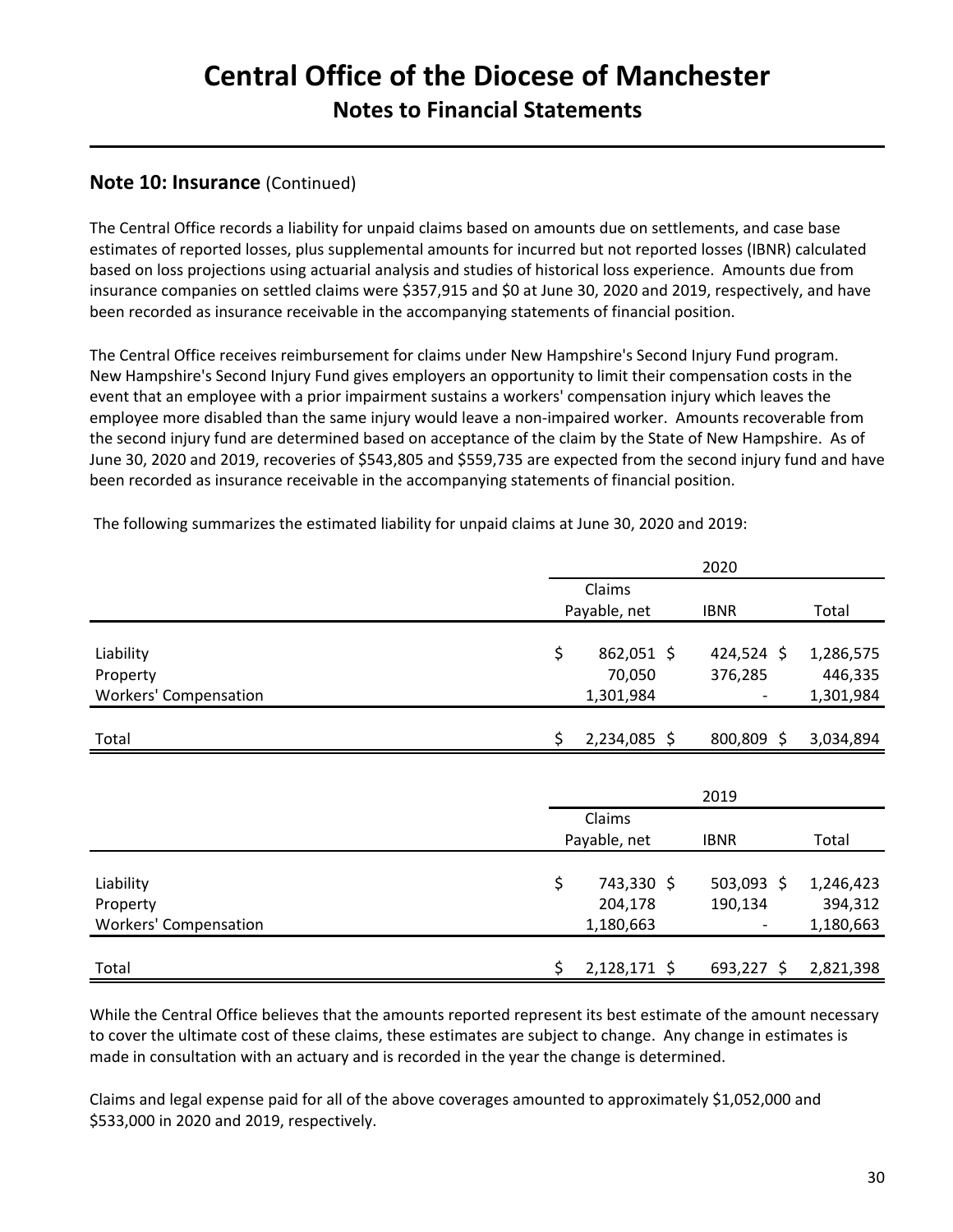### **Note 11: Contingencies**

Numerous claims and lawsuits have been filed and settled against the Diocese of Manchester regarding reports of sexual misconduct with minors by some priests and others associated with the Diocese. The accompanying financial statements include an estimated liability for the remaining reported claims and an estimate of the liability relating to unreported claims. As discussed in Note 10, it is possible that these estimates will change in the near term, and these changes may be material to the financial statements.

### **Note 12: Risk and Uncertainties**

The Central Office invests in various investment securities. Investment securities are exposed to various risks such as interest rate, market and credit risks. Due to the level of risk associated with certain investment securities, it is at least reasonably possible that changes in the values of investment securities will occur in the near term and that such changes could materially affect the investment balances.

Beginning in March 2020, the United States economy began suffering adverse effects from the COVID-19 virus crisis ("CV19 Crisis") including financial markets, supply chains, businesses, and communities. Specific to the Central Office, the CV19 Crisis has impacted various parts of its 2020 operations and financial results and may impact future operations. Management believes the Central Office is taking appropriate actions to mitigate the negative impact.

### **Note 13: Fair Value Measurements**

Accounting principles generally accepted in the United States of America establishes a fair value hierarchy that prioritizes the inputs to valuation techniques used to measure fair value. This hierarchy consists of three broad levels: Level 1 inputs consist of unadjusted quoted prices in active markets for identical assets and have the highest priority; Level 2 inputs consist of quoted prices for similar assets in active markets, quoted prices for identical or similar assets in inactive markets, observable inputs other than quoted market prices or inputs that are derived principally from or corroborated by observable market data by correlation or other means; and Level 3 inputs consist of inputs that are unobservable and significant to the fair value measurement and have the lowest priority. The Central Office uses appropriate valuation techniques based on available inputs to measure the fair value of its investments. An asset's fair value measurement level within the fair value hierarchy is based on the lowest level of any input that is significant to the fair value measurement. Valuation techniques must maximize the use of observable inputs and minimize the use of unobservable inputs.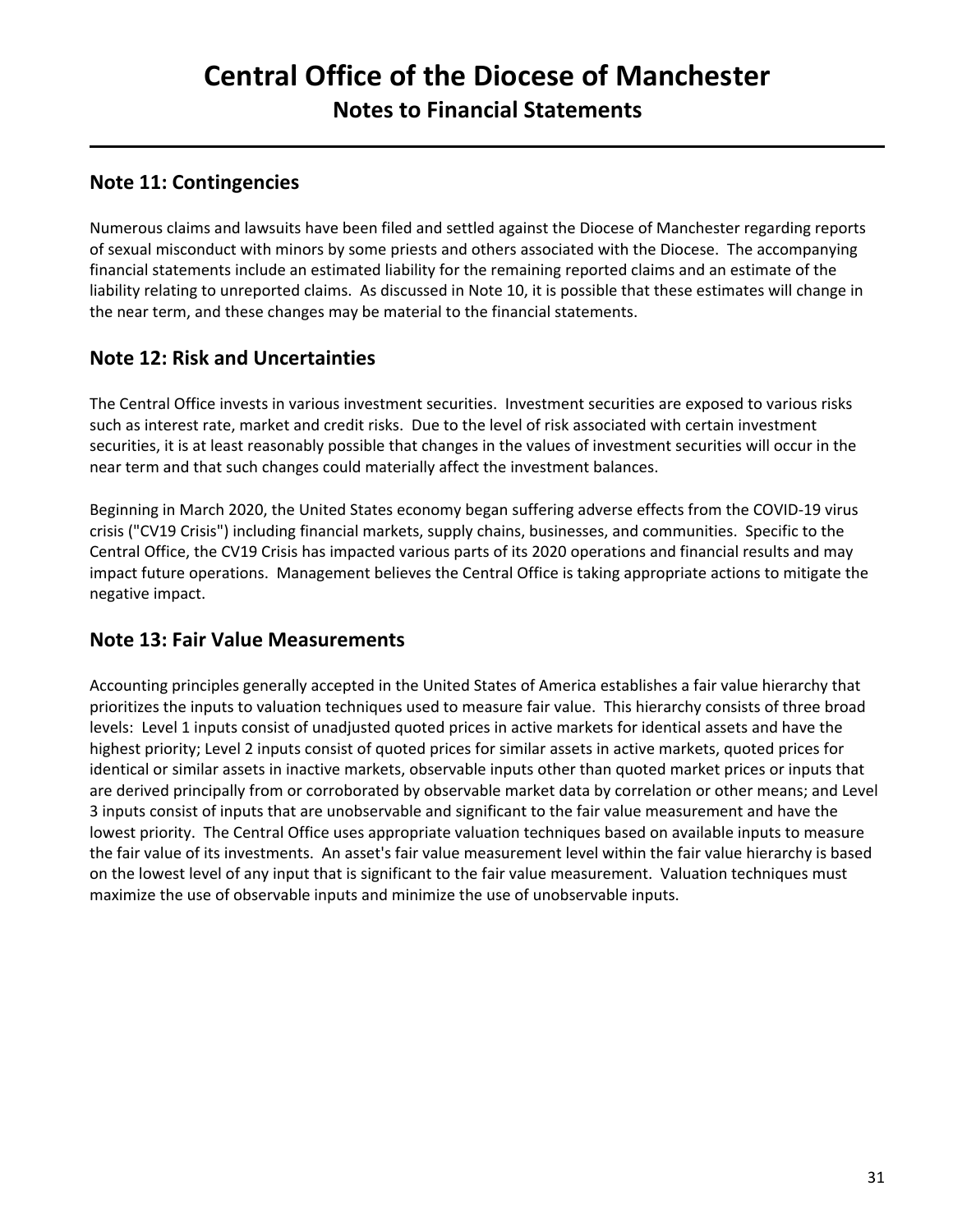### **Note 13: Fair Value Measurements** (Continued)

The following table sets forth by level, within the fair value hierarchy, the valuation techniques used to determine the fair value of the Central Office's assets as of June 30, 2020 and 2019:

|                                   |     |                             |  |            |  | 2020           |            |                          |                          |
|-----------------------------------|-----|-----------------------------|--|------------|--|----------------|------------|--------------------------|--------------------------|
|                                   |     | <b>Net Asset</b>            |  |            |  |                |            |                          |                          |
|                                   |     | Level 1                     |  | Level 2    |  | Level 3        | Value*     |                          | Total                    |
| Money market funds                | \$  | 9,952,138 \$                |  | - \$       |  | $-5$           |            | - \$                     | 9,952,138                |
| Equity securities:                |     |                             |  |            |  |                |            |                          |                          |
| Domestic                          |     | 28,130,327                  |  |            |  | 213,398        |            |                          | 28,343,725               |
| International and emerging        |     |                             |  |            |  |                |            |                          |                          |
| markets                           |     | 4,094,977                   |  |            |  |                |            | $\overline{\phantom{a}}$ | 4,094,977                |
| Fixed income securities:          |     |                             |  |            |  |                |            |                          |                          |
| Corporate bonds                   |     |                             |  | 17,170,154 |  |                |            |                          | 17,170,154               |
| Government securities             |     |                             |  | 4,686,099  |  |                |            |                          | 4,686,099                |
| Certificates of deposit           |     |                             |  | 9,405,152  |  |                |            |                          | 9,405,152                |
| Preferred stock                   |     | 33,578                      |  |            |  |                |            |                          | 33,578                   |
| Exchange-traded and closed-       |     |                             |  |            |  |                |            |                          |                          |
| end funds                         |     | 18,363                      |  |            |  |                |            |                          | 18,363                   |
| Alternative investments:          |     |                             |  |            |  |                |            |                          |                          |
| Real estate investment            |     |                             |  |            |  |                |            |                          |                          |
| trusts                            |     | 3,894,779                   |  |            |  |                |            |                          | 3,894,779                |
| Beneficial interest in charitable |     |                             |  |            |  |                |            |                          |                          |
| remainder trust                   |     |                             |  |            |  | 1,299,577      |            |                          | 1,299,577                |
|                                   |     |                             |  |            |  |                |            |                          |                          |
| Total assets in the fair value    |     |                             |  |            |  |                |            |                          |                          |
| hierarchy                         |     | 46,124,162                  |  | 31,261,405 |  | 1,512,975      |            |                          | 78,898,542               |
| Hedge funds                       |     |                             |  |            |  |                | 12,979,331 |                          | 12,979,331               |
|                                   |     |                             |  |            |  |                |            |                          |                          |
| Investments at fair value         | \$. | 46,124,162 \$ 31,261,405 \$ |  |            |  | $1,512,975$ \$ |            |                          | 12,979,331 \$ 91,877,873 |
| Cash and cash equivalents         |     |                             |  |            |  |                |            |                          |                          |
| (Note 1)                          |     |                             |  |            |  |                |            |                          | 3,665,772                |
|                                   |     |                             |  |            |  |                |            |                          |                          |
| Total investments (Note 2)        |     |                             |  |            |  |                |            |                          | \$95,543,645             |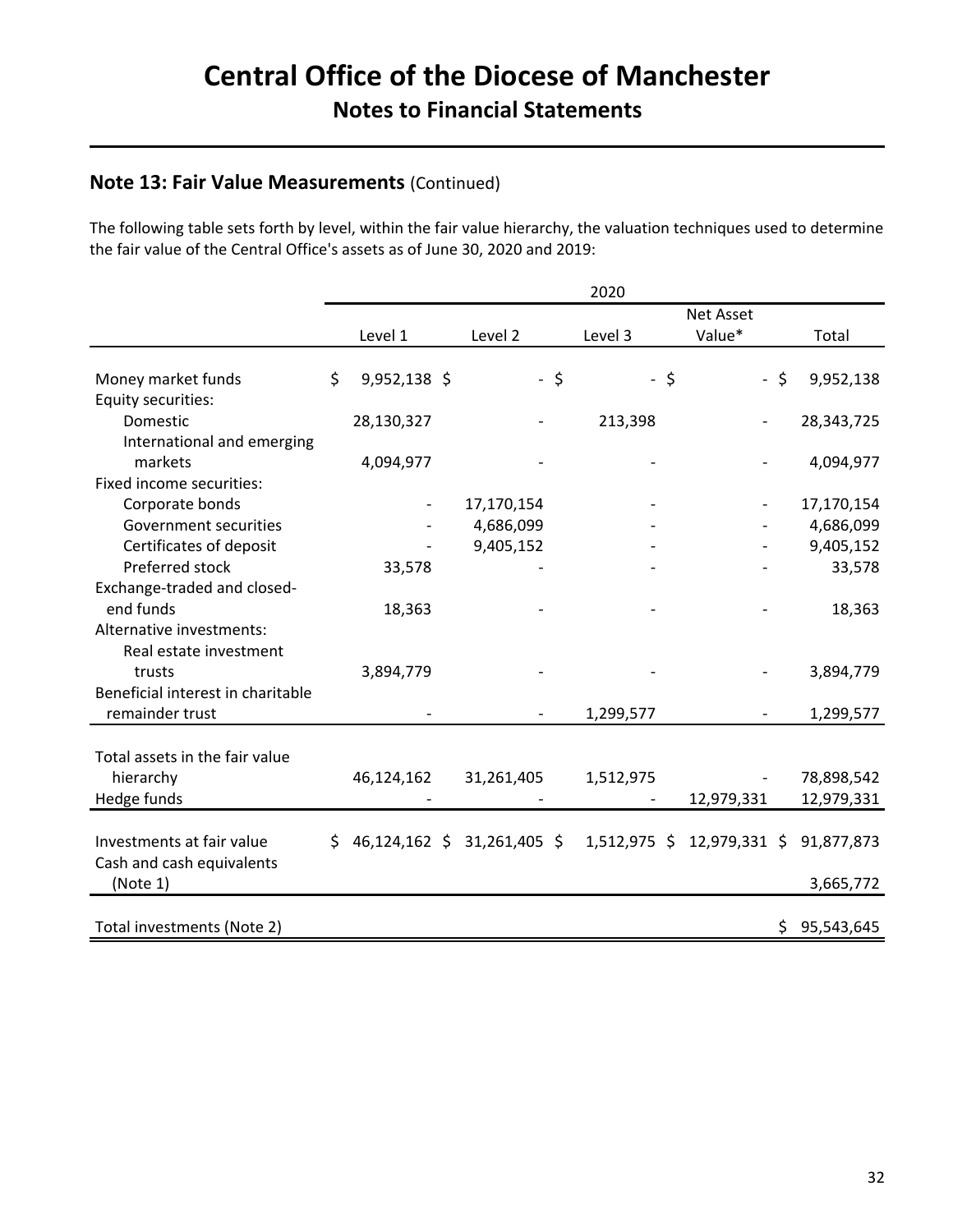### **Note 13: Fair Value Measurements** (Continued)

|                                   |                    |                              | 2019           |                                                 |               |
|-----------------------------------|--------------------|------------------------------|----------------|-------------------------------------------------|---------------|
|                                   | <b>Net Asset</b>   |                              |                |                                                 |               |
|                                   | Level 1            | Level 2                      | Level 3        | Value*                                          | Total         |
| Money market funds                | \$<br>3,215,373 \$ | $-5$                         | $-5$           | $\ddot{\mathsf{S}}$<br>$\overline{\phantom{a}}$ | 3,215,373     |
| Equity securities:                |                    |                              |                |                                                 |               |
| Domestic                          | 26,180,510         |                              | 213,398        |                                                 | 26,393,908    |
| International and emerging        |                    |                              |                |                                                 |               |
| markets                           | 17,920,036         |                              |                | $\overline{\phantom{a}}$                        | 17,920,036    |
| Fixed income securities:          |                    |                              |                |                                                 |               |
| Corporate bonds                   |                    | 12,881,605                   |                |                                                 | 12,881,605    |
| Government securities             |                    | 8,871,849                    |                |                                                 | 8,871,849     |
| Certificates of deposit           |                    | 10,029,760                   |                |                                                 | 10,029,760    |
| Preferred stock                   | 46,974             |                              |                |                                                 | 46,974        |
| Exchange-traded and closed-       |                    |                              |                |                                                 |               |
| end funds                         | 23,950             |                              |                |                                                 | 23,950        |
| Alternative investments:          |                    |                              |                |                                                 |               |
| Real estate investment            |                    |                              |                |                                                 |               |
| trusts                            | 4,529,200          |                              |                |                                                 | 4,529,200     |
| Mutual funds                      | 1,158,527          |                              |                |                                                 | 1,158,527     |
| Beneficial interest in charitable |                    |                              |                |                                                 |               |
| remainder trust                   |                    |                              | 1,338,870      |                                                 | 1,338,870     |
|                                   |                    |                              |                |                                                 |               |
| Total assets in the fair value    |                    |                              |                |                                                 |               |
| hierarchy                         | 53,074,570         | 31,783,214                   | 1,552,268      |                                                 | 86,410,052    |
| Hedge funds                       |                    |                              |                | 13,186,306                                      | 13,186,306    |
|                                   |                    |                              |                |                                                 |               |
| Investments at fair value         |                    | \$53,074,570 \$31,783,214 \$ | $1,552,268$ \$ | 13,186,306 \$                                   | 99,596,358    |
| Cash and cash equivalents         |                    |                              |                |                                                 |               |
| (Note 1)                          |                    |                              |                |                                                 | 1,302,266     |
|                                   |                    |                              |                |                                                 |               |
| Total investments (Note 2)        |                    |                              |                |                                                 | \$100,898,624 |

\* In accordance with current accounting standards, certain investments that were measured at net asset value per share (or its equivalent) have not been classified in the fair value hierarchy. The fair value amounts presented in this table are intended to permit reconciliation of the fair value hierarchy to the line items presented in the statements of financial position.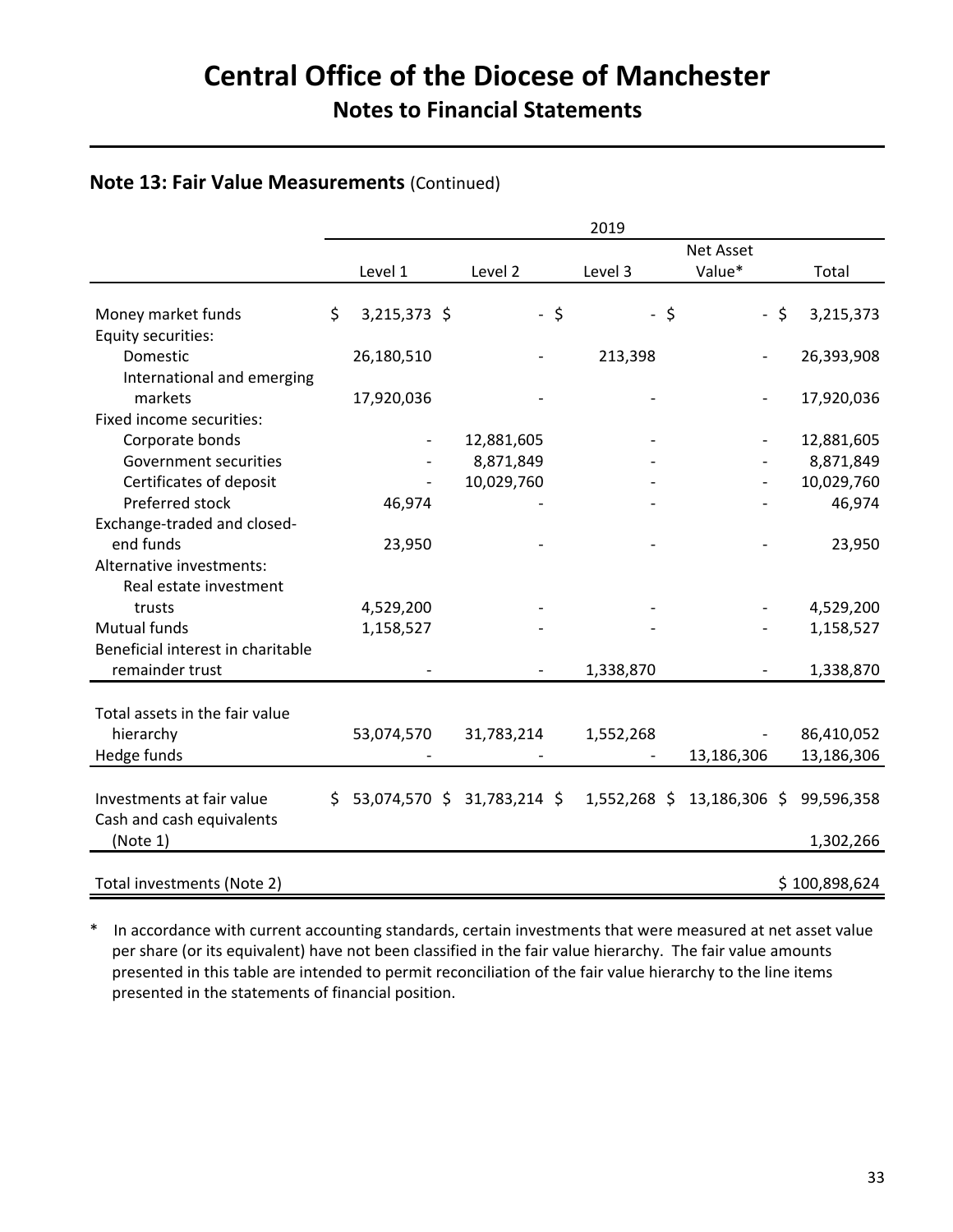### **Note 13: Fair Value Measurements** (Continued)

The following table shows a summary of changes in the fair value of the Central Office's Level 3 assets for the years ended June 30, 2020 and 2019:

|                            | 2020                        |               |                |            |
|----------------------------|-----------------------------|---------------|----------------|------------|
|                            | Charitable<br>Investment in |               |                |            |
|                            |                             | Insurance     | Remainder      |            |
|                            |                             | Company       | Trust          | Total      |
|                            |                             |               |                |            |
| Balance, beginning of year | \$                          | 213,398 \$    | 1,338,870 \$   | 1,552,268  |
| Unrealized losses          |                             |               | (239, 293)     | (239, 293) |
| Contributions              |                             |               | 200,000        | 200,000    |
|                            |                             |               |                |            |
|                            | \$.                         | $213,398$ \$  | $1,299,577$ \$ | 1,512,975  |
|                            |                             |               |                |            |
|                            |                             |               | 2019           |            |
|                            |                             | Investment in | Charitable     |            |
|                            |                             | Insurance     | Remainder      |            |
|                            |                             | Company       | Trust          | Total      |
|                            |                             |               |                |            |
| Balance, beginning of year | \$                          | 213,398 \$    | $1,150,730$ \$ | 1,364,128  |
| <b>Unrealized losses</b>   |                             |               | (11,860)       | (11,860)   |
| Contributions              |                             |               | 200,000        | 200,000    |
|                            |                             |               |                |            |
|                            |                             |               |                |            |

Level 1 and 2 assets are valued using a market approach. Level 1 equity securities, fixed income securities, exchange traded and closed-end funds and alternative investments are valued based on published quotations of securities traded on active markets. Level 2 fixed income securities are valued using quoted prices for identical or similar assets in markets that are not active.

The method of valuing the level 3 charitable remainder trust is described in Note 2. The investment in the insurance company is valued at cost, which management has determined approximates fair value.

Investments measured at net asset value (NAV) represent units owned in a hedge fund portfolio, with varying investment strategies. Valuation of the hedge funds within the portfolio are at the NAV of the underlying investments held by the individual funds. NAV is used as the practical expedient to estimate fair value. This practical expedient would not be used if it is determined to be probable that the Central Office will sell the investment for an amount different from the reported NAV. Hedge funds investing in more liquid assets are valued daily using published market prices, whereas hedge funds investing in less liquid assets are valued at least monthly using prices for identical or similar assets in markets that are not active. The redemption frequency and redemption notice period varies between the individual hedge funds within the portfolio. If the Central Office initiates a full redemption, the investment advisor requires 30 days of notice. This redemption notice period is applicable only to the Central Office. There were no unfunded commitments as of June 30, 2020.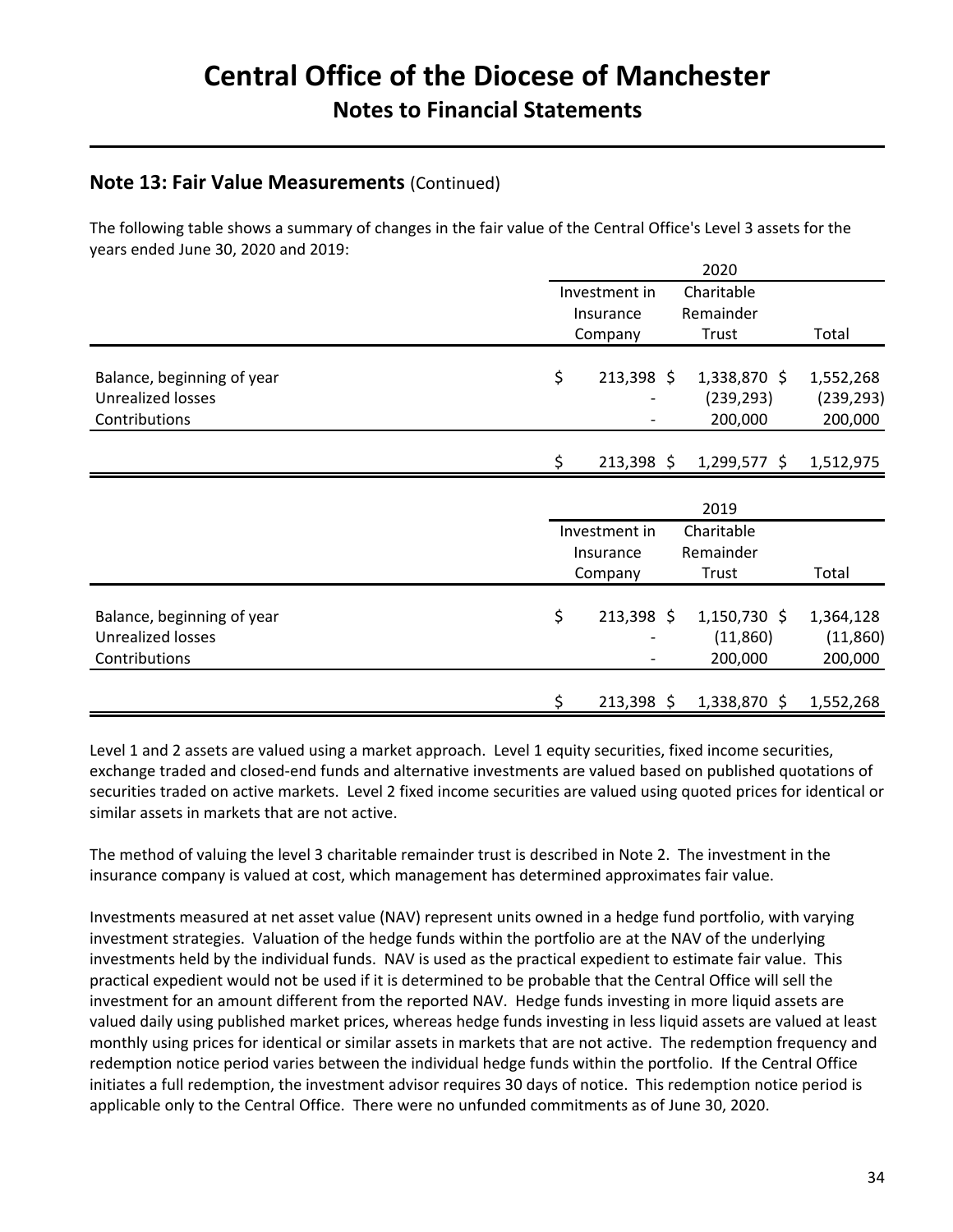### **Note 13: Fair Value Measurements** (Continued)

There were no changes in the valuation techniques during the current year. The inputs or valuation methodology used for valuing securities are not necessarily indicative of the risk associated with investing in those securities.

### **Note 14: Donor- Designated Endowments**

The Central Office follows the accounting guidance established by the Financial Accounting Standards Board for the net asset classification of donor-restricted endowment funds for a nonprofit organization that is subject to an enacted version of the Uniform Prudent Management of Institutional Funds Act of 2006 (UPMIFA). The guidance also requires certain disclosures about an organization's endowment funds (both donor-restricted endowment funds and board-designated endowment funds) if the organization is subject to UPMIFA. The State of New Hampshire enacted UPMIFA effective July 1, 2008, the provisions of which apply to endowment funds existing on or established after that date. The Central Office has determined that donor restricted net assets meet the definition of endowment funds under UPMIFA.

The Central Office's endowments consist of funds established for the benefit of the programs of the Diocese (see Note 1). As required by accounting principles generally accepted in the United States, net assets associated with endowment funds are classified and reported based on the existence or absence of donor-imposed restrictions.

The Central Office has interpreted the State Prudent Management of Institutional Funds Act (SPMIFA) as requiring the preservation of the fair value of the original gift as of the date of the gift of donor-restricted endowment funds, absent explicit donor stipulations to the contrary. As a result of this interpretation, the Central Office retains in perpetuity net assets with donor restrictions (a) the original value of gifts donated to the permanent endowment, (b) the original value of subsequent gifts to the permanent endowment, and (c) accumulations to the permanent endowment made in accordance with the direction of the applicable donor gift instrument at the time the accumulation is added to the fund. The remaining portion of the donor-restricted endowment fund that is not retained in perpetuity is subject to appropriation for expenditure by the Central Office in a manner consistent with the standard of prudence prescribed by SPMIFA. In accordance with SPMIFA, the Central Office considers the following factors in making a determination to appropriate or accumulate donorrestricted endowment funds: (1) the duration and preservation of the various funds, (2) the purposes of the donor-restricted endowment funds, (3) general economic conditions, (4) the possible effect of inflation and deflation, (5) the expected total return from income and the appreciation of investments, (6) other resources of the Central Office, and (7) the Central Office's investment policies.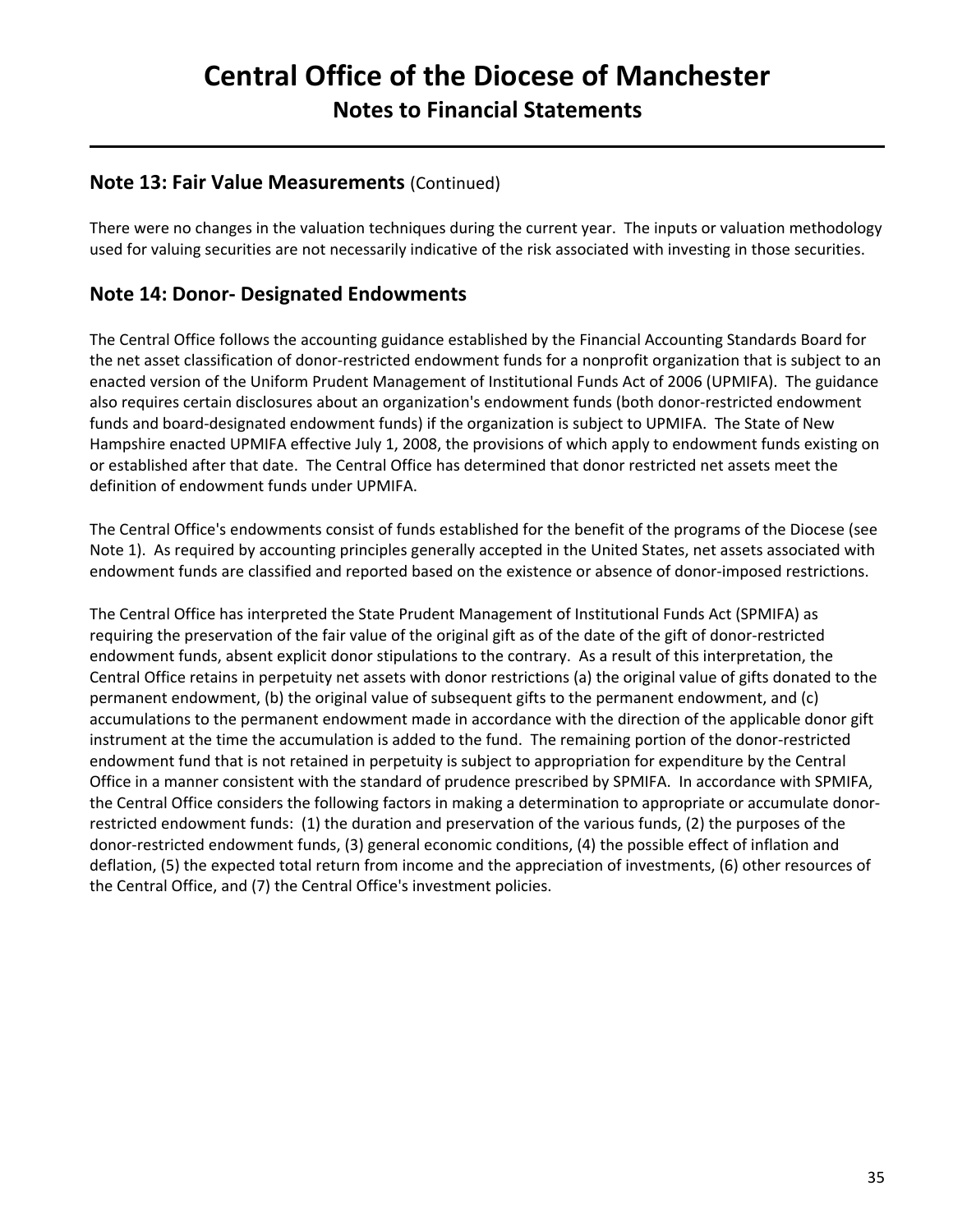### **Note 14: Donor- Designated Endowments** (Continued)

Endowment net asset composition as of June 30, 2020 and 2019 and changes in endowment net assets for the years ended June 30, 2020 and 2019 are, as follows:

|                                                         | 2020                  | 2019         |
|---------------------------------------------------------|-----------------------|--------------|
|                                                         | With Donor            | With Donor   |
|                                                         | Restrictions          | Restrictions |
|                                                         |                       |              |
| Original donor-restricted gift amount and amounts       |                       |              |
| required to be maintained in perpetuity by donor        | \$<br>8,484,047 \$    | 8,499,788    |
| Accumulated investment gains                            | 2,469,258             | 3,126,110    |
|                                                         |                       |              |
| Endowment net assets, end of year                       | 10,953,305 \$<br>S    | 11,625,898   |
|                                                         |                       |              |
|                                                         | 2020                  | 2019         |
|                                                         | With Donor            | With Donor   |
|                                                         | Restrictions          | Restrictions |
|                                                         |                       |              |
| Endowment net assets, beginning of year                 | 11,625,898 \$<br>S    | 11,833,465   |
| Contributions                                           | 203,400               | 204,000      |
| Interest and dividends                                  | 38,272                | 54,691       |
| Net appreciation (depreciation) in value of investments | (188,095)             | 327,757      |
| Amounts appropriated for expenditure                    | (726, 170)            | (794,015)    |
|                                                         |                       |              |
| Endowment net assets, end of year                       | $10,953,305$ \$<br>\$ | 11,625,898   |

*Funds with Deficiencies*. From time to time, the fair value of assets associated with individual donor-restricted endowment funds may fall below the level that the donor or UPMIFA requires the Central Office to retain as a fund of perpetual duration. In accordance with generally accepted accounting principles, deficiencies of this nature are reported in net assets with donor restrictions. No significant deficiencies were reported in net assets with donor restrictions as of June 30, 2020 and 2019.

*Investment Return Objectives, Risk Parameters and Strategies.* The Central Office has adopted investment and spending policies for endowment assets that attempt to provide a predictable stream of funding to programs supported by its endowment funds while also maintaining the purchasing power of those endowment assets over the long-term. Accordingly, the investment process seeks to achieve an after-cost total real rate of return, including investment income as well as capital appreciation, which exceeds the annual distribution with acceptable levels of risk. Endowment assets are invested in a well-diversified asset mix that is intended to result in a consistent inflation-protected rate of return that has sufficient liquidity to make an annual distribution not exceeding 5%, while growing the funds if possible. Therefore, the Central Office expects its endowment assets, over time, to produce a rate of return sufficient to provide for the annual distribution. Investment risk is measured in terms of the total endowment funds. Investment assets and allocation between asset classes and strategies are managed to not expose the fund to unacceptable levels of risk.